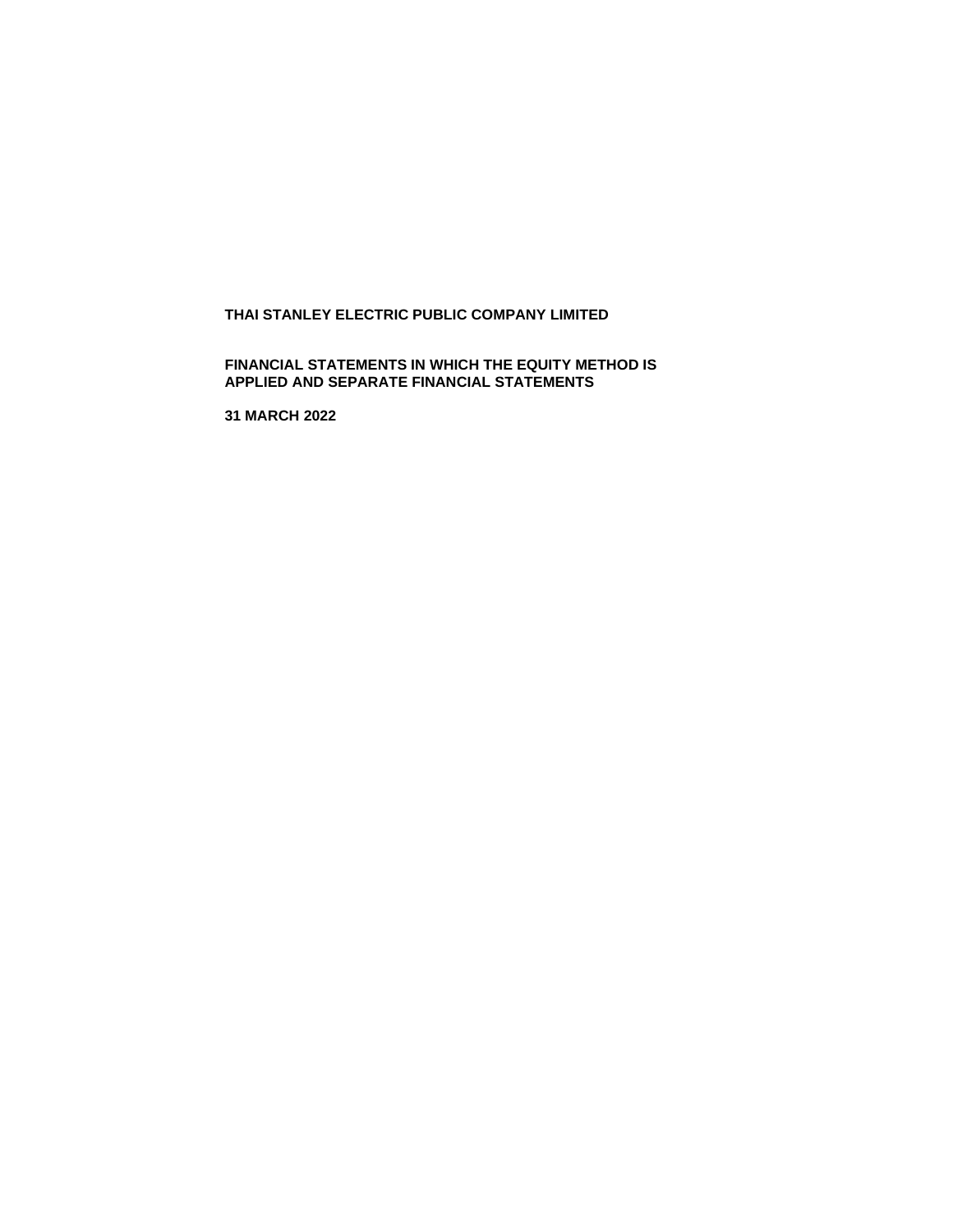#### **Independent Auditor's Report**

To the shareholders of Thai Stanley Electric Public Company Limited

#### **My opinion**

In my opinion, the financial statements in which the equity method is applied and the separate financial statements present fairly, in all material respects, the financial position in which the equity method is applied and the separate financial position of Thai Stanley Electric Public Company Limited (the Company) as at 31 March 2022, and its financial performance in which the equity method is applied and the separate financial performance and its cash flows in which the equity method is applied and the separate cash flows for the year then ended in accordance with Thai Financial Reporting Standards (TFRS).

#### **What I have audited**

The financial statements in which the equity method is applied and the separate financial statements comprise:

- the statement of financial position in which the equity method is applied and the separate statement of financial position as at 31 March 2022;
- the statement of income in which the equity method is applied and the separate statement of income for the year then ended;
- the statement of comprehensive income in which the equity method is applied and the separate statement of comprehensive income for the year then ended;
- the statement of changes in equity in which the equity method is applied and the separate statement of changes in equity for the year then ended;
- the statement of cash flows in which the equity method is applied and the separate statement of cash flows for the year then ended; and
- the notes to the financial statements in which the equity method is applied and the separate financial statements, which include significant accounting policies and other explanatory information.

#### **Basis for opinion**

I conducted my audit in accordance with Thai Standards on Auditing (TSAs). My responsibilities under those standards are further described in the Auditor's responsibilities for the audit of the financial statements in which the equity method is applied and separate financial statements section of my report. I am independent of the Company in accordance with the Code of Ethics for Professional Accountants issued by the Federation of Accounting Professions that are relevant to my audit of the financial statements in which the equity method is applied and separate financial statements, and I have fulfilled my other ethical responsibilities in accordance with these requirements. I believe that the audit evidence I have obtained is sufficient and appropriate to provide a basis for my opinion.

#### **Key audit matters**

Key audit matters are those matters that, in my professional judgment, were of most significance in my audit of the financial statements in which the equity method is applied and separate financial statements of the current period. I determine one key audit matter: Fair value measurement of an investment in an equity instrument of unlisted equity securities. The matter was addressed in the context of my audit the financial statements in which the equity method is applied and separate financial statements as a whole, and in forming my opinion thereon, and I do not provide a separate opinion on the matter.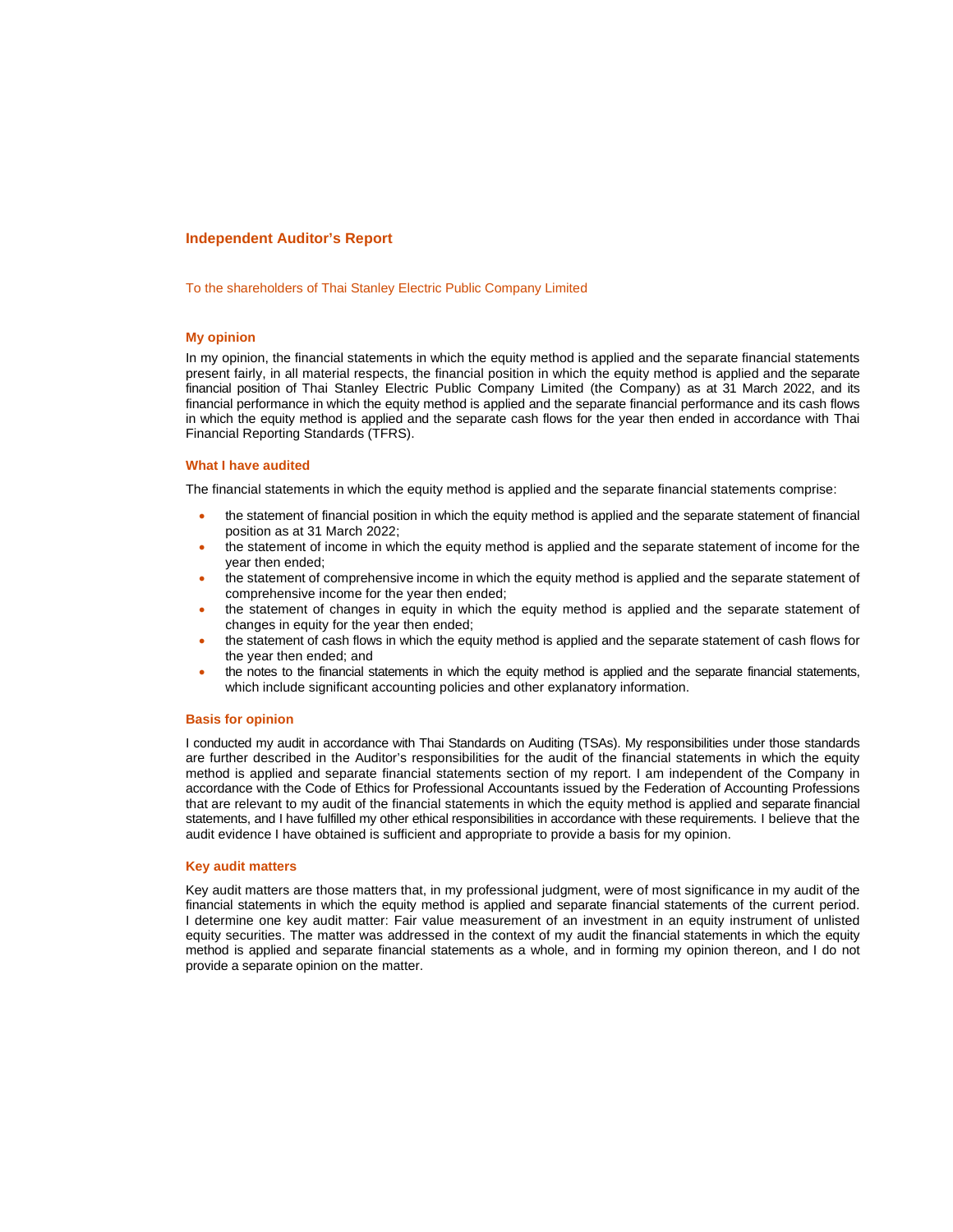#### **Key audit matter How my audit addressed the key audit matter**

### **Fair value measurement of an investment in an equity instrument of unlisted equity securities**

Refer to Note No. 14 Financial assets measured at fair value through other comprehensive income. As at 31 March 2022, the Company had an investment in an equity instrument of unlisted equity securities of Baht 1,420.12 million, which represents 6.16% and 6.17% of the total assets in the Equity Method and Separate Financial Statement, respectively.

The investee engages in the business of manufacturing small bulbs, LED, electronic components, electronic equipment, automotive lighting equipment, molds and plastic products. The Company determined that this is an investment in an equity instrument under the scope of TAS 32 'Financial Instruments: Presentation' and requires subsequent fair value measurement under the scope of TFRS 9 'Financial Instruments'. The Company elected to account for the equity investment at fair value through other comprehensive income (FVOCI).

The investment in an equity instrument of unlisted equity securities was appraised for its fair value using valuation techniques of input from unobservable market data (Level 3). The management also made adjustments to reflect the risk and nature of the equity instruments. The measurement indicated that the fair value was more than the carrying value under the cost method. Therefore, the Company recognised a gain of Baht 194.91 million through other comprehensive income in the year ended 31 March 2022 Equity Method and Separate Financial Statement.

I focused on the fair value measurement of the investment in an equity instrument of unlisted equity securities because it had a material impact on the total assets and because of the complexity of its assessment. Using unobservable market data (Level 3) to measure fair value required management's judgment to adjust the data to reflect the risk and nature of the equity instruments.

To obtain evidence for the management's fair value measurement of an investment in an equity instrument of unlisted equity securities, I carried out the following procedures:

- reviewed management's assessment that the investment should be classified as a financial asset measured at fair value through other comprehensive income.
- assessed the reasonableness of the methodology used to measure the fair value of the investment in an equity instrument of unlisted equity securities and tested the fair value calculation of such investment.
- involved my valuation expert to assess the fair value taking into account independently obtained data from publicly available financial information of companies in the same industry. The valuation expert also assessed the discount for lack of marketability rate of the equity instrument to consider whether the fair value used by management was within an acceptable range.

As a result of these procedures, I determined that the method and assumptions applied in the fair value measurement of the investment in an equity instrument of unlisted equity securities were reasonable and in line with the accounting for the fair value.

#### **Other information**

The directors are responsible for the other information. The other information comprises the information included in the annual report, but does not include the financial statements in which the equity method is applied and separate financial statements and my auditor's report thereon. The annual report is expected to be made available to me after the date of this auditor's report.

My opinion on the financial statements in which the equity method is applied and separate financial statements does not cover the other information and I will not express any form of assurance conclusion thereon.

In connection with my audit of the financial statements in which the equity method is applied and separate financial statements, my responsibility is to read the other information identified above when it becomes available and, in doing so, consider whether the other information is materially inconsistent with the financial statements in which the equity method is applied and separate financial statements or my knowledge obtained in the audit, or otherwise appears to be materially misstated.

When I read the annual report, if I conclude that there is a material misstatement therein, I am required to communicate the matter to the audit committee.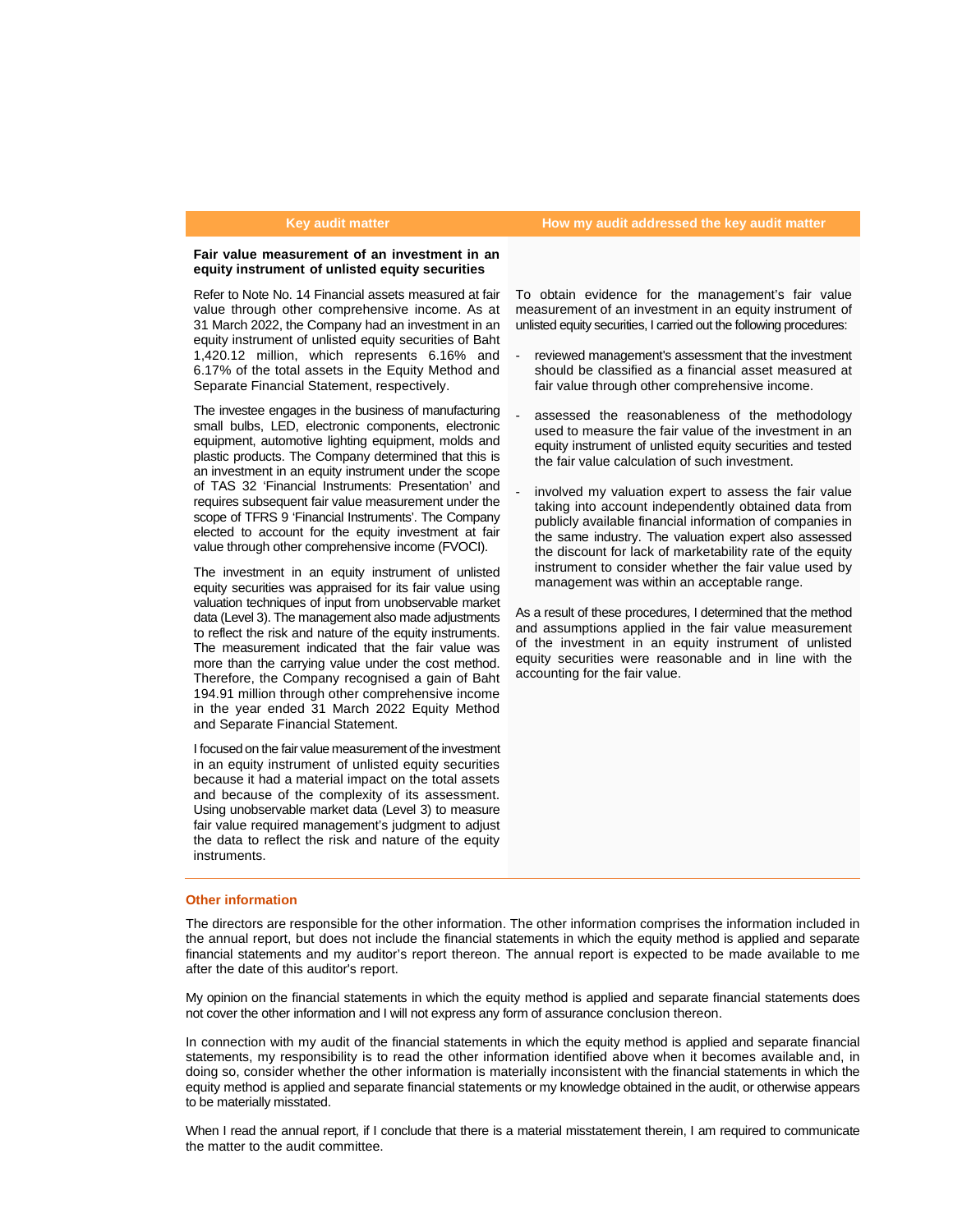#### **Responsibilities of the directors for the financial statements in which the equity method is applied and separate financial statements**

The directors are responsible for the preparation and fair presentation of the financial statements in which the equity method is applied and separate financial statements in accordance with TFRS, and for such internal control as the directors determine is necessary to enable the preparation of financial statements in which the equity method is applied and separate financial statements that are free from material misstatement, whether due to fraud or error.

In preparing the financial statements in which the equity method is applied and separate financial statements, the directors are responsible for assessing the Company's ability to continue as a going concern, disclosing, as applicable, matters related to going concern and using the going concern basis of accounting unless the directors either intends to liquidate the Company or to cease operations, or has no realistic alternative but to do so.

The audit committee assists the directors in discharging their responsibilities for overseeing the Company's financial reporting process.

#### **Auditor's responsibilities for the audit of the financial statements in which the equity method is applied and separate financial statements**

My objectives are to obtain reasonable assurance about whether the financial statements in which the equity method is applied and separate financial statements as a whole are free from material misstatement, whether due to fraud or error, and to issue an auditor's report that includes my opinion. Reasonable assurance is a high level of assurance, but is not a guarantee that an audit conducted in accordance with TSAs will always detect a material misstatement when it exists. Misstatements can arise from fraud or error and are considered material if, individually or in the aggregate, they could reasonably be expected to influence the economic decisions of users taken on the basis of these financial statements in which the equity method is applied and separate financial statements.

As part of an audit in accordance with TSAs, I exercise professional judgment and maintain professional scepticism throughout the audit. I also:

- Identify and assess the risks of material misstatement of the financial statements in which the equity method is applied and separate financial statements, whether due to fraud or error, design and perform audit procedures responsive to those risks, and obtain audit evidence that is sufficient and appropriate to provide a basis for my opinion. The risk of not detecting a material misstatement resulting from fraud is higher than for one resulting from error, as fraud may involve collusion, forgery, intentional omissions, misrepresentations, or the override of internal control.
- Obtain an understanding of internal control relevant to the audit in order to design audit procedures that are appropriate in the circumstances, but not for the purpose of expressing an opinion on the effectiveness of the Company's internal control.
- Evaluate the appropriateness of accounting policies used and the reasonableness of accounting estimates and related disclosures made by the directors.
- Conclude on the appropriateness of the directors' use of the going concern basis of accounting and, based on the audit evidence obtained, whether a material uncertainty exists related to events or conditions that may cast significant doubt on the Company's ability to continue as a going concern. If I conclude that a material uncertainty exists, I am required to draw attention in my auditor's report to the related disclosures in the financial statements in which the equity method is applied and separate financial statements or, if such disclosures are inadequate, to modify my opinion. My conclusions are based on the audit evidence obtained up to the date of my auditor's report. However, future events or conditions may cause the Company to cease to continue as a going concern.
- Evaluate the overall presentation, structure and content of the financial statements in which the equity method is applied and separate financial statements, including the disclosures, and whether the financial statements in which the equity method is applied and the separate financial statements represent the underlying transactions and events in a manner that achieves fair presentation.
- Obtain sufficient appropriate audit evidence regarding the financial information of the entities or business activities within the Company to express an opinion on the financial statements in which the equity method is applied and separate financial statements. I am responsible for the direction, supervision and performance of the Company's audit. I remain solely responsible for my audit opinion.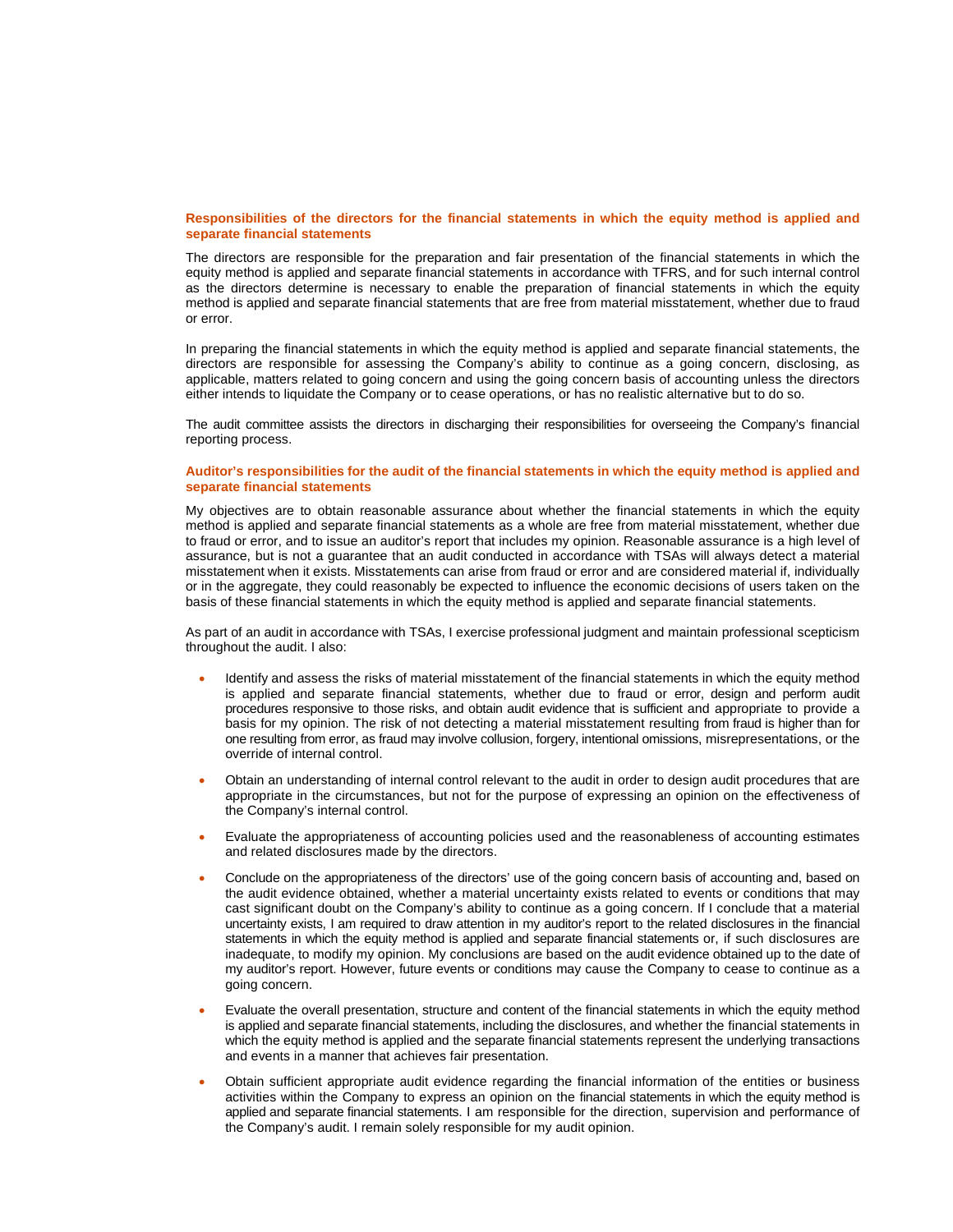I communicate with the audit committee regarding, among other matters, the planned scope and timing of the audit and significant audit findings, including any significant deficiencies in internal control that I identify during my audit.

I also provide the audit committee with a statement that I have complied with relevant ethical requirements regarding independence, and to communicate with them all relationships and other matters that may reasonably be thought to bear on my independence, and where applicable, related safeguards.

From the matters communicated with the audit committee, I determine those matters that were of most significance in the audit of the financial statements in which the equity method is applied and the separate financial statements of the current period and are therefore the key audit matters. I describe these matters in my auditor's report unless law or regulation precludes public disclosure about the matter or when, in extremely rare circumstances, I determine that a matter should not be communicated in my report because the adverse consequences of doing so would reasonably be expected to outweigh the public interest benefits of such communication.

PricewaterhouseCoopers ABAS Ltd.

**Vichien Khingmontri** Certified Public Accountant (Thailand) No. 3977 Bangkok 20 May 2022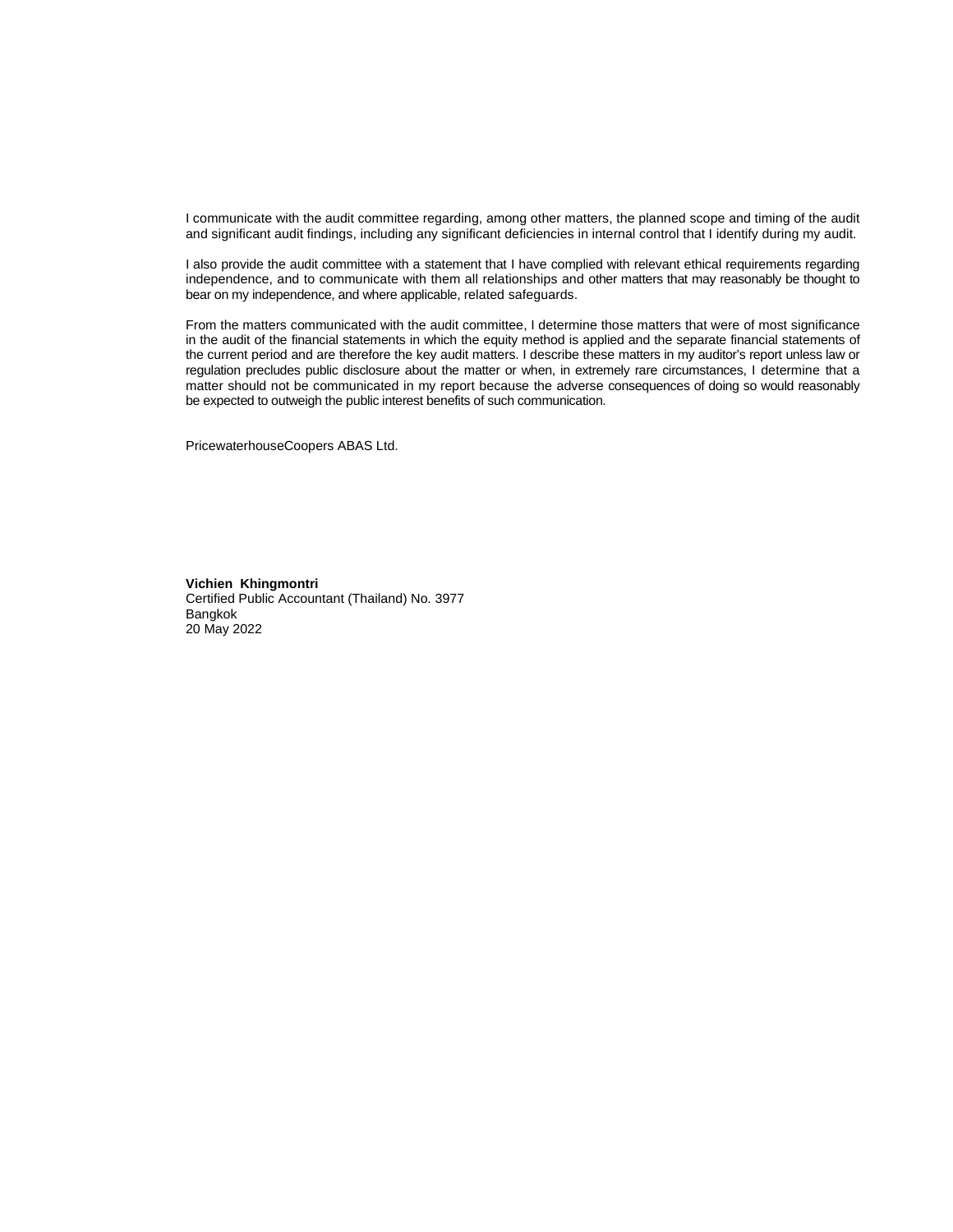|                                          |              |                | <b>Equity method</b> |                |                                      |
|------------------------------------------|--------------|----------------|----------------------|----------------|--------------------------------------|
|                                          |              |                | financial statements |                | <b>Separate financial statements</b> |
|                                          |              | 2022           | 2021                 | 2022           | 2021                                 |
|                                          | <b>Notes</b> | <b>Baht</b>    | <b>Baht</b>          | <b>Baht</b>    | <b>Baht</b>                          |
| <b>Assets</b>                            |              |                |                      |                |                                      |
| <b>Current assets</b>                    |              |                |                      |                |                                      |
| Cash and cash equivalents                | 10           | 2,655,943,140  | 2,663,330,410        | 2,655,943,140  | 2,663,330,410                        |
| Short-term investments                   | 11           | 3,483,000,000  | 2,258,000,000        | 3,483,000,000  | 2,258,000,000                        |
| Trade and other accounts receivable, net | 12           | 2,617,502,108  | 2,550,248,111        | 2,617,502,108  | 2,550,248,111                        |
| Inventories, net                         | 13           | 717,823,866    | 476,679,563          | 717,823,866    | 476,679,563                          |
| Current portion of loans to employees    | 15           | 54,958,494     | 44,380,610           | 54,958,494     | 44,380,610                           |
| Other current assets                     |              | 9,913,992      | 7,524,762            | 9,913,992      | 7,524,762                            |
|                                          |              |                |                      |                |                                      |
| <b>Total current assets</b>              |              | 9,539,141,600  | 8,000,163,456        | 9,539,141,600  | 8,000,163,456                        |
| <b>Non-current assets</b>                |              |                |                      |                |                                      |
| Loans to employees                       | 15           | 41,490,171     | 18,738,098           | 41,490,171     | 18,738,098                           |
| Financial assets measured at fair value  |              |                |                      |                |                                      |
| through other comprehensive income       | 14           | 1,485,400,982  | 1,336,747,660        | 1,485,400,982  | 1,336,747,660                        |
| Investment in an associate               | 16           | 1,885,457,013  | 1,710,120,028        | 54,044,189     | 54,044,189                           |
| Investment in a joint venture            | 17           | 23,446,570     | 23,267,369           | 3,132,500      | 3,132,500                            |
| Property, plant and equipment, net       | 18           | 9,076,819,631  | 9,402,862,077        | 9,076,819,631  | 9,402,862,077                        |
| Intangible assets, net                   | 19           | 988,701,728    | 1,027,622,470        | 988,701,728    | 1,027,622,470                        |
| Other non-current assets, net            |              | 16, 197, 777   | 23,089,165           | 16, 197, 777   | 23,089,165                           |
|                                          |              |                |                      |                |                                      |
| <b>Total non-current assets</b>          |              | 13,517,513,872 | 13,542,446,867       | 11,665,786,978 | 11,866,236,159                       |
|                                          |              |                |                      |                |                                      |
| <b>Total assets</b>                      |              | 23,056,655,472 | 21,542,610,323       | 21,204,928,578 | 19,866,399,615                       |

Director \_\_\_\_\_\_\_\_\_\_\_\_\_\_\_\_\_\_\_\_\_\_\_\_\_\_\_\_ Director \_\_\_\_\_\_\_\_\_\_\_\_\_\_\_\_\_\_\_\_\_\_\_\_\_\_\_\_\_

( Mr. Koichi Nagano )

( Mr. Apichart Leeissaranukul )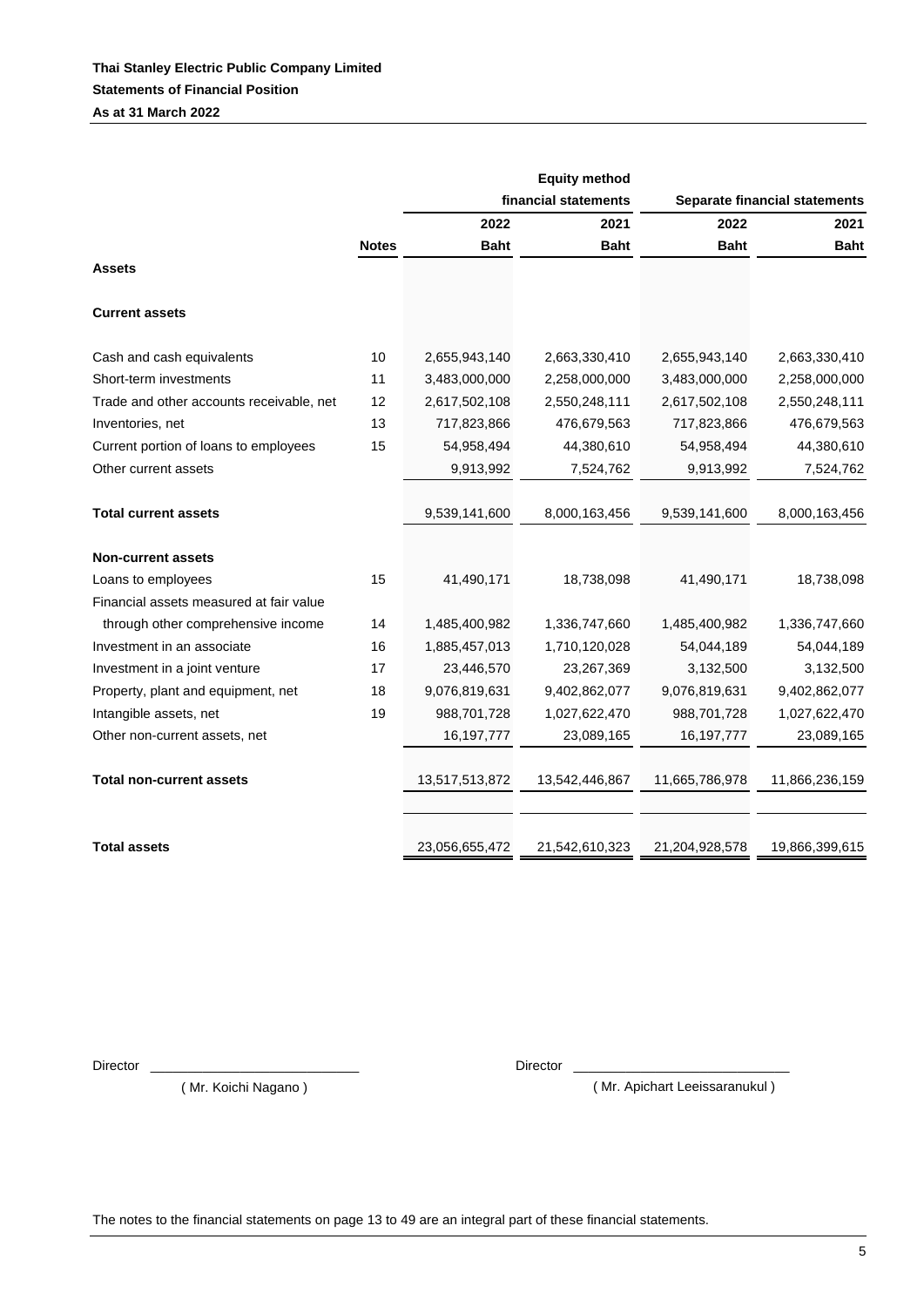|                                          |              |                | <b>Equity method</b> |                |                                      |
|------------------------------------------|--------------|----------------|----------------------|----------------|--------------------------------------|
|                                          |              |                | financial statements |                | <b>Separate financial statements</b> |
|                                          |              | 2022           | 2021                 | 2022           | 2021                                 |
|                                          | <b>Notes</b> | <b>Baht</b>    | <b>Baht</b>          | <b>Baht</b>    | <b>Baht</b>                          |
| <b>Liabilities and equity</b>            |              |                |                      |                |                                      |
| <b>Current liabilities</b>               |              |                |                      |                |                                      |
| Trade accounts payable - other companies |              | 558,504,822    | 498,067,977          | 558,504,822    | 498,067,977                          |
| Trade accounts payable - related parties | 31           | 495,951,982    | 538,340,036          | 495,951,982    | 538,340,036                          |
| Other accounts payable - other companies |              | 248,353,113    | 177,455,506          | 248, 353, 113  | 177,455,506                          |
| Other accounts payable - related parties | 31           | 173,557,965    | 253,230,209          | 173,557,965    | 253,230,209                          |
| Derivatives liabilities, net             | 14           | 780,983        | 239,190              | 780,983        | 239,190                              |
| Accrued corporate income tax             |              | 177,386,425    | 153,387,880          | 177,386,425    | 153,387,880                          |
| Accrued expenses                         | 21           | 410,699,808    | 346,716,922          | 410,699,808    | 346,716,922                          |
| <b>Total current liabilities</b>         |              | 2,065,235,098  | 1,967,437,720        | 2,065,235,098  | 1,967,437,720                        |
| <b>Non-current liabilities</b>           |              |                |                      |                |                                      |
| Deferred tax liabilities, net            | 20           | 555,038,867    | 472,244,504          | 184,693,488    | 137,002,362                          |
| Employee benefit obligations             | 22           | 409,603,994    | 385,147,496          | 409,603,994    | 385,147,496                          |
| <b>Total non-current liabilities</b>     |              | 964,642,861    | 857,392,000          | 594,297,482    | 522,149,858                          |
|                                          |              |                |                      |                |                                      |
| <b>Total liabilities</b>                 |              | 3,029,877,959  | 2,824,829,720        | 2,659,532,580  | 2,489,587,578                        |
| <b>Equity</b>                            |              |                |                      |                |                                      |
| Share capital                            | 23           |                |                      |                |                                      |
| Authorised share capital                 |              |                |                      |                |                                      |
| 76,625,000 ordinary shares, par value    |              |                |                      |                |                                      |
| of Baht 5 each                           |              | 383,125,000    | 383,125,000          | 383,125,000    | 383,125,000                          |
|                                          |              |                |                      |                |                                      |
| Issued and paid-up share capital         |              |                |                      |                |                                      |
| 76,625,000 ordinary shares, par value    |              |                |                      |                |                                      |
| of Baht 5 each                           |              | 383,125,000    | 383,125,000          | 383,125,000    | 383,125,000                          |
| Premium on share capital                 | 23           | 504,250,000    | 504,250,000          | 504,250,000    | 504,250,000                          |
| Retained earnings                        |              |                |                      |                |                                      |
| Appropriated                             |              |                |                      |                |                                      |
| - Legal reserve                          | 25           | 38,312,500     | 38,312,500           | 38,312,500     | 38,312,500                           |
| Unappropriated                           |              | 18,124,222,521 | 17,024,855,642       | 16,527,687,983 | 15,484,861,795                       |
| Other components of equity               |              | 976,867,492    | 767,237,461          | 1,092,020,515  | 966,262,742                          |
| <b>Total equity</b>                      |              | 20,026,777,513 | 18,717,780,603       | 18,545,395,998 | 17,376,812,037                       |
|                                          |              |                |                      |                |                                      |
| <b>Total liabilities and equity</b>      |              | 23,056,655,472 | 21,542,610,323       | 21,204,928,578 | 19,866,399,615                       |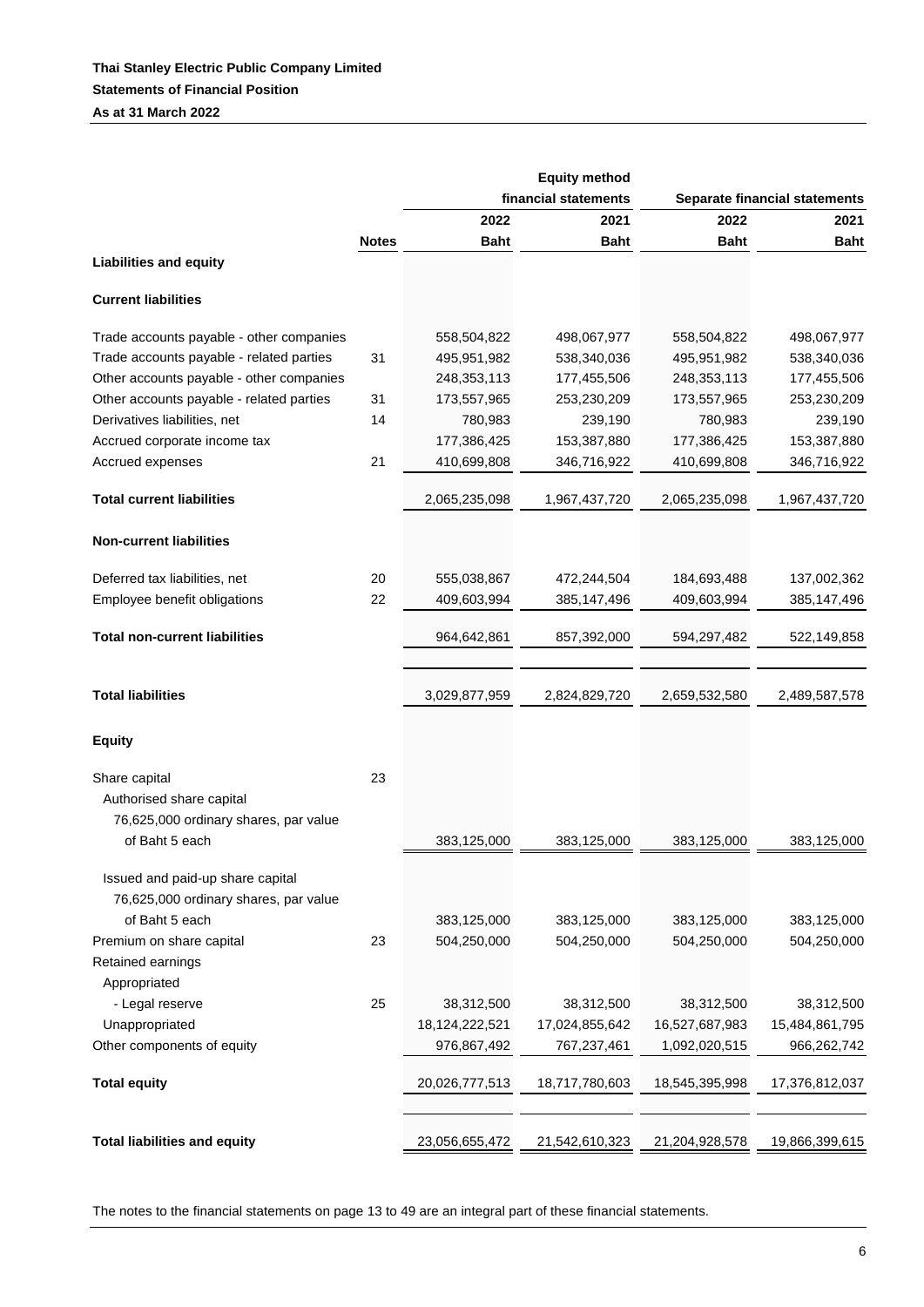|                                                             |              |                  | <b>Equity method</b> |                  |                                      |
|-------------------------------------------------------------|--------------|------------------|----------------------|------------------|--------------------------------------|
|                                                             |              |                  | financial statements |                  | <b>Separate financial statements</b> |
|                                                             |              | 2022             | 2021                 | 2022             | 2021                                 |
|                                                             | <b>Notes</b> | <b>Baht</b>      | <b>Baht</b>          | <b>Baht</b>      | <b>Baht</b>                          |
| Revenues from sales and services                            | 9,30         | 13,582,326,658   | 11,727,608,906       | 13,582,326,658   | 11,727,608,906                       |
| Cost of sales and services                                  |              | (11,092,504,997) | (9,951,852,793)      | (11,092,504,997) | (9,951,852,793)                      |
| <b>Gross profit</b>                                         |              | 2,489,821,661    | 1,775,756,113        | 2,489,821,661    | 1,775,756,113                        |
| Other income                                                |              |                  |                      |                  |                                      |
| - Dividend income                                           |              | 24,299,990       | 60,397,989           | 235,234,967      | 161,571,294                          |
| - Gain on exchange rates, net                               |              | 20,296,328       | 24,094,398           | 20,296,328       | 24,094,398                           |
| - Interest income                                           |              | 19,543,267       | 20,453,629           | 19,543,267       | 20,453,629                           |
| - Others                                                    | 26           | 78,974,975       | 57,066,773           | 78,974,975       | 57,066,773                           |
|                                                             |              |                  |                      |                  |                                      |
| Profit before expenses                                      |              | 2,632,936,221    | 1,937,768,902        | 2,843,871,198    | 2,038,942,207                        |
| Selling expenses                                            |              | (686, 462, 219)  | (557, 667, 942)      | (686, 462, 219)  | (557, 667, 942)                      |
| Administrative expenses                                     |              | (337, 882, 428)  | (325, 636, 815)      | (337, 882, 428)  | (325, 636, 815)                      |
| <b>Total expenses</b>                                       |              | (1,024,344,647)  | (883, 304, 757)      | (1,024,344,647)  | (883, 304, 757)                      |
| <b>Operating profit</b><br>Share of profit from investments |              | 1,608,591,574    | 1,054,464,145        | 1,819,526,551    | 1,155,637,450                        |
| in an associate and a joint venture                         |              | 281,610,840      | 241,893,286          |                  |                                      |
| Profit before income tax                                    |              | 1,890,202,414    | 1,296,357,431        | 1,819,526,551    | 1,155,637,450                        |
| Income tax                                                  | 28           | (369, 398, 585)  | (235, 017, 402)      | (355, 263, 413)  | (206, 873, 406)                      |
|                                                             |              |                  |                      |                  |                                      |
| Net profit for the year                                     |              | 1,520,803,829    | 1,061,340,029        | 1,464,263,138    | 948,764,044                          |
| Earnings per share                                          |              |                  |                      |                  |                                      |
| Basic earnings per share                                    | 29           | 19.85            | 13.85                | 19.11            | 12.38                                |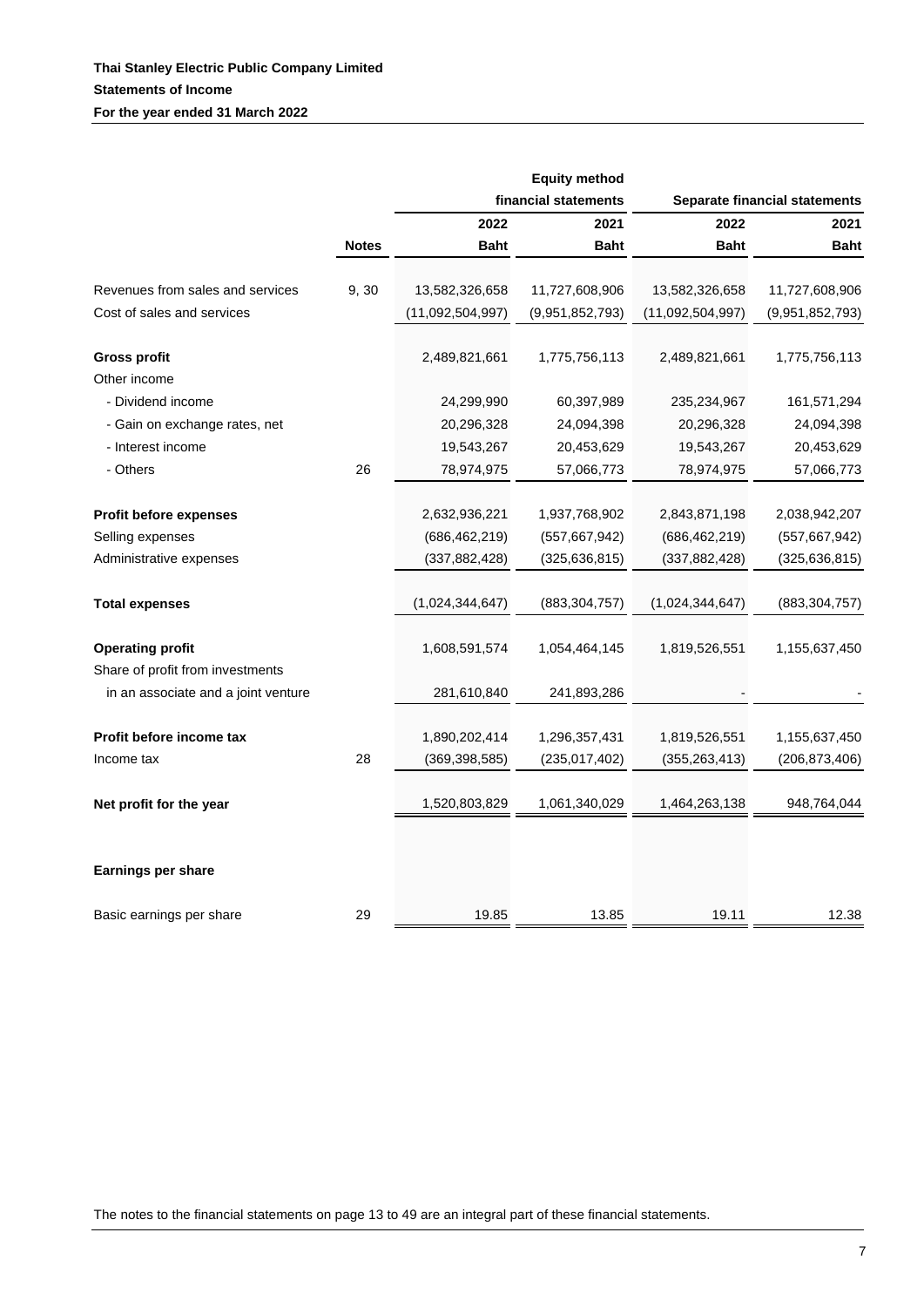|                                                                   |             |                | <b>Equity method</b> |                |                               |
|-------------------------------------------------------------------|-------------|----------------|----------------------|----------------|-------------------------------|
|                                                                   |             |                | financial statements |                | Separate financial statements |
|                                                                   |             | 2022           | 2021                 | 2022           | 2021                          |
|                                                                   | <b>Note</b> | <b>Baht</b>    | <b>Baht</b>          | <b>Baht</b>    | <b>Baht</b>                   |
| Net profit for the year                                           |             | 1,520,803,829  | 1,061,340,029        | 1,464,263,138  | 948,764,044                   |
| Other comprehensive income (expenses)                             |             |                |                      |                |                               |
| for the period after tax:                                         | 28          |                |                      |                |                               |
| Items that will not be reclassified                               |             |                |                      |                |                               |
| to profit or loss                                                 |             |                |                      |                |                               |
| Remeasurements of post-employment                                 |             |                |                      |                |                               |
| benefit obligations                                               | 22          | 8,543,894      | 25,361,981           | 8,543,894      | 25,361,981                    |
| Changes in fair value of investments in equity                    |             |                |                      |                |                               |
| instruments through other comprehensive income                    | 14.2        | 148,653,322    | 21,399,981           | 148,653,322    | 21,399,981                    |
| Income tax on items that will not be reclassified                 |             | (31, 439, 443) | (9,352,392)          | (31, 439, 443) | (9,352,392)                   |
| Total items that will not be reclassified<br>to profit or loss    |             | 125,757,773    | 37,409,570           | 125, 757, 773  | 37,409,570                    |
| Items that will be reclassified subsequently<br>to profit or loss |             |                |                      |                |                               |
| Exchange differences relating to investments                      |             |                |                      |                |                               |
| in an associate and a joint venture                               |             | 104,840,323    | (27, 792, 610)       |                |                               |
| Income tax relating to items that will be reclassified            |             | (20,968,065)   | 5,558,521            |                |                               |
| Total items that will be reclassified                             |             |                |                      |                |                               |
| subsequently to profit or loss                                    | 28          | 83,872,258     | (22, 234, 089)       |                |                               |
| Other comprehensive income (expenses)<br>for the year, net of tax |             | 209,630,031    | 15,175,481           | 125,757,773    | 37,409,570                    |
|                                                                   |             |                |                      |                |                               |
| Total comprehensive income for the year                           |             | 1,730,433,860  | 1,076,515,510        | 1,590,020,911  | 986,173,614                   |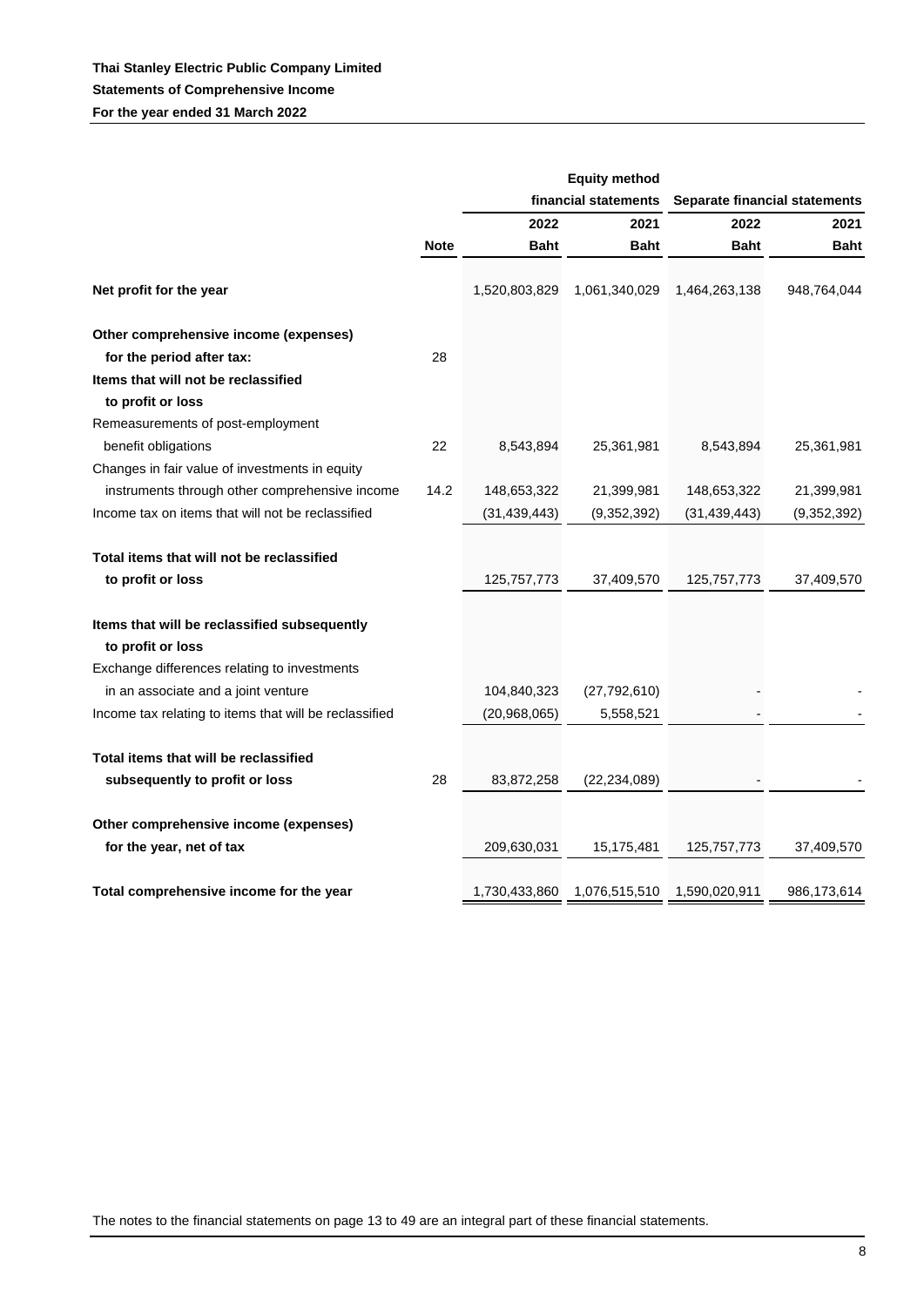|                                                  |             | <b>Equity method financial statements</b> |             |                |                          |                                       |                  |                       |                          |                 |  |
|--------------------------------------------------|-------------|-------------------------------------------|-------------|----------------|--------------------------|---------------------------------------|------------------|-----------------------|--------------------------|-----------------|--|
|                                                  |             | <b>Capital contributed</b>                |             |                | <b>Retained earnings</b> | Other components of equity            |                  |                       |                          |                 |  |
|                                                  |             |                                           |             |                |                          | Other comprehensive income (expenses) |                  |                       |                          |                 |  |
|                                                  |             |                                           |             |                |                          | <b>Measurement of</b>                 |                  |                       |                          |                 |  |
|                                                  |             |                                           |             |                |                          | investments in                        | <b>Exchange</b>  |                       |                          |                 |  |
|                                                  |             |                                           |             |                |                          | equity instruments                    | differences      |                       |                          |                 |  |
|                                                  |             |                                           |             |                |                          | at fair value                         | relating to      |                       | <b>Total</b>             |                 |  |
|                                                  |             | <b>Issued and</b>                         | Premium     | Appropriated - | Unappropriated           | through other                         | investments in   | <b>Remeasurements</b> | other                    |                 |  |
|                                                  |             | paid-up                                   | on share    | Legal          | retained                 | comprehensive                         | an associate and | of post-employment    | components               | <b>Total</b>    |  |
|                                                  |             | share capital                             | capital     | reserve        | earnings                 | income                                | a joint venture  | benefit obligations   | of equity                | equity          |  |
|                                                  | <b>Note</b> | <b>Baht</b>                               | <b>Baht</b> | <b>Baht</b>    | <b>Baht</b>              | <b>Baht</b>                           | <b>Baht</b>      | <b>Baht</b>           | <b>Baht</b>              | <b>Baht</b>     |  |
|                                                  |             |                                           |             |                |                          |                                       |                  |                       |                          |                 |  |
| Opening balance as at 1 April 2020<br>- restated |             | 383,125,000                               | 504,250,000 | 38,312,500     | 16,595,671,038           | 952,053,219                           | (176, 791, 192)  | (23, 200, 047)        | 752,061,980              | 18,273,420,518  |  |
| Total comprehensive income for the year          |             |                                           |             |                | 1,061,340,029            | 17,119,985                            | (22, 234, 089)   | 20,289,585            | 15,175,481               | 1,076,515,510   |  |
| Dividends paid                                   | 24          |                                           |             |                | (632, 155, 425)          |                                       |                  |                       | $\overline{\phantom{a}}$ | (632, 155, 425) |  |
|                                                  |             |                                           |             |                |                          |                                       |                  |                       |                          |                 |  |
| Closing balance as at 31 March 2021              |             | 383,125,000                               | 504,250,000 | 38,312,500     | 17,024,855,642           | 969,173,204                           | (199, 025, 281)  | (2,910,462)           | 767,237,461              | 18,717,780,603  |  |
|                                                  |             |                                           |             |                |                          |                                       |                  |                       |                          |                 |  |
| Opening balance as at 1 April 2021               |             | 383,125,000                               | 504,250,000 | 38,312,500     | 17,024,855,642           | 969,173,204                           | (199, 025, 281)  | (2,910,462)           | 767,237,461              | 18,717,780,603  |  |
| Total comprehensive income for the year          |             |                                           |             |                | 1,520,803,829            | 118,922,658                           | 83,872,258       | 6,835,115             | 209,630,031              | 1,730,433,860   |  |
| Dividends paid                                   | 24          |                                           |             |                | (421, 436, 950)          |                                       |                  |                       |                          | (421, 436, 950) |  |
|                                                  |             |                                           |             |                |                          |                                       |                  |                       |                          |                 |  |
| Closing balance as at 31 March 2022              |             | 383,125,000                               | 504,250,000 | 38,312,500     | 18,124,222,521           | 1,088,095,862                         | (115, 153, 023)  | 3,924,653             | 976,867,492              | 20,026,777,513  |  |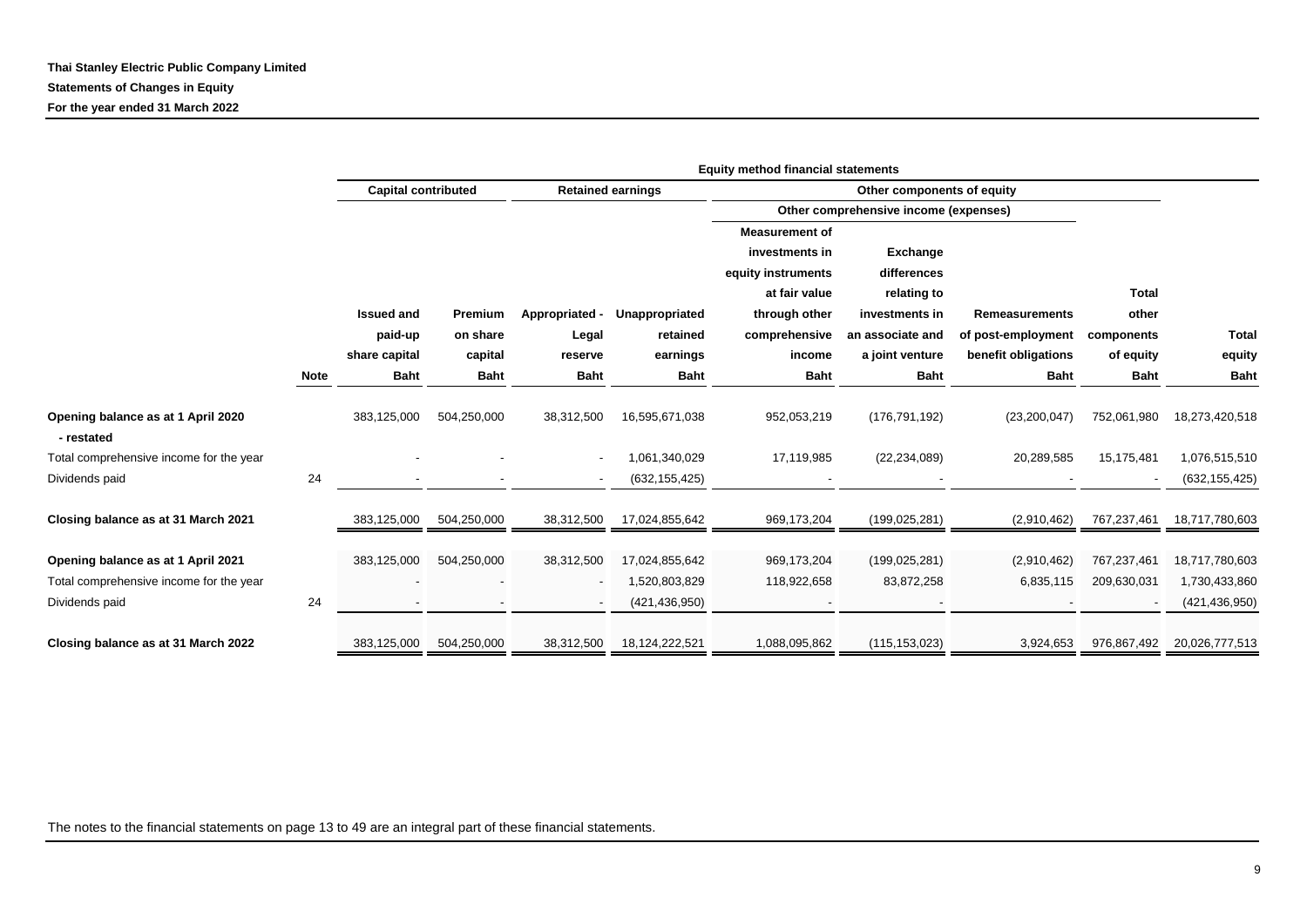|                                         |             |                            | Separate financial statements |                          |                          |                            |                                       |               |                 |  |  |  |  |
|-----------------------------------------|-------------|----------------------------|-------------------------------|--------------------------|--------------------------|----------------------------|---------------------------------------|---------------|-----------------|--|--|--|--|
|                                         |             | <b>Capital contributed</b> |                               |                          | <b>Retained earnings</b> | Other components of equity |                                       |               |                 |  |  |  |  |
|                                         |             |                            |                               |                          |                          |                            | Other comprehensive income (expenses) |               |                 |  |  |  |  |
|                                         |             |                            |                               |                          |                          | <b>Measurement of</b>      |                                       |               |                 |  |  |  |  |
|                                         |             |                            |                               |                          |                          | investments in             |                                       |               |                 |  |  |  |  |
|                                         |             |                            |                               |                          |                          | equity instruments         |                                       |               |                 |  |  |  |  |
|                                         |             |                            |                               |                          |                          | at fair value              |                                       | Total         |                 |  |  |  |  |
|                                         |             | <b>Issued and</b>          | Premium                       | Appropriated -           | Unappropriated           | through other              | <b>Remeasurements</b>                 | other         |                 |  |  |  |  |
|                                         |             | paid-up                    | on share                      | Legal                    | retained                 | comprehensive              | of post-employment                    | components    | <b>Total</b>    |  |  |  |  |
|                                         |             | share capital              | capital                       |                          | earnings                 | income                     | benefit obligations                   | of equity     | equity          |  |  |  |  |
|                                         | <b>Note</b> | <b>Baht</b>                | <b>Baht</b>                   | <b>Baht</b>              | <b>Baht</b>              | <b>Baht</b>                | <b>Baht</b>                           | <b>Baht</b>   | <b>Baht</b>     |  |  |  |  |
| Opening balance as at 1 April 2020      |             | 383,125,000                | 504,250,000                   | 38,312,500               | 15,168,253,176           | 952,053,219                | (23, 200, 047)                        | 928,853,172   | 17,022,793,848  |  |  |  |  |
| Total comprehensive income for the year |             |                            |                               |                          | 948,764,044              | 17,119,985                 | 20,289,585                            | 37,409,570    | 986,173,614     |  |  |  |  |
| Dividends paid                          | 24          |                            |                               | $\overline{\phantom{a}}$ | (632, 155, 425)          |                            |                                       |               | (632, 155, 425) |  |  |  |  |
| Closing balance as at 31 March 2021     |             | 383,125,000                | 504,250,000                   | 38,312,500               | 15,484,861,795           | 969,173,204                | (2,910,462)                           | 966,262,742   | 17,376,812,037  |  |  |  |  |
| Opening balance as at 1 April 2021      |             | 383,125,000                | 504,250,000                   | 38,312,500               | 15,484,861,795           | 969,173,204                | (2,910,462)                           | 966,262,742   | 17,376,812,037  |  |  |  |  |
| Total comprehensive income for the year |             |                            |                               |                          | 1,464,263,138            | 118,922,658                | 6,835,115                             | 125,757,773   | 1,590,020,911   |  |  |  |  |
| Dividends paid                          | 24          |                            |                               |                          | (421, 436, 950)          |                            |                                       |               | (421, 436, 950) |  |  |  |  |
| Closing balance as at 31 March 2022     |             | 383,125,000                | 504,250,000                   | 38,312,500               | 16,527,687,983           | 1,088,095,862              | 3,924,653                             | 1,092,020,515 | 18,545,395,998  |  |  |  |  |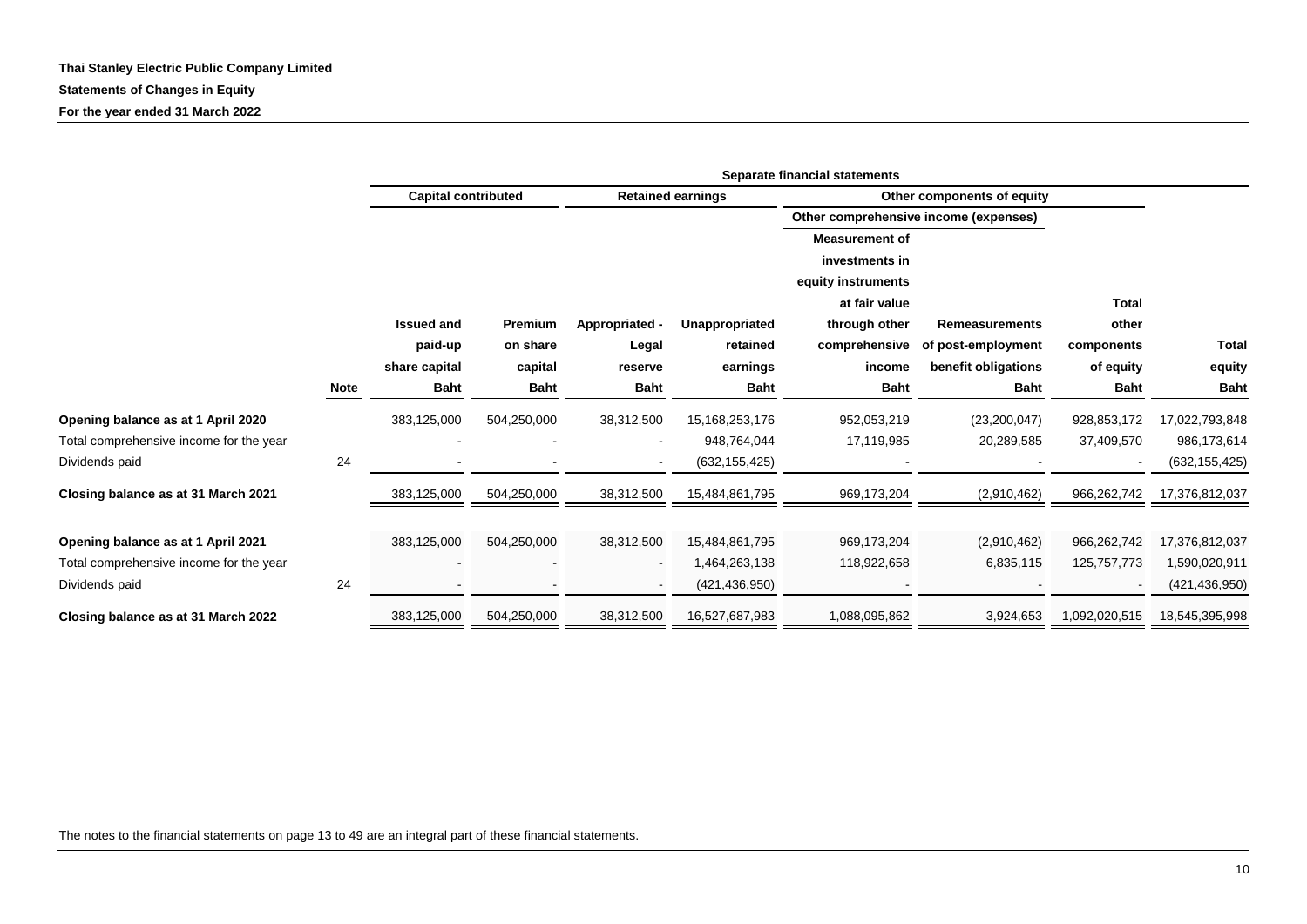|                                                      |              |                 | <b>Equity method</b> |                               |                 |  |
|------------------------------------------------------|--------------|-----------------|----------------------|-------------------------------|-----------------|--|
|                                                      |              |                 | financial statements | Separate financial statements |                 |  |
|                                                      |              | 2022            | 2021                 | 2022                          | 2021            |  |
|                                                      | <b>Notes</b> | <b>Baht</b>     | <b>Baht</b>          | <b>Baht</b>                   | <b>Baht</b>     |  |
| Cash flows from operating activities:                |              |                 |                      |                               |                 |  |
| Profit before income tax for the year                |              | 1,890,202,414   | 1,296,357,431        | 1,819,526,551                 | 1,155,637,450   |  |
| Adjustments to reconcile profit before income        |              |                 |                      |                               |                 |  |
| tax for the year to net cash provided by operations: |              |                 |                      |                               |                 |  |
| - Depreciation                                       | 18           | 1,295,738,934   | 1,273,476,614        | 1,295,738,934                 | 1,273,476,614   |  |
| - Amortisation                                       | 19           | 278,123,750     | 282,502,867          | 278,123,750                   | 282,502,867     |  |
| - Interest income                                    |              | (19, 543, 267)  | (20, 453, 629)       | (19, 543, 267)                | (20, 453, 629)  |  |
| - Share of profit from investments in an associate   |              |                 |                      |                               |                 |  |
| and a joint venture                                  |              | (281, 610, 840) | (241, 893, 286)      |                               |                 |  |
| - Dividend income                                    |              |                 |                      |                               |                 |  |
| - Financial assets measured at fair value            |              |                 |                      |                               |                 |  |
| through other comprehensive income                   |              | (24, 299, 990)  | (60, 397, 989)       | (24, 299, 990)                | (60, 397, 989)  |  |
| - Investments in an associate and a joint venture    | 16, 17       |                 |                      | (210, 934, 977)               | (101, 173, 305) |  |
| - Gain on disposals of property, plant and           |              |                 |                      |                               |                 |  |
| equipment, net                                       | 26           | (4,089,665)     | (3,337,941)          | (4,089,665)                   | (3,337,941)     |  |
| - Loss from changes in fair value of derivatives     |              | 541,793         | 239,190              | 541,793                       | 239,190         |  |
| - (Reversal of) Allowance for obsolete and           |              |                 |                      |                               |                 |  |
| slow moving inventories                              | 13           | 1,461,287       | (222, 704)           | 1,461,287                     | (222, 704)      |  |
| - (Reversal of) Allowance for net realisable         |              |                 |                      |                               |                 |  |
| value lower than cost of inventories                 | 13           | 16,900,000      | (1,559,056)          | 16,900,000                    | (1,559,056)     |  |
| - Employee benefit obligations                       | 22           | 42,707,733      | 54,350,572           | 42,707,733                    | 54,350,572      |  |
| - Unrealised gain on exchange rates, net             |              | (1,946,717)     | (7,793,357)          | (1,946,717)                   | (7,793,357)     |  |
| Cash flows before changes in operating               |              |                 |                      |                               |                 |  |
| assets and liabilities                               |              | 3,194,185,432   | 2,571,268,712        | 3,194,185,432                 | 2,571,268,712   |  |
| Changes in operating assets and liabilities          |              |                 |                      |                               |                 |  |
| - Trade and other accounts receivable                |              | (66,328,706)    | 76,347,568           | (66,328,706)                  | 76,347,568      |  |
| - Inventories                                        |              | (259, 505, 590) | 467,230,263          | (259, 505, 590)               | 467,230,263     |  |
| - Other current assets                               |              | (2,389,230)     | 32,129,217           | (2,389,230)                   | 32,129,217      |  |
| - Other non-current assets                           |              | 6,891,388       | (7, 340, 597)        | 6,891,388                     | (7, 340, 597)   |  |
| - Trade accounts payable - other companies           |              | 60,436,845      | (7,633,056)          | 60,436,845                    | (7,633,056)     |  |
| - Trade accounts payable - related parties           |              | (42, 388, 054)  | (29,013,104)         | (42, 388, 054)                | (29,013,104)    |  |
| - Other accounts payable - other companies           |              | 15,062,048      | (22, 185, 160)       | 15,062,048                    | (22, 185, 160)  |  |
| - Other accounts payable - related parties           |              | (79, 876, 602)  | 98,881,050           | (79, 876, 602)                | 98,881,050      |  |
| - Accrued expenses                                   |              | 63,982,886      | (24, 542, 614)       | 63,982,886                    | (24, 542, 614)  |  |
| - Payment for employee benefit obligations           | 22           | (9,707,341)     | (27,209,450)         | (9,707,341)                   | (27, 209, 450)  |  |
| Cash generated from operations                       |              | 2,880,363,076   | 3,127,932,829        | 2,880,363,076                 | 3,127,932,829   |  |
| Interest received                                    |              | 7,750,497       | 9,705,992            | 7,750,497                     | 9,705,992       |  |
| Income tax paid                                      |              | (315,013,185)   | (264, 734, 534)      | (315,013,185)                 | (264, 734, 534) |  |
| Net cash received from operating activities          |              | 2,573,100,388   | 2,872,904,287        | 2,573,100,388                 | 2,872,904,287   |  |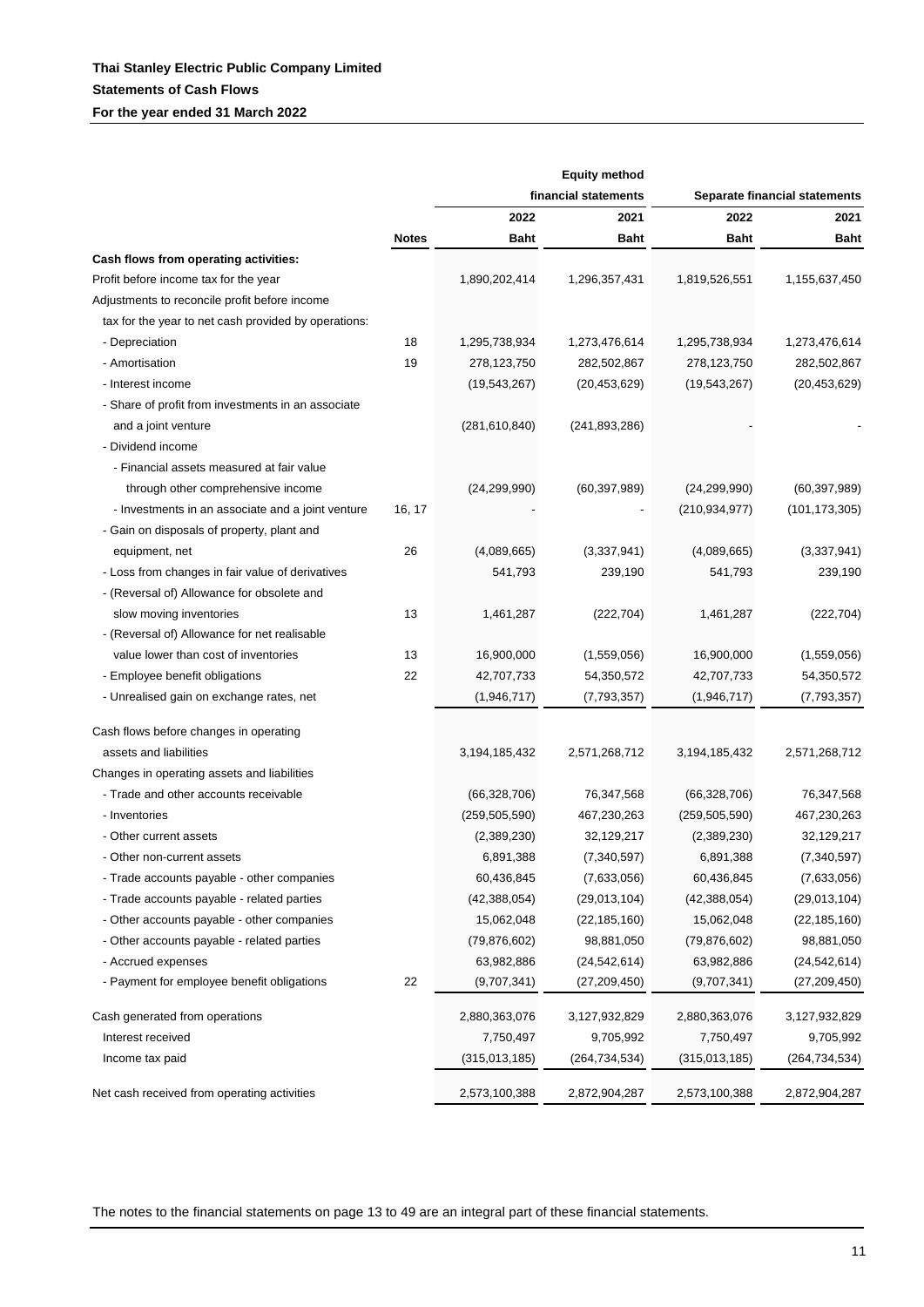|                                                      |              |                 | <b>Equity method</b> |                               |                 |  |
|------------------------------------------------------|--------------|-----------------|----------------------|-------------------------------|-----------------|--|
|                                                      |              |                 | financial statements | Separate financial statements |                 |  |
|                                                      |              | 2022            | 2021                 | 2022                          | 2021            |  |
|                                                      | <b>Notes</b> | <b>Baht</b>     | <b>Baht</b>          | <b>Baht</b>                   | <b>Baht</b>     |  |
| Cash flows from investing activities:                |              |                 |                      |                               |                 |  |
| Loans made to employees                              | 15           | (94, 957, 993)  | (101, 101, 134)      | (94, 957, 993)                | (101, 101, 134) |  |
| Loans repayments from employees                      | 15           | 61,628,036      | 82,553,016           | 61,628,036                    | 82,553,016      |  |
| Purchases of property, plant and equipment           |              | (926, 999, 009) | (1,603,827,172)      | (926, 999, 009)               | (1,603,827,172) |  |
| Proceeds from disposals of property, plant           |              |                 |                      |                               |                 |  |
| and equipment                                        |              | 4,408,643       | 4,216,343            | 4,408,643                     | 4,216,343       |  |
| Interest received on short-term investments          |              | 10,867,479      | 17,312,665           | 10,867,479                    | 17,312,665      |  |
| Dividends received                                   |              |                 |                      |                               |                 |  |
| - Financial assets measured at fair value            |              |                 |                      |                               |                 |  |
| through other comprehensive income                   |              | 24,299,990      | 60,397,989           | 24,299,990                    | 60,397,989      |  |
| - Investments in an associate and a joint venture    | 16, 17       | 210,934,977     | 101,173,305          | 210,934,977                   | 101,173,305     |  |
| Purchases of intangible assets                       |              | (226, 179, 548) | (231, 372, 870)      | (226, 179, 548)               | (231, 372, 870) |  |
| Cash receipts from short-term investments            | 11           | 7,848,000,000   | 2,697,000,000        | 7,848,000,000                 | 2,697,000,000   |  |
| Cash payment on short-term investments               | 11           | (9,073,000,000) | (3,789,000,000)      | (9,073,000,000)               | (3,789,000,000) |  |
|                                                      |              |                 |                      |                               |                 |  |
| Net cash used in investing activities                |              | (2,160,997,425) | (2,762,647,858)      | (2,160,997,425)               | (2,762,647,858) |  |
|                                                      |              |                 |                      |                               |                 |  |
| Cash flow from financing activity:                   |              |                 |                      |                               |                 |  |
| Dividends paid                                       | 24           | (421, 436, 950) | (632, 155, 425)      | (421, 436, 950)               | (632, 155, 425) |  |
|                                                      |              |                 |                      |                               |                 |  |
| Net cash used in financing activity                  |              | (421, 436, 950) | (632, 155, 425)      | (421, 436, 950)               | (632, 155, 425) |  |
|                                                      |              |                 |                      |                               |                 |  |
| Net increase (decrease) in cash and cash equivalents |              | (9,333,987)     | (521, 898, 996)      | (9,333,987)                   | (521, 898, 996) |  |
| Cash and cash equivalents at beginning of the year   |              | 2,663,330,410   | 3,177,436,049        | 2,663,330,410                 | 3,177,436,049   |  |
| Effects of exchange rate changes                     |              | 1,946,717       | 7,793,357            | 1,946,717                     | 7,793,357       |  |
|                                                      |              |                 |                      |                               |                 |  |
| Cash and cash equivalents at end of the year         |              | 2,655,943,140   | 2,663,330,410        | 2,655,943,140                 | 2,663,330,410   |  |
|                                                      |              |                 |                      |                               |                 |  |
|                                                      |              |                 |                      |                               |                 |  |
| Non-cash transactions:                               |              |                 |                      |                               |                 |  |
|                                                      |              |                 |                      |                               |                 |  |
| Outstanding liabilities arisen from purchases        |              |                 |                      |                               |                 |  |
| of plant, equipment and intangible assets            |              | 84,531,706      | 28,696,147           | 84,531,706                    | 28,696,147      |  |
|                                                      |              |                 |                      |                               |                 |  |
| Outstanding liabilities arisen from purchases of     |              |                 |                      |                               |                 |  |
| plant and equipment from related parties             |              | 204,358         |                      | 204,358                       |                 |  |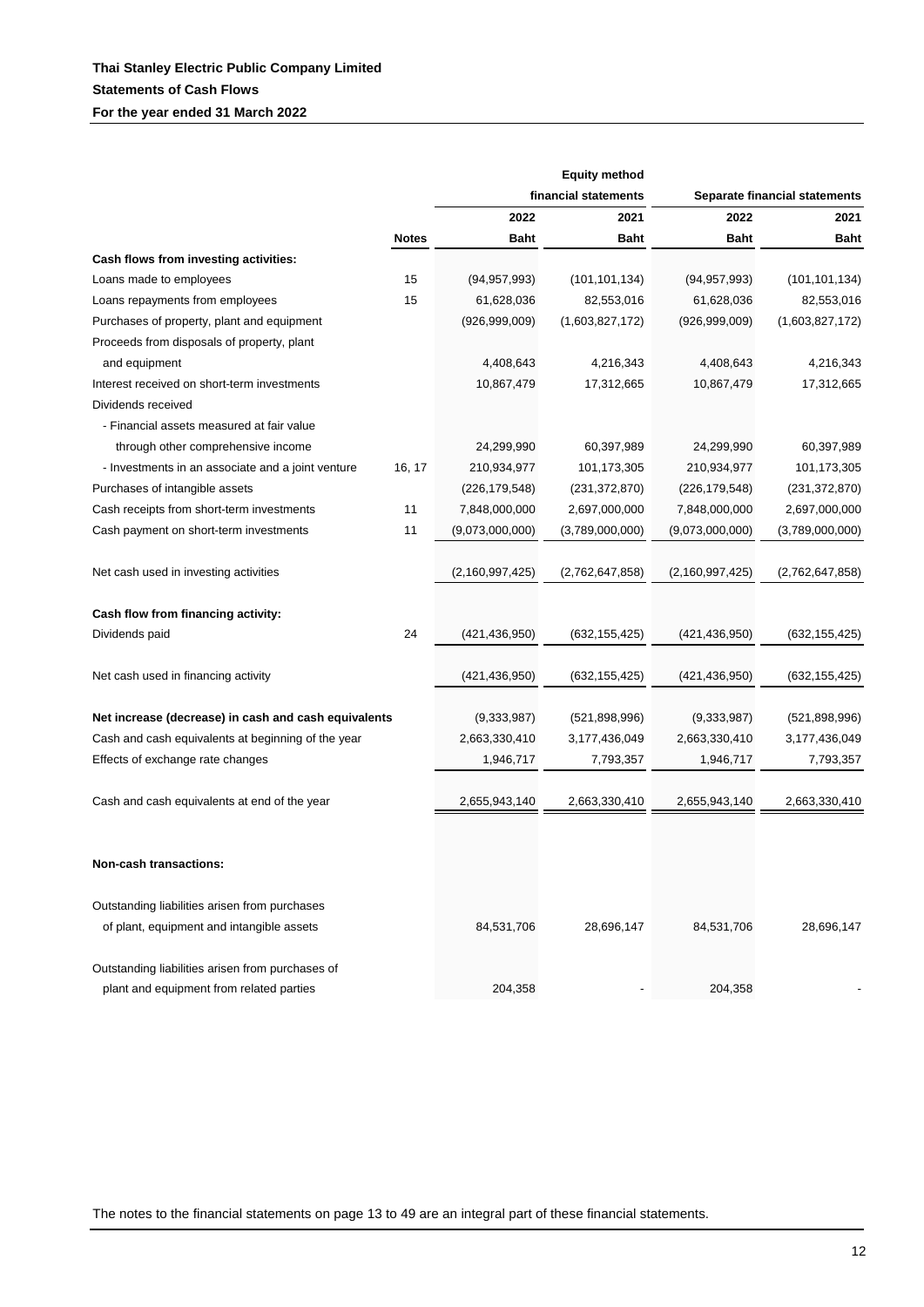## **1 General information**

Thai Stanley Electric Public Company Limited (the "Company") is a public limited company, incorporated in Thailand. The address of its registered office is 29/3 Moo 1 Bangpoon-Rungsit Road, Banklang, Amphur Muang, Pathumthanee, Thailand 12000. The Company is listed on the Stock Exchange of Thailand.

The principal business operation of the Company is the manufacture and sales of automotive bulbs, lighting equipment, molds & dies and product designs.

These equity method and separate financial statements have been approved by the Company's Board of directors on 20 May 2022.

# **2 Significant events during the current year**

The outbreak of Coronavirus Disease 2019 ("COVID-19") in 2021 has negative effects on operating results for many businesses including automotive business and the Company for the year ended 31 March 2022. The Company is now paying close attention to the development of the COVID-19 situation, evaluating its impact on the operation while strategizing effective solutions.

# **3 Basis of preparation**

The equity method and separate financial statements have been prepared in accordance with Thai Financial Reporting Standards ("TFRS") and the financial reporting requirements issued under the Securities and Exchange Act.

The equity method and separate financial statements have been prepared under the historical cost convention except certain financial assets and liabilities (including derivative instrument) and employee benefit obligations.

The preparation of financial statements in conformity with TFRS requires management to use certain critical accounting estimates and to exercise its judgement in applying the Company's accounting policies. The areas involving a higher degree of judgement or complexity, or areas that are more likely to be materially adjusted due to changes in estimates and assumptions are disclosed in Note 8.

An English version of the equity method and separate financial statements have been prepared from the statutory financial statements that are in the Thai language. In the event of a conflict or a difference in interpretation between the two languages, the Thai language statutory financial statements shall prevail.

- **4 New and amended financial reporting standards**
- **4.1 New and amended financial reporting standards that are effective for accounting period beginning on or after 1 January 2021 and have no significant impacts to the Company**
- **4.2 Amended financial reporting standards that are effective for accounting period beginning or after 1 January 2022**

**Interest rate benchmark (IBOR) reform - phase 2, amendments to TFRS 9, TFRS 7, TFRS 16 and TFRS 4, and accounting guidance, financial instruments and disclosures for insurance business** provide relief measures addressing issues that might affect financial reporting during the reform, including the effects of changes to contractual cash flows or hedging relationship arising from the replacement of one benchmark with an alternative benchmark.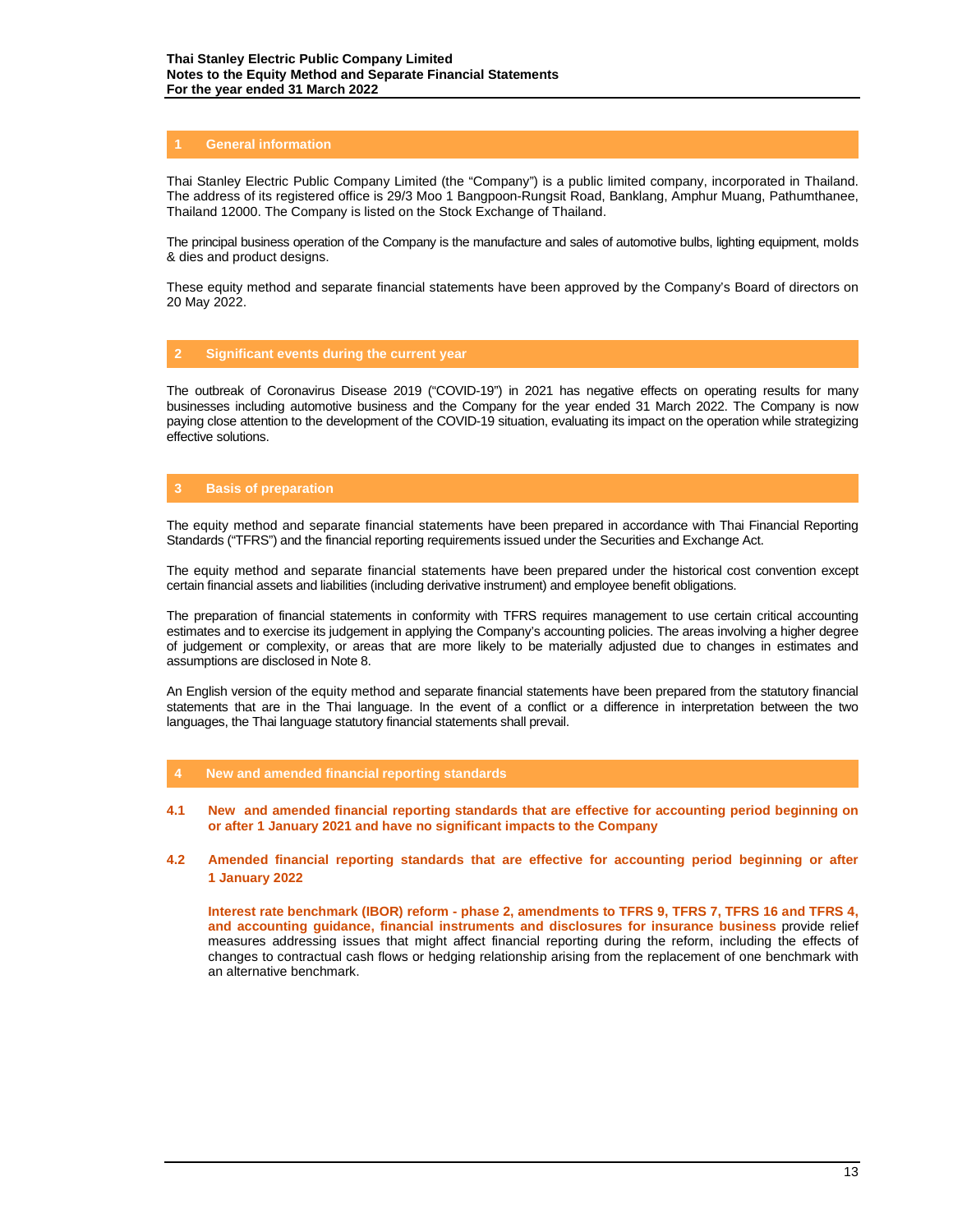Key relief measures of the phase 2 amendments are as follows:

- When changing the basis for determining contractual cash flows for financial assets and financial liabilities (including lease liabilities), changes that are necessary as a direct result of the IBOR reform and which are considered economically equivalent, will not result in an immediate gain or loss in the income statement. TFRS 16 has also been amended to require lessees to use a similar practical expedient when accounting for lease modifications that change the basis for determining future lease payments as a result of the IBOR reform.
- Hedge accounting relief measures will allow most TFRS 9 hedge relationships that are directly affected by the IBOR reform to continue. However, additional ineffectiveness might need to be recorded.

TFRS 7 requires additional disclosure about:

- the nature and extent of risks arising from the IBOR reform to which the entity is exposed to
- how the entity manages those risks
- the entity's progress in transitioning from the IBOR to alternative benchmark rates and how the entity is managing this transition.

The Company's management is currently assessing the impact of the adoption of these amended financial reporting standards.

# **5 Accounting policies**

The principal accounting policies adopted in the preparation of these equity method and separate financial statements are set out below.

## **5.1 Principles of equity accounting**

a) Associate

Associate is an entity over which the Company has significant influence but not control or joint control.

In the separate financial statements, investment in an associate is accounted for using cost method.

b) Joint arrangement

An investment in joint arrangement is classified as either joint operation or joint venture depending on the contractual rights and obligations of each investor, rather than the legal structure of the joint arrangement.

### *Joint venture*

A joint venture is a joint arrangement whereby the Company has a right to the net assets of the arrangement. An interest in a joint venture is accounted for using the equity method.

In the separate financial statements, investments in a joint venture is accounted for using cost method.

#### c) Equity method

The investment is initially recognised at cost which is consideration paid and directly attributable costs.

The Company's subsequently recognises shares of its associate and joint venture' profits or losses and other comprehensive income in the profit or loss and other comprehensive income, respectively. The subsequent cumulative movements are adjusted against the carrying amount of the investment.

When the Company's share of losses in an associate and a joint venture equals or exceeds its interest in the associate and joint venture, the Company does not recognise further losses, unless it has incurred obligations or made payments on behalf of the associate and joint venture.

#### d) Intercompany transactions on equity method financial statements

Unrealised gains on transactions between the Company and its associate and joint venture are eliminated to the extent of the Company's interest in the associate and joint venture. Unrealised losses are also eliminated in the same manner unless the transaction provides evidence of an impairment of the asset transferred.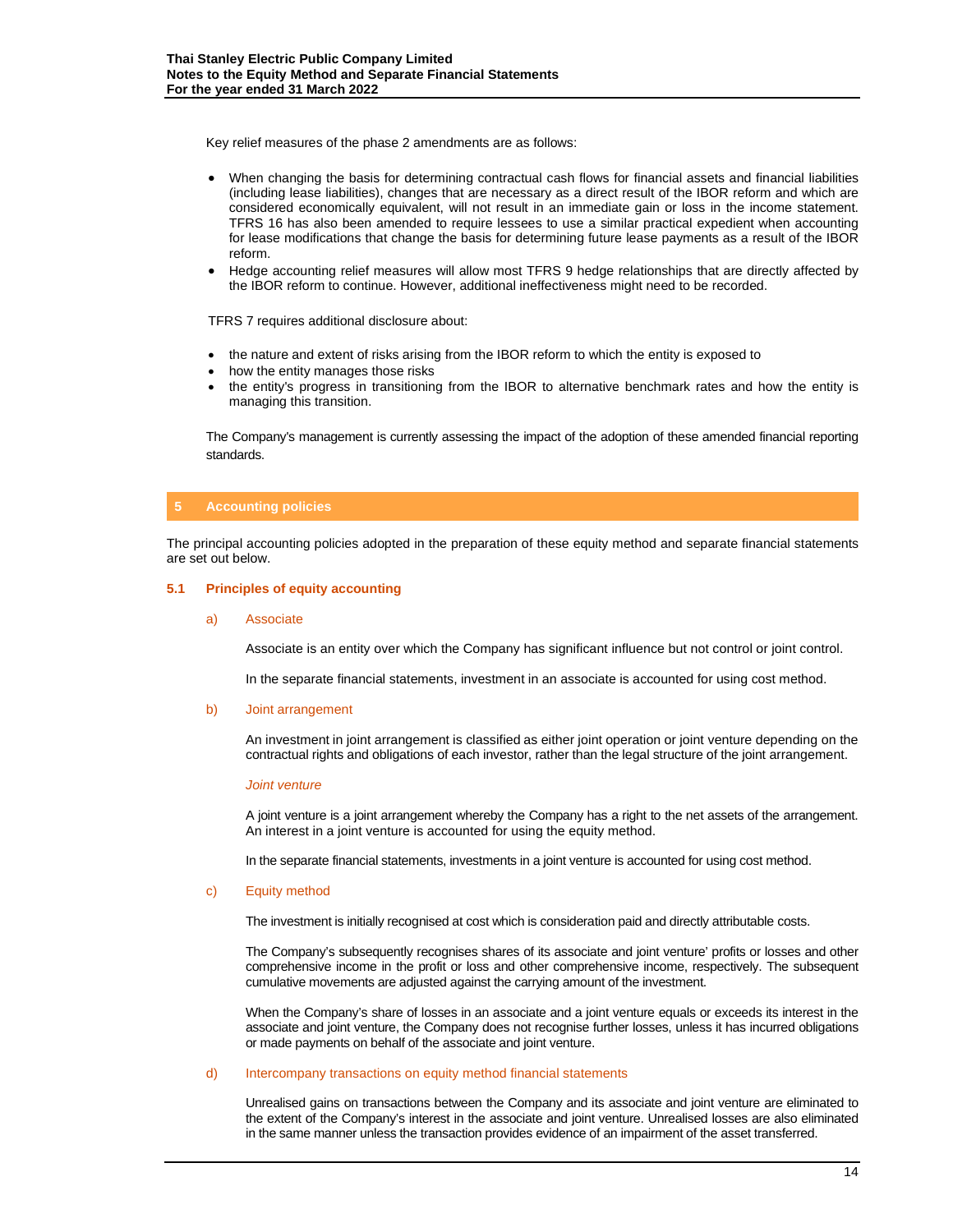### **5.2 Foreign currency translation**

#### a) Functional and presentation currency

The financial statements are presented in Thai Baht, which is the Company's functional and presentation currency.

#### b) Transactions and balances

Foreign currency transactions are translated into the functional currency using the exchange rates prevailing at the dates of the transactions or the date of revaluation where items are re-measured.

Foreign exchange gains and losses resulting from the settlement of such transactions and from the translation at year-end exchange rates of monetary assets and liabilities denominated in foreign currencies are recognised in the profit or loss.

Any exchange component of gains and losses on a non-monetary item that recognised in profit or loss, or other comprehensive income is recognised following the recognition of a gain or loss on the non-monetary item.

#### c) Associate and Joint venture

The operational results and financial position of the associate and joint venture (none of which has the currency of a hyper-inflationary economy) that have a different functional currency from the Company's presentation currency are translated into the presentation currency as follows.

- Assets and liabilities are translated at the closing rate at the date of respective statement of financial position;
- Income and expenses for each statement of profit or loss are translated at average exchange rates; and
- All resulting exchange differences are recognised in other comprehensive income.

#### **5.3 Cash and cash equivalents**

In the statements of cash flows, cash and cash equivalents includes cash on hand, deposits held at call, short-term highly liquid investments with maturities of three months or less from acquisition date.

#### **5.4 Trade accounts receivable**

Trade receivables are amounts due from customers for goods sold or service performed in the ordinary course of business. They are generally due for settlement within 30 to 60 days and therefore are all classified as current.

Trade receivables are recognised initially at the amount of consideration that is unconditional unless they contain significant financing components, they are recognised at fair value. The Company holds the trade receivables with the objective to collect the contractual cash flows and therefore measures them subsequently at amortised cost.

The impairment of trade receivables are disclosed in Note 5.6 (f).

#### **5.5 Inventories**

Inventories are stated at the lower of cost and net realisable value.

Cost of inventories is determined by the moving average method. Cost of raw materials comprise all purchase cost and costs directly attributable to the acquisition of the inventory less all attributable discounts. The cost of finished goods and work in progress comprises raw materials, direct labour, other direct costs and directly attributable costs in bringing the inventories to their present location and condition.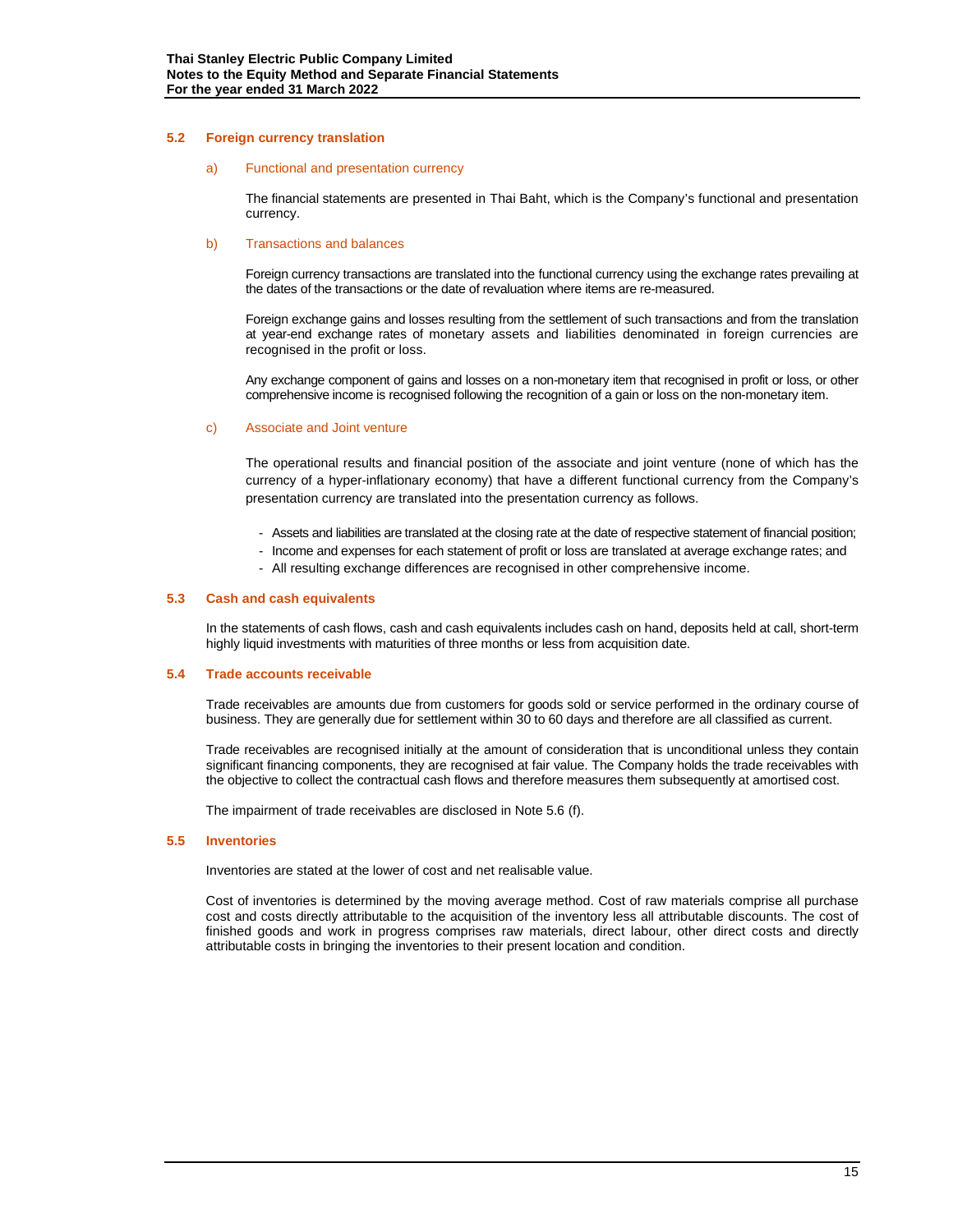#### **5.6 Financial asset**

#### a) Classification

The Company classifies its debt instrument financial assets in the following measurement categories depending on i) business model for managing the asset and ii) the cash flow characteristics of the asset whether they represent solely payments of principal and interest (SPPI).

- those to be measured subsequently at fair value (either through other comprehensive income or through profit or loss); and
- those to be measured at amortised cost.

The Company reclassifies debt investments when and only when its business model for managing those assets changes.

For investments in equity instruments, the Company has an irrevocable election at the time of initial recognition to account for the equity investment at fair value through profit or loss (FVPL) or at fair value through other comprehensive income (FVOCI) except those that are held for trading, they are measured at FVPL.

#### b) Recognition and derecognition

Regular way purchases, acquires and sales of financial assets are recognised on trade-date, the date on which the Company commits to purchase or sell the asset. Financial assets are derecognised when the rights to receive cash flows from the financial assets have expired or have been transferred and the Company has transferred substantially all the risks and rewards of ownership.

#### c) Measurement

At initial recognition, the Company measures a financial asset at its fair value plus, in the case of a financial asset not at FVPL, transaction costs that are directly attributable to the acquisition of the financial asset. Transaction costs of financial assets carried at FVPL are expensed in profit or loss.

Financial assets with embedded derivatives are considered in their entirety when determining whether the cash flows are solely payment of principal and interest.

#### d) Debt instruments

Subsequent measurement of debt instruments depends on the Company's business model for managing the asset and the cash flow characteristics of the financial assets. There are three measurement categories into which the Company classifies its debt instruments:

- Amortised cost: Financial assets that are held for collection of contractual cash flows where those cash flows represent solely payments of principal and interest are measured at amortised cost. Interest income from these financial assets is included in other income - interest income using the effective interest rate method. Any gain or loss arising on derecognition is recognised directly in profit or loss and presented in other gains/(losses) together with foreign exchange gains and losses. Impairment losses are presented as a separate line item in the statement of comprehensive income.
- FVOCI: Financial assets that are held for i) collection of contractual cash flows; and ii) for selling the financial assets, where the assets' cash flows represent solely payments of principal and interest, are measured at FVOCI. Movements in the carrying amount are taken through other comprehensive income (OCI), expect for the recognition of impairment gains or losses, interest income using the effective interest method, and foreign exchange gains and losses which are recognised in profit or loss. When the financial assets is derecognised, the cumulative gain or loss previously recognised in OCI is reclassified from equity to profit or loss and recognised in other gains/(losses). Interest income is included in other income - interest income. Impairment expenses are presented separately in the statement of comprehensive income.
- FVPL: Financial assets that do not meet the criteria for amortised cost or FVOCI are measured at FVPL. A gain or loss on a debt investment that is subsequently measured at FVPL is recognised in profit or loss and presented net within other gains/(losses) in the period in which it arises.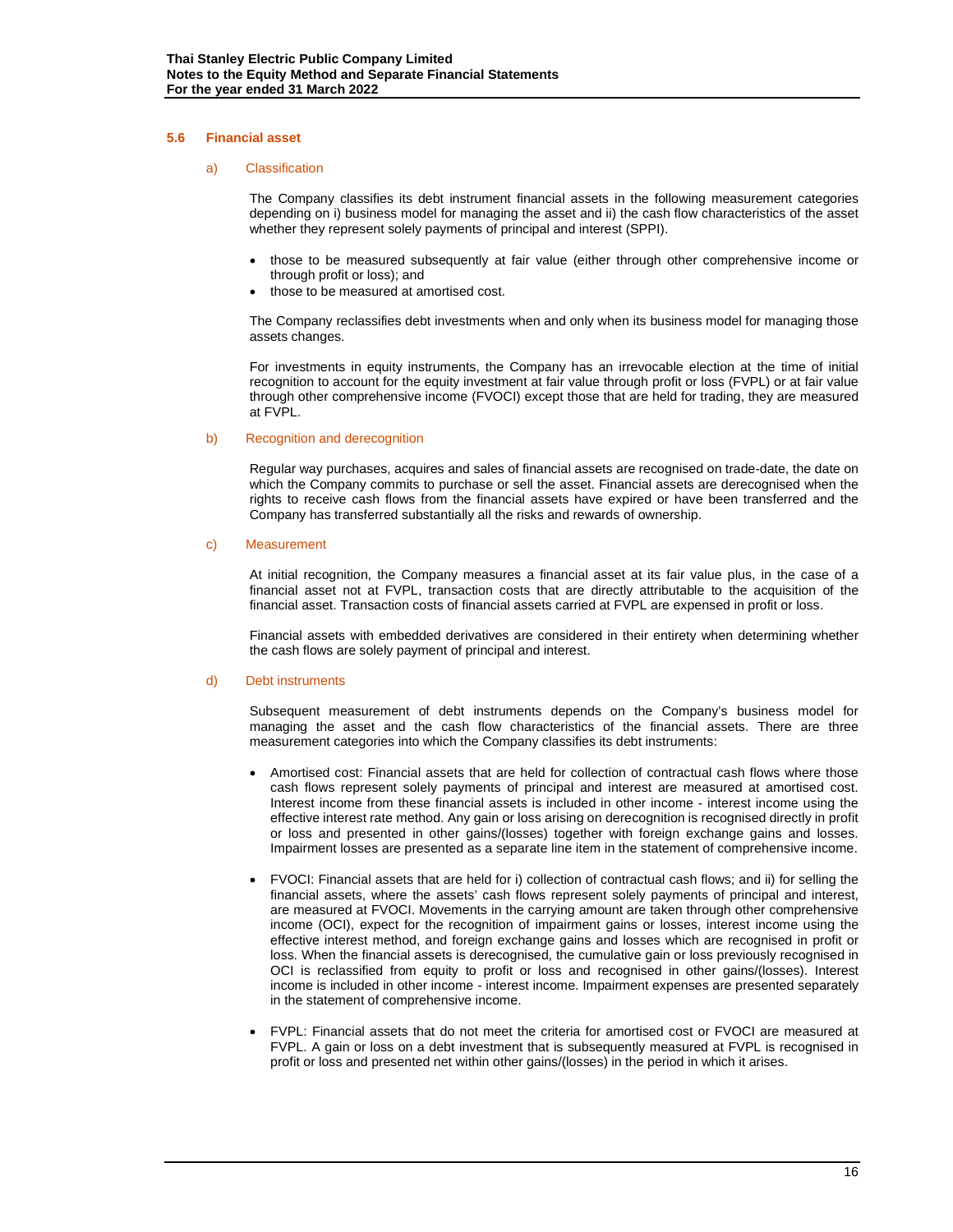#### e) Equity instruments

The Company measures all equity investments at fair value. Where the Company has elected to present fair value gains and losses on equity instruments in OCI, there is no subsequent reclassification of fair value gains and losses to profit or loss following the derecognition of the investment. Dividends from such investments continue to be recognised in profit or loss as other income - dividend income when the right to receive payments is established.

Changes in the fair value of financial assets at FVPL are recognised in other gains/(losses) in the statement of comprehensive income.

Impairment losses (and reversal of impairment losses) on equity investments are reported together with changes in fair value.

#### f) Impairment

The Company applies the TFRS 9 simplified approach in measuring the impairment of trade receivables, which applies lifetime expected credit loss, from initial recognition, for all trade receivables.

To measure the expected credit losses, trade receivables have been grouped based on shared credit risk characteristics and the days past due. The expected credit loss rates are based on payment profiles, historical credit losses as well as forward-looking information and factors that may affect the ability of the customers to settle the outstanding balances.

For other financial assets carried at amortised cost and FVOCI, the Company applies TFRS 9 general approach in measuring the impairment of those financial assets. Under the general approach, the 12 month or the lifetime expected credit loss is applied depending on whether there has been a significant increase in credit risk since the initial recognition.

The significant increase in credit risk (from initial recognition) assessment is performed every end of reporting period by comparing i) expected risk of default as of the reporting date and ii) estimated risk of default on the date of initial recognition.

The Company assesses expected credit loss by taking into consideration forward-looking information and past experiences. The expected credit loss is a probability-weighted estimate of credit losses (probabilityweighted present value of estimated cash shortfall). The cash shortfall is the difference between all contractual cash flows that are due to the Company and all cash flows expected to receive, discounted at the original effective interest rate.

When measuring expected credit losses, the Company reflects the following:

- probability-weighted estimated uncollectible amounts
- time value of money
- supportable and reasonable information as of the reporting date about past experience, current conditions and forecasts of future situations.

Impairment (and reversal of impairment) losses are recognised in profit or loss and included in administrative expenses.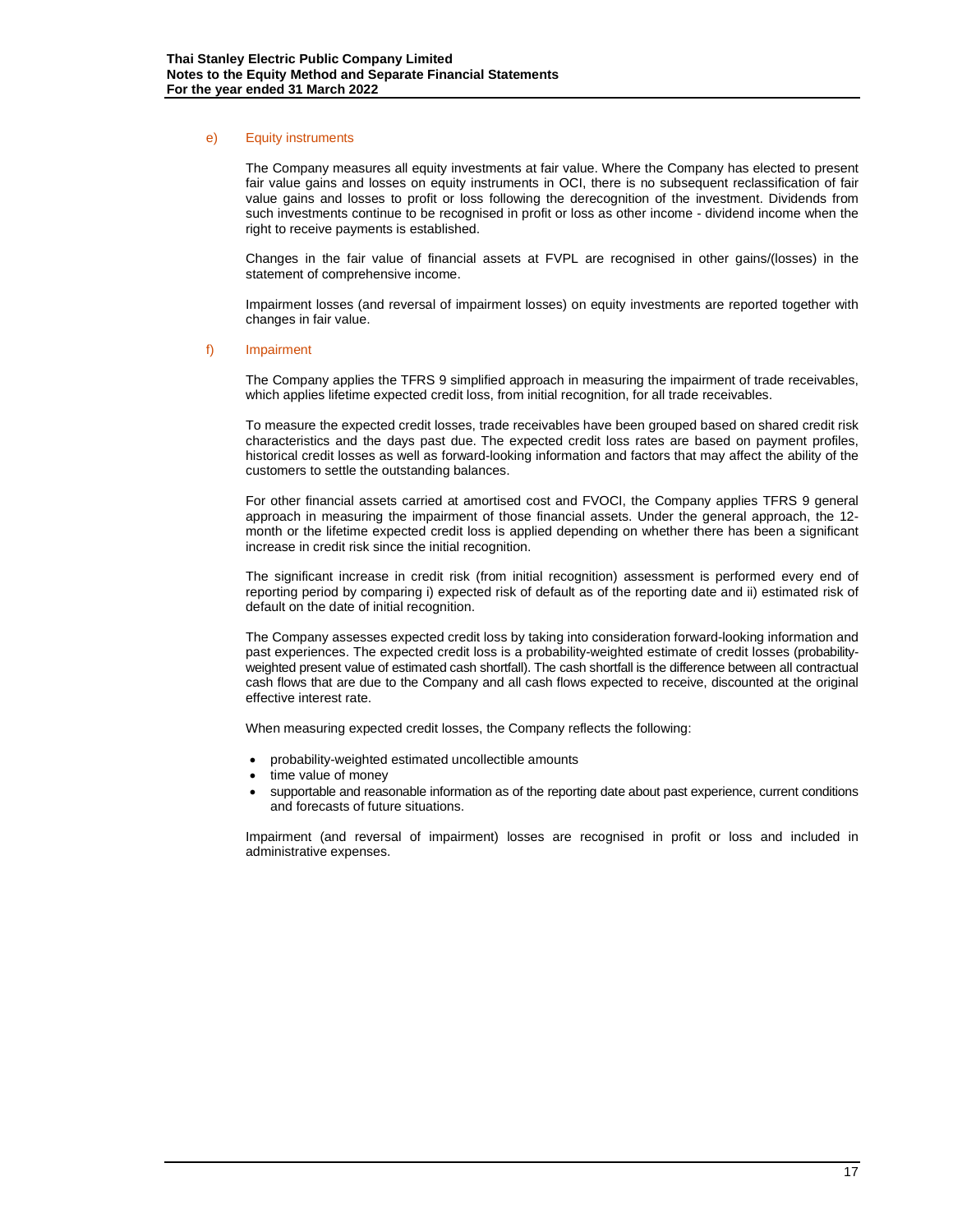#### **5.7 Property, plant and equipment**

All other property, plant and equipment are stated at historical cost less accumulated depreciation and impairment losses. Historical cost includes expenditure that is directly attributable to the acquisition of the items.

Subsequent costs are included in the asset's carrying amount, only when it is probable that future economic benefits associated with the item will flow to the Company. The carrying amount of the replaced part is derecognised.

All other repairs and maintenance are charged to profit or loss when incurred.

Land is not depreciated. Depreciation on other assets is calculated using the straight-line method to allocate their cost to their residual values over their estimated useful lives, as follows:

|                                                            | Useful life (years) |
|------------------------------------------------------------|---------------------|
| Land and building improvements                             | $5 - 15$            |
| Buildings and other constructions                          | $10 - 40$           |
| Machinery, equipment and factory tools                     | $5 - 15$            |
| Molds                                                      | 4                   |
| Motor vehicles<br>Furniture, fixtures and office equipment | -5<br>$3 - 5$       |

The assets' residual values and useful lives are reviewed, and adjusted if appropriate, at the end of each reporting period.

Gains or losses on disposals are determined by comparing the proceeds with the carrying amount and are recognised in other gains or losses, net.

#### **5.8 Intangible assets**

#### *Acquired computer software*

Acquired computer software is measured at cost. These costs are amortised over their estimated useful lives 5 years to 10 years.

Cost associated with maintaining computer software are recognised as an expense as incurred.

#### *Product design costs*

Research expenditure is recognised as an expense as incurred.

Cost incurred on development projects relating to the design of new products is recognised as an asset when the Company can demonstrate all of the following:

- the product design costs can be measured reliably;
- the Company can demonstrate that it is technically, financially, commercially, and resourcefully feasible; and
- the Company intends to and has the ability to complete the project for the purpose of using for the commercial production.

Product design costs previously recognised as an expense are not recognised as an asset in a subsequent period.

Capitalised product design costs are amortised when the asset is ready to use by applying a straight-line method over the period of its expected benefit, not exceeding 4 years.

#### **5.9 Impairment of assets**

Assets that have an indefinite useful life are tested annually for impairment, or more frequently if events or changes in circumstances indicate that it might be impaired. Assets that are subject to amortisation are reviewed for impairment whenever there is an indication of impairment. An impairment loss is recognised for the amount by which the carrying amount of the assets exceeds its recoverable amount. The recoverable amount is the higher of an asset's fair value less costs of disposal and value in use.

Where the reasons for previously recognised impairments no longer exist, the impairment losses on the assets concerned other than goodwill is reversed.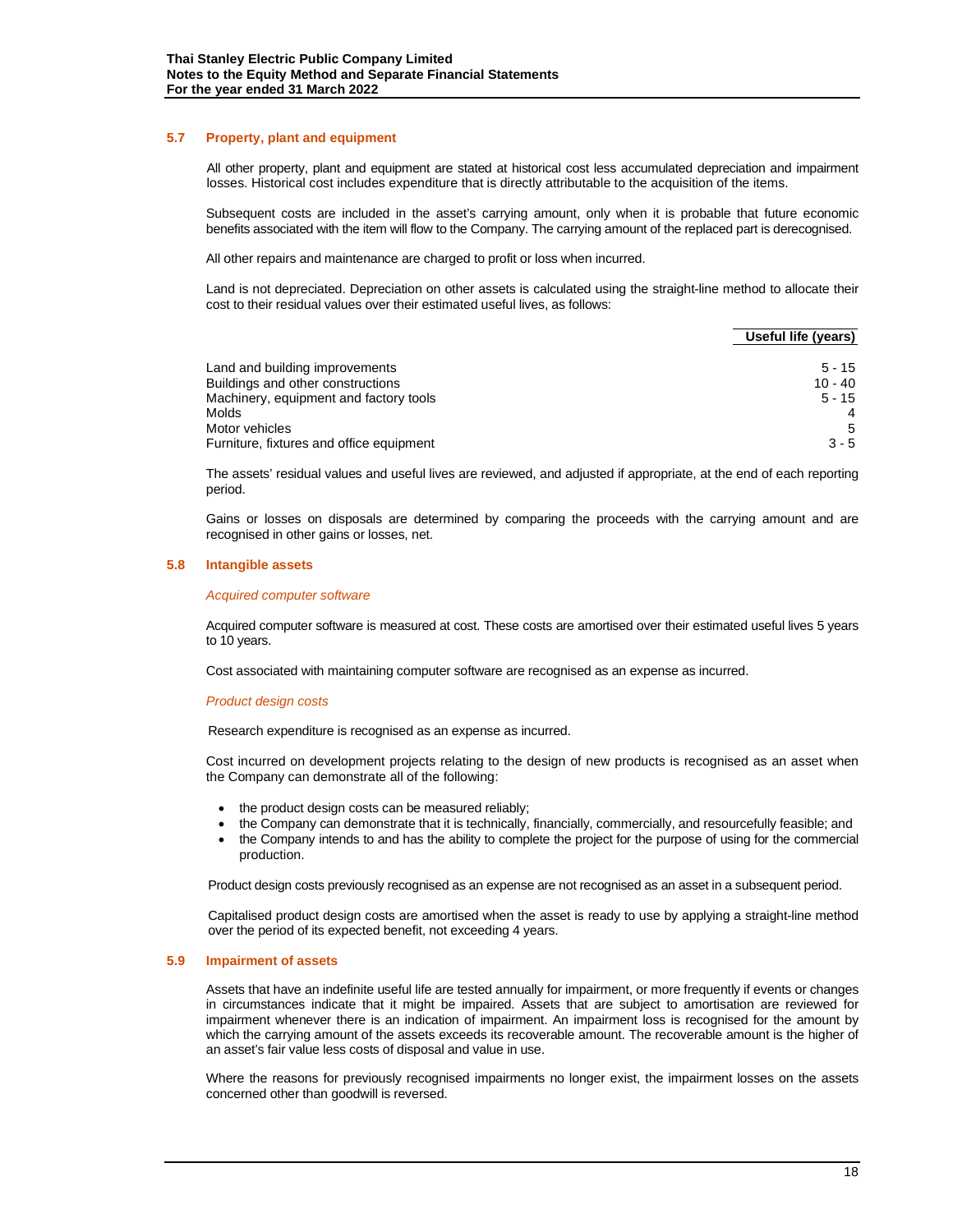#### **5.10 Leases**

#### *Leases - where the Company is the lessee*

Leases are recognised as a right-of-use asset and a corresponding liability at the date at which the leased asset is available for use by the Company. Each lease payment is allocated between the liability and finance cost. The finance cost is charged to profit or loss over the lease period so as to produce a constant periodic rate of interest on the remaining balance of the liability for each period. The right-of-use asset is depreciated over the shorter of the asset's useful life and the lease term on a straight-line basis.

Contracts may contain both lease and non-lease components. The Company allocates the consideration in the contract to the lease and non-lease components based on their relative stand-alone prices. However, for leases of real estate for which the Company is a lessee, it has elected not to separate lease and non-lease components and instead accounts for these as a single lease component.

Assets and liabilities arising from a lease are initially measured on a present value basis. Lease liabilities include the net present value of the following lease payments:

- fixed payments (including in-substance fixed payments), less any lease incentives receivable
- variable lease payment that are based on an index or a rate
- amounts expected to be payable by the lessee under residual value guarantees
- the exercise price of a purchase option if the lessee is reasonably certain to exercise that option, and
- payments of penalties for terminating the lease, if the lease term reflects the lessee exercising that option.

Lease payments to be made under reasonably certain extension options are also included in the measurement of the liability.

The lease payments are discounted using the interest rate implicit in the lease. If that rate cannot be determined, the lessee's incremental borrowing rate is used, being the rate that the lessee would have to pay to borrow the funds necessary to obtain an asset of similar value in a similar economic environment with similar terms and conditions.

Right-of-use assets are measured at cost comprising the following:

- the amount of the initial measurement of lease liability
- any lease payments made at or before the commencement date less any lease incentives received
- any initial direct costs, and
- restoration costs.

Payments associated with short-term leases and leases of low-value assets are recognised on a straight-line basis as an expense in profit or loss. Short-term leases are leases with a lease term of 12 months or less.

#### *Leases - where the Company is the lessor*

When assets are leased out under a finance lease, the present value of the lease payments is recognised as a receivable. The difference between the gross receivable and the present value of the receivable is recognised as unearned finance income. Lease income is recognised over the term of the lease which reflects a constant periodic rate of return. Initial direct costs are included in initial measurement of the finance lease receivable and reduce the amount of income recognised over the lease term.

Rental income under operating leases (net of any incentives given to lessees) is recognised on a straight-line basis over the lease term. Initial direct costs incurred in obtaining an operating lease are added to the carrying amount of the underlying asset and recognised as expense over the lease term on the same basis as lease income. The respective leased assets are included in the statement of financial position based on their nature.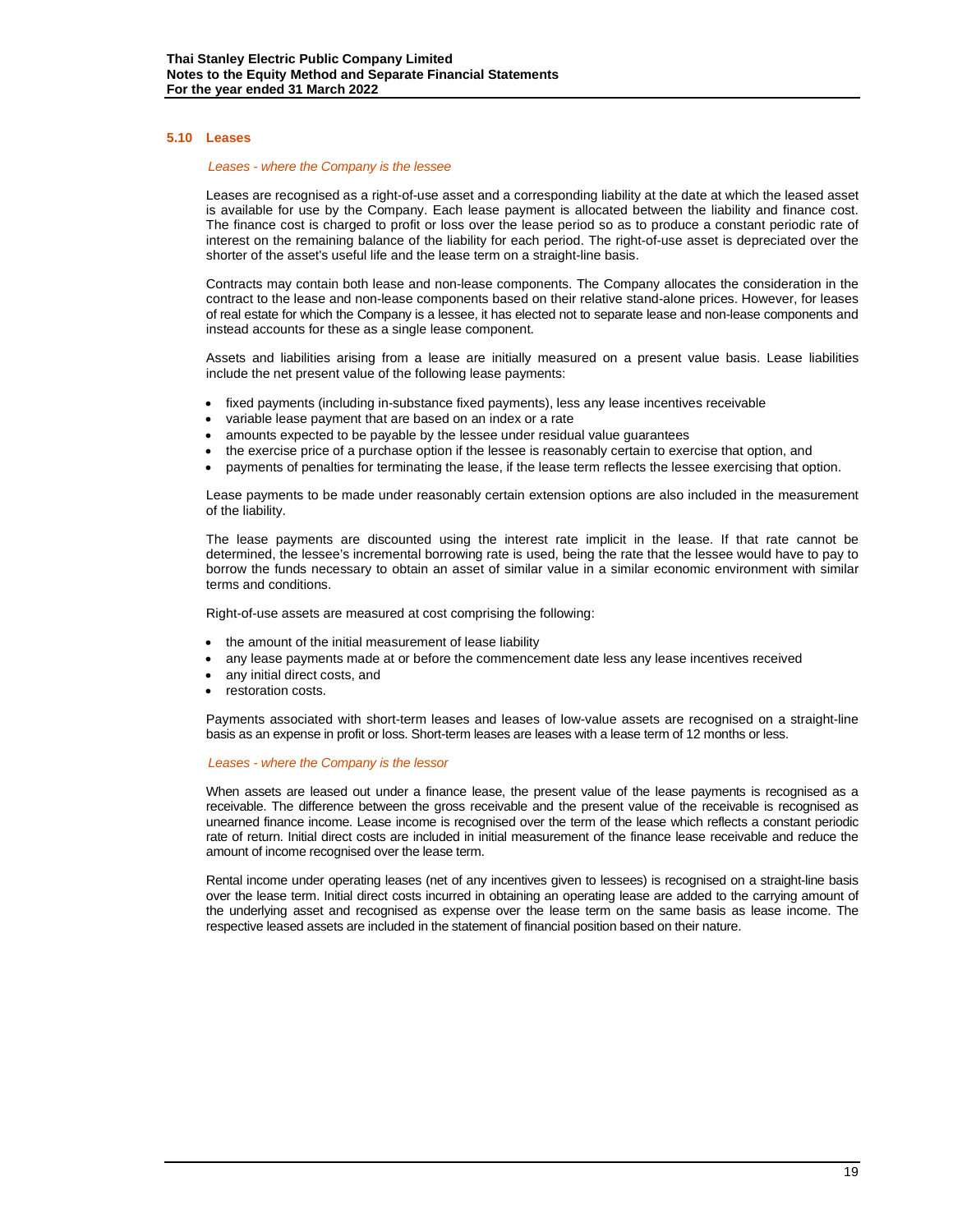# **5.11 Financial liabilities**

#### a) Classification

Financial instruments issued by the Company are classified as either financial liabilities or equity securities by considering contractual obligations.

- Where the Company has an unconditional contractual obligation to deliver cash or another financial asset to another entity, it is considered a financial liability unless there is a predetermined or possible settlement for a fixed amount of cash in exchange of a fixed number of the Company's own equity instruments.
- Where the Company has no contractual obligation or has an unconditional right to avoid delivering cash or another financial asset in settlement of the obligation, it is considered an equity instrument.

Borrowings are classified as current liabilities unless the Company has an unconditional right to defer settlement of the liability for at least 12 months after the reporting date.

#### b) Measurement

Financial liabilities are initially recognised at fair value and are subsequently measured at amortised cost.

#### c) Derecognition and modification

Financial liabilities are derecognised when the obligation specified in the contract is discharged, cancelled, or expired.

Where the terms of a financial liability are renegotiated/modified, the Company assesses whether the renegotiation/modification results in the derecognition of that financial liability. Where the modification results in an extinguishment, the new financial liability is recognised based on fair value of its obligation. The remaining carrying amount of financial liability is derecognised. The difference as well as proceed paid is recognised as other gains/(losses) in profit or loss.

Where the modification does not result in the derecognition of the financial liability, the carrying amount of the financial liability is recalculated as the present value of the renegotiated/modified contractual cash flows discounted at its original effective interest rate. The difference is recognised in other gains/(losses) in profit or loss.

#### **5.12 Current and deferred income taxes**

The tax expense for the period comprises current and deferred tax. Tax is recognised in profit or loss, except to the extent that it relates to items recognised in other comprehensive income or directly in equity.

#### *Current tax*

The current income tax is calculated on the basis of the tax laws enacted or substantively enacted at the end of the reporting period. Management periodically evaluates positions taken in tax returns with respect to situations in which applicable tax regulation is subject to interpretation. It establishes provisions where appropriate on the basis of amounts expected to be paid to the tax authorities.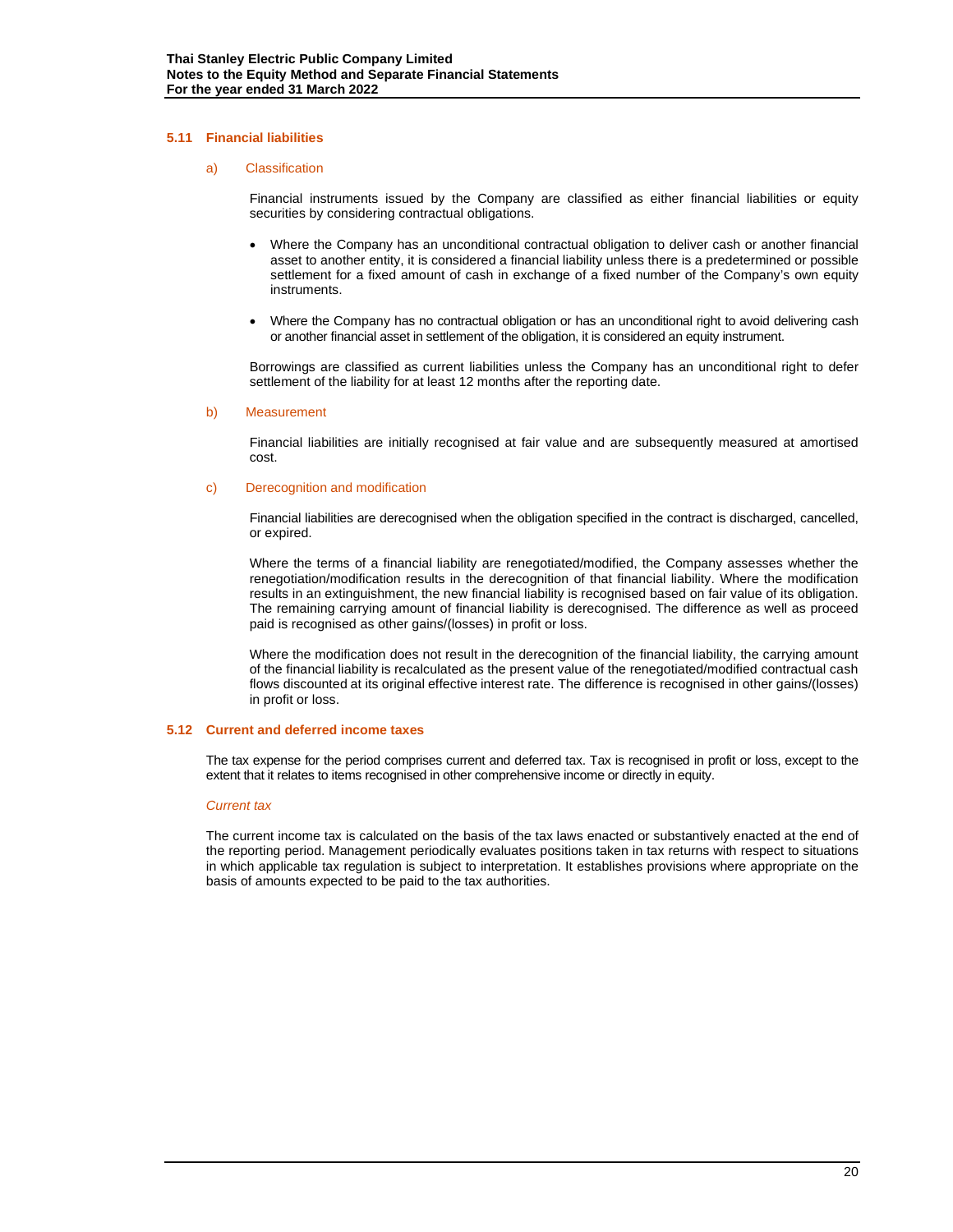#### *Deferred income tax*

Deferred income tax is recognised on temporary differences arising from differences between the tax base of assets and liabilities and their carrying amounts in the financial statements. However, deferred income tax is not recognised for temporary differences arise from:

- initial recognition of an asset or liability in a transaction other than a business combination that affects neither accounting nor taxable profit or loss is not recognised
- investments in subsidiaries, associates and joint arrangements where the timing of the reversal of the temporary difference is controlled by the Company and it is probable that the temporary difference will not reverse in the foreseeable future.

Deferred income tax is measured using tax rates of the period in which temporary difference is expected to be reversed, based on tax rates and laws that have been enacted or substantially enacted by the end of the reporting period.

Deferred tax assets are recognised only to the extent that it is probable that future taxable profit will be available against which the temporary differences can be utilised.

Deferred tax assets and liabilities are offset when there is a legally enforceable right to offset current tax assets and liabilities and when the deferred tax balances relate to the same taxation authority. Current tax assets and tax liabilities are offset where the entity has a legally enforceable right to offset and intends either to settle on a net basis, or to realise the asset and settle the liability simultaneously.

#### **5.13 Employee benefits**

#### a) Short-term employee benefits

Liabilities for short-term employee benefits such as salaries, wages, bonuses, contributions to the social security fund and others, that are expected to be settled wholly within 12 months after the end of the period are recognised in respect of employees' service up to the end of the reporting period. They are measured at the amount expected to be paid.

#### b) Defined contribution plan

The Company pays contributions to a separate fund (under the Provident Fund Act B.E. 2530). The Company has no further payment obligations once the contributions have been paid. The contributions are recognised as employee benefit expense when they are due.

#### c) Defined benefit plans

Amount of retirement benefits is defined by the agreed benefits the employees will receive after the completion of employment. It usually depends on factors such as age, years of service and an employee's latest compensation at retirement.

The defined benefit obligation is calculated by an independent actuary using the projected unit credit method. The present value of the defined benefit obligation is determined by discounting the estimated future cash outflows using market yield of government bonds that matches the terms and currency of the expected cash outflows.

Remeasurement gains and losses are recognised directly to other comprehensive income in the period in which they arise. They are presented as a separate item in statements of changes in equity.

Past-service costs are recognised immediately in profit or loss.

#### d) Termination benefits

The Company recognises termination benefits at the earlier of 1) when the Company can no longer withdraw the offer of those benefits; and 2) when the entity recognises costs for the related restructuring. Benefits due more than 12 months are discounted to their present value.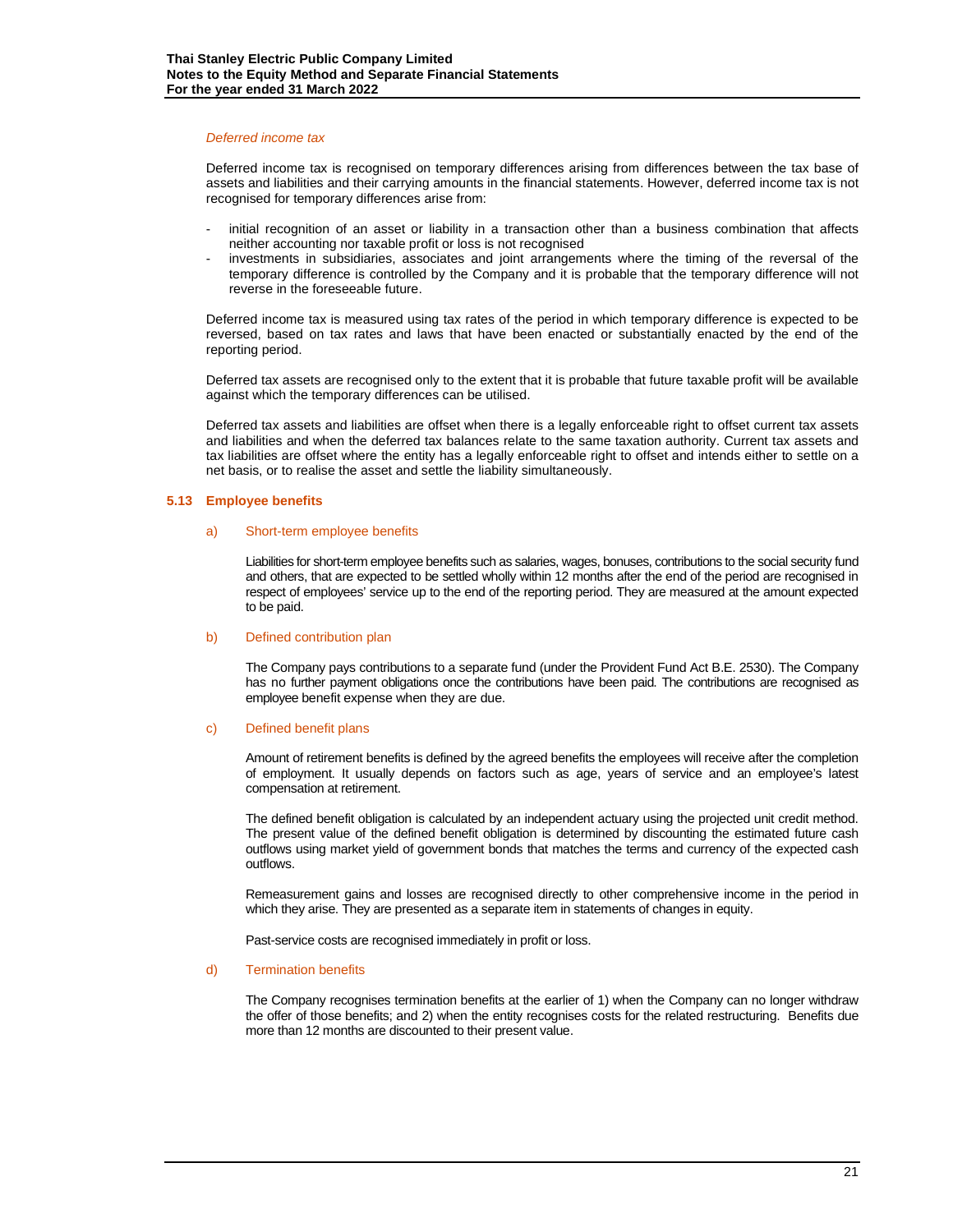#### **5.14 Provisions**

Provisions are recognised when the Company has a present legal or constructive obligation as a result of past events; it is probable that an outflow of resources will be required to settle the obligation; and the amount has been reliably estimated.

Provisions are measured at the present value of the expenditures expected to be required to settle the obligation. The increase in the provision due to passage of time is recognised as interest expense.

#### **5.15 Share capital**

Ordinary shares are classified as equity.

Incremental costs directly attributable to the issue of new shares or options (net of tax) are shown as a deduction in equity.

#### **5.16 Revenue recognition**

Revenue include all revenues from ordinary business activities. All ancillary income in connection with the delivery of goods and rendering of services in the course of the Company's ordinary activities is also presented as revenue.

Revenue are recognised in accordance with the provision of goods or services, provided that collectibility of the consideration is probable.

Multiple element arrangements involving delivery or provision of multiple products or services are separated into distinct performance obligations. Total transaction price of the bundled contract is allocated to each performance obligation based on their relative standalone selling prices or estimated standalone selling prices. Each performance obligation is recognised as revenue on fulfillment of the obligation to the customer.

#### **Sale of goods**

The Company manufactures and sells products. Sales are recognised when control of the products has transferred, being when the products are delivered, and there is no unfulfilled obligation that could affect the buyer's acceptance of the products. Delivery occurs when the products have been shipped to the specific location, the risks of obsolescence and loss have been transferred to the buyer, and either the buyer has accepted the products in accordance with the sales contract, the acceptance provisions have lapsed, or the Company has objective evidence that all criteria for acceptance have been satisfied.

The product is often sold with retrospective volume discounts based on aggregate sales over a 12 month period. Revenue from these sales is recognised based on the price specified in the contract, net of the estimated volume discounts. Accumulated experience is used to estimate and provide for the discounts, using the expected value method, and revenue is only recognised to the extent that it is highly probable that a significant reversal will not occur. A refund liability (included in accrued expenses) is recognised for expected volume discounts payable to customers in relation to sales made until the end of the reporting period. No significant element of financing is deemed present as the sales are made with a credit term of 30 to 60 days, which is consistent with market practice.

The Company's obligation to repair or replace faulty products under the standard warranty terms is recognised as a provision and cost of sales.

A receivable is recognised when the goods are delivered as this is the point in time that the consideration is unconditional because only the passage of time is required before the payment is due.

#### **Services**

Revenue from rendering services is recognised when services are rendered.

#### **Payments to customers**

Payments to customers or on behalf of customers to other parties, including credited or subsequent discounts, are recognised as a reduction in revenue unless the payment constitutes consideration of a distinct goods or service from the customer.

#### **Financing components**

The Company does not expect to have any contracts where the period between the transfer of the promised goods or services to the customer and payment by the customer exceeds one year. As a consequence, the Company does not adjust any of the transaction prices for the time value of money.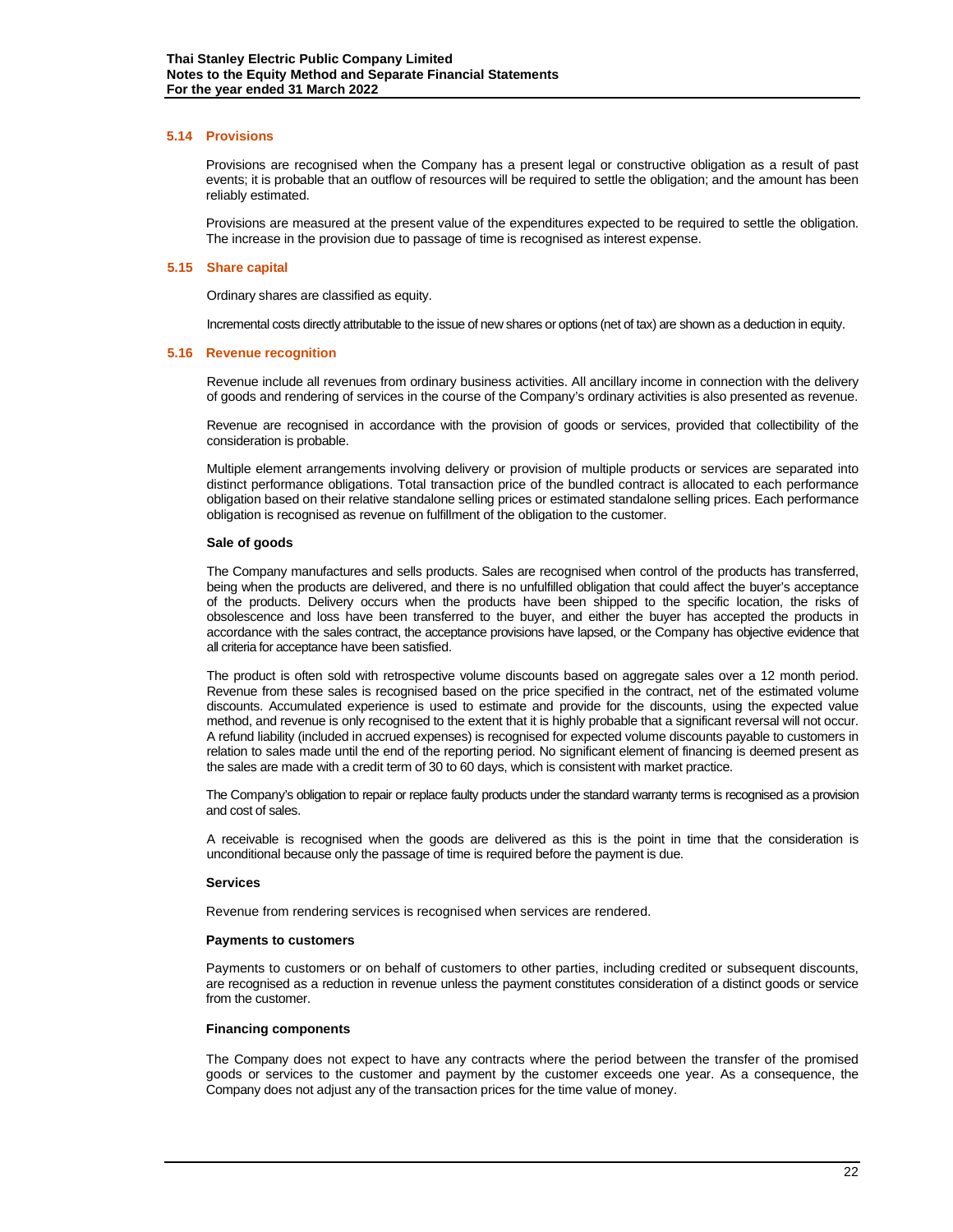#### **Other income**

Other revenue are recognised on the following bases:

- dividend income is recognised when the right to receive payment is established.
- interest income is recognised on a time proportion basis, taking account of the principal outstanding and the effective rate over the period to maturity, when it is determined that such income will accrue to the Company.
- scrap income is recognised when the scrap is actually sold.

#### **5.17 Dividends**

Dividend distributed to the Company's shareholders is recognised as a liability when interim dividends are approved by the Board of Directors, and when the annual dividends are approved by the shareholders.

#### **5.18 Derivatives and hedging activities**

Embedded derivative that is separately accounted for and derivatives that do not qualify for hedge accounting is initially recognised at fair value. Changes in the fair value are included in other gains(losses).

Fair value of derivatives is classified as a current or non-current following its remaining maturity.

# **6 Financial risk management**

#### **6.1 Financial risk**

The Company exposes to a variety of financial risks: Market risk (foreign exchange risk and interest rate risk), and credit risk, and liquidity risk. The Company's overall risk management programme focuses on the unpredictability of financial markets and seeks to minimise potential adverse effects on the Company's financial performance. The Company uses derivative to hedge certain exposures.

Risk management is carried out by a central treasury department under policies which included policies for foreign exchange rate risk, interest rate risk, credit risk, and liquidity risk approved by the Board of Directors. The treasury identifies, evaluates and hedges financial risks in close co-operation with the Company's operating units.

The Company's risk management is controlled by a central treasury department under policies approved by the Board of Directors. Company treasury identifies, evaluates and manages financial risks in close co-operation with the Company's operating units. The board provides written principles for overall risk management, as well as policies covering specific areas, such as foreign exchange risk, interest rate risk, credit risk, use of derivative and other financial instruments as well as investment of excess liquidity

#### **6.1.1 Market risk**

#### **a) Foreign exchange risk**

The Company has exposure to foreign currency exchange fluctuations on raw materials imported in foreign currencies and certain export sales in foreign currencies. The foreign currency exchange rate risk of the Company occurs mostly in Japanese Yen and US Dollar. The Company uses forward contracts to hedge their exposure to foreign currency risk approximately 50% of transactions in foreign currency after net with foreign currency cash and cash equivalents.

The Company has no formal designation and documentation of hedging relationship so that the risk being hedged, the hedged item, the hedging instrument and risk management objectives and strategy for undertaking hedges are not clearly identified. Therefore, the forward contract are not qualifies for hedge accounting.

Disclosures about derivative financial instruments to which the Company is a party are provided as follows and Note 14.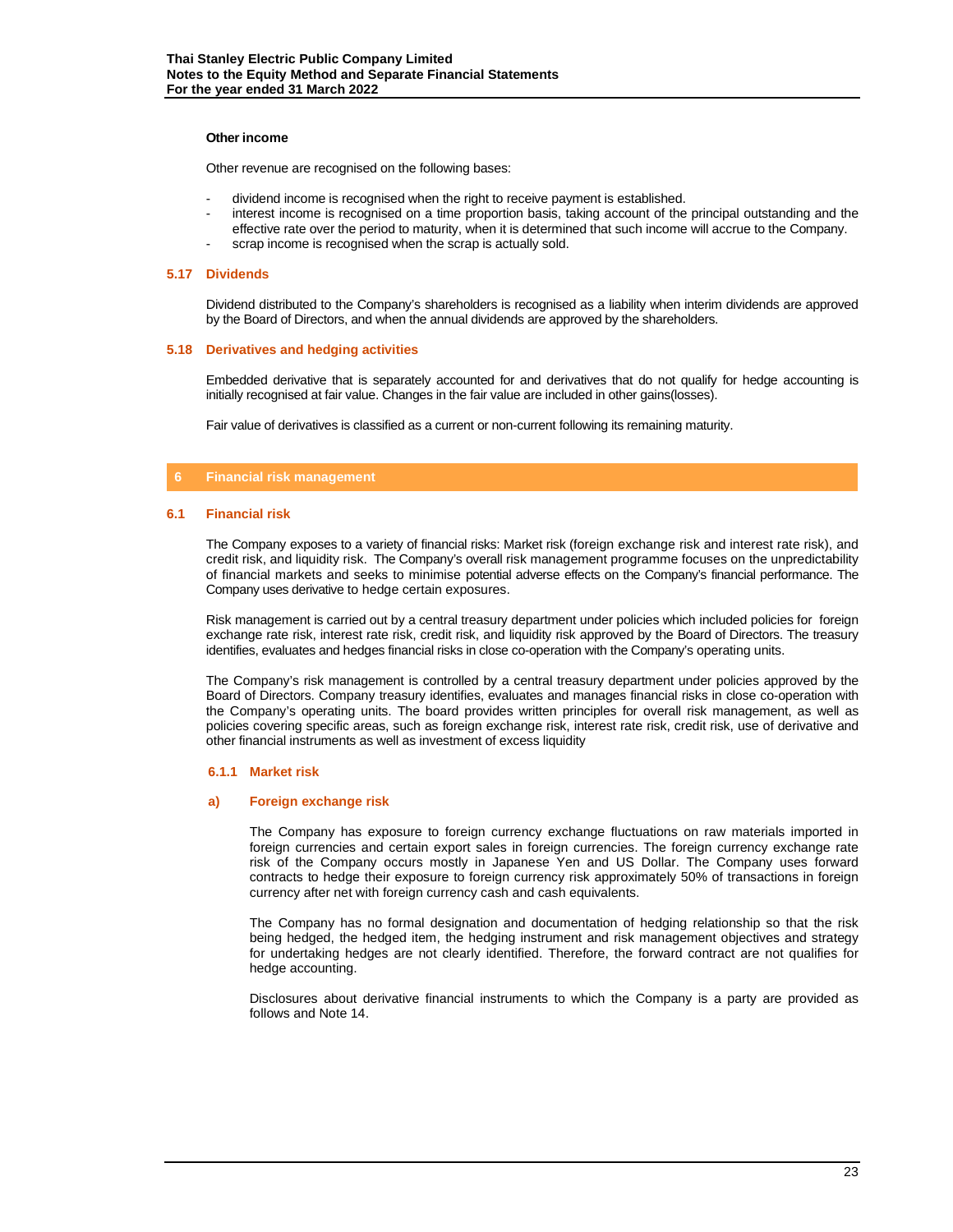# *Exposure*

The Company's exposure to foreign currency risk at the end of the reporting period, expressed in Baht are as follows:

|                                                               |                                 | 31 March 2022       |                          | 31 March 2021                   |                     |                    |  |
|---------------------------------------------------------------|---------------------------------|---------------------|--------------------------|---------------------------------|---------------------|--------------------|--|
|                                                               |                                 |                     | Japanese                 |                                 | Japanese            |                    |  |
|                                                               | <b>US Dollar</b><br><b>Baht</b> | Euro<br><b>Baht</b> | Yen<br><b>Baht</b>       | <b>US Dollar</b><br><b>Baht</b> | Euro<br><b>Baht</b> | Yen<br><b>Baht</b> |  |
| Cash and cash equivalents                                     | 106,533,529                     |                     | 774.413                  | 212.861.504                     | -                   | 967,917            |  |
| Trade and other accounts<br>receivable                        | 158,055,798                     |                     | $\overline{\phantom{a}}$ | 212,867,443                     | -                   |                    |  |
| Trade and other accounts payable<br>Foreign currency forwards | 269,404,251                     | 3.272.408           | 52.555.010               | 414.322.001                     | 1.951.064           | 45,255,478         |  |
| - Purchase of foreign currency                                | 33,140,000                      |                     | $-11,370,000$            |                                 | -                   | 11.420.000         |  |

#### *Sensitivity*

As shown in the table above, the Company is primarily exposed to changes in Baht and Japanese Yen, US Dollar, and Euro exchange rates. The sensitivity of profit or loss to changes in the exchange rates arises mainly from financial assets and financial liabilities denominated in Japanese and US Dollar.

|                                            | Impact to net profit |                  |
|--------------------------------------------|----------------------|------------------|
|                                            | <b>Year 2022</b>     | <b>Year 2021</b> |
|                                            | <b>Baht</b>          | <b>Baht</b>      |
| US Dollar to Baht exchange rate - increase |                      |                  |
| 7% (2021: 5%) *                            | (2,667,734)          | 570,347          |
| Euro to Baht exchange rate - increase      |                      |                  |
| 6% (2021: 6%) *                            | (196, 344)           | (117,064)        |
| JPY to Baht exchange rate - increase       |                      |                  |
| 12% (2021: 8%) *                           | (7,523,767)          | (2,636,139)      |
| US Dollar to Baht exchange rate - decrease |                      |                  |
| 7% (2021: 5%)*                             | 2,667,734            | (570,347)        |
| Euro to Baht exchange rate - decrease      |                      |                  |
| 6% (2021: 6%)*                             | 196.344              | 117,064          |
| JPY to Baht exchange rate - decrease       |                      |                  |
| 12% (2021: 8%)*                            | 7,523,767            | 2,636,139        |
| * Holding all other variables constant     |                      |                  |

#### **b) Foreign exchange risk**

The Company's income and operating cash flows are substantially independent of changes in market interest rates. The Company is exposed to interest rate risk relates primarily to its deposits at financial institutions and short-term investments. Most of the Company's financial assets bear floating interest rates or fixed interest rates which are close to the market rate. The Company assesses that the interest rate risk is insignificant as the Company does not rely on the interest income in operating business.

#### **6.1.2 Credit risk**

Credit risk arises from cash and cash equivalents and short-term investment and credit exposures to customers, including outstanding receivables.

#### **a) Risk management**

Credit risk is managed on a group basis. For banks and financial institutions, only independently rated parties with a minimum rating of 'bbb' are accepted.

If customers are independently rated, these ratings are used. Otherwise, if there is no independent rating, risk control assesses the credit quality of the customer, taking into account its financial position, past experience and other factors. Individual risk limits are set based on the assessments in accordance with limits set by the board. The compliance with credit limits by customers is regularly monitored by line management.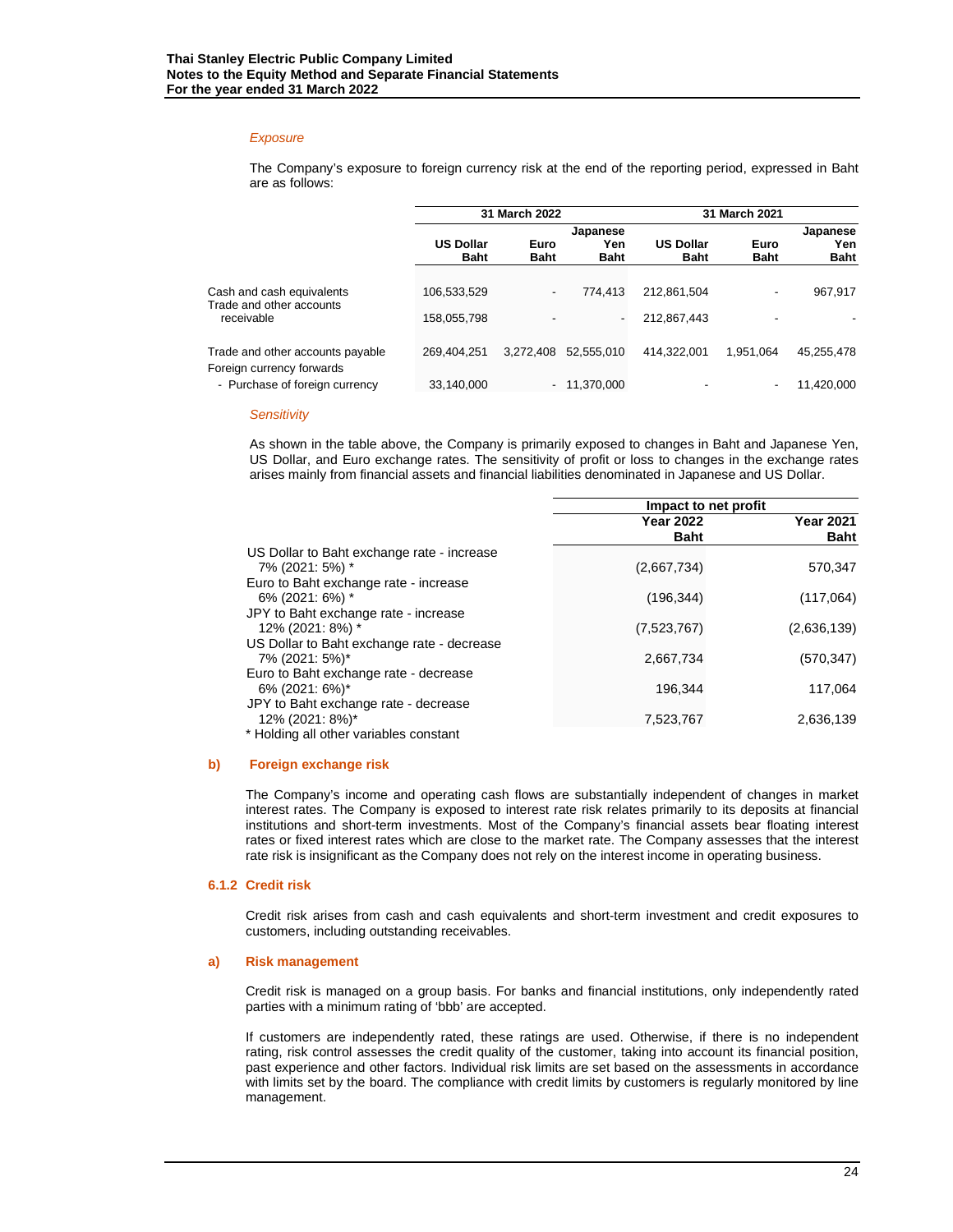#### **b) Impairment of financial assets**

The Company has 2 types of financial assets that are subject to the expected credit loss model:

- Trade and other accounts receivable
- Loans to employees

While cash and cash equivalents and short-term investment are also subject to the impairment requirements of TFRS 9, the identified impairment loss was immaterial.

#### Trade receivables

The Company applies the TFRS 9 simplified approach to measure expected credit losses which uses a lifetime expected loss allowance for all trade receivables.

To measure the expected credit losses, trade receivables have been grouped based on shared credit risk characteristics and the days past due.

Disclosures about Trade receivables are provided in Note 12.

The Company write-off trade receivables when there is no reasonable expectation of recovery. Indicators that there is no reasonable expectation of recovery include, amongst others, the failure of a debtor to engage in a repayment plan with the Company, and a failure to make contractual payments or cannot be contacted for a long period.

Impairment losses on trade receivables are presented as net impairment losses within operating profit. Subsequent recoveries of amounts previously written off are credited against the same line item.

# Loans to employees

Loans to employees measured at amortised cost are considered to have low credit risk, and the loss allowance recognised during the year was therefore limited to 12 months expected losses. Lifetime expected credit losses is recognised for the loans that the credit risk is significantly increased.

Disclosures about Loans to employees are provided in Note 15.

#### **6.1.3 Liquidity risk**

Prudent liquidity risk management implies maintaining sufficient cash and marketable securities and the availability of funding through an adequate amount of committed credit facilities to meet obligations when due and to close out market positions. At the end of the reporting period the Company held deposits at call of Baht 2,655,943,140 (2021: Baht 2,663,330,410) that are expected to readily generate cash inflows for managing liquidity risk.

Due to the dynamic nature of the underlying businesses, the Company Treasury maintains flexibility in funding by maintaining availability under committed credit lines.

Management monitors i) rolling forecasts of the Company's liquidity reserve (comprising the undrawn borrowing facilities below); and ii) cash and cash equivalents on the basis of expected cash flows. In addition, the Company's liquidity management policy involves projecting cash flows in major currencies and considering the level of liquid assets necessary, monitoring balance sheet liquidity ratios and maintaining financing plans.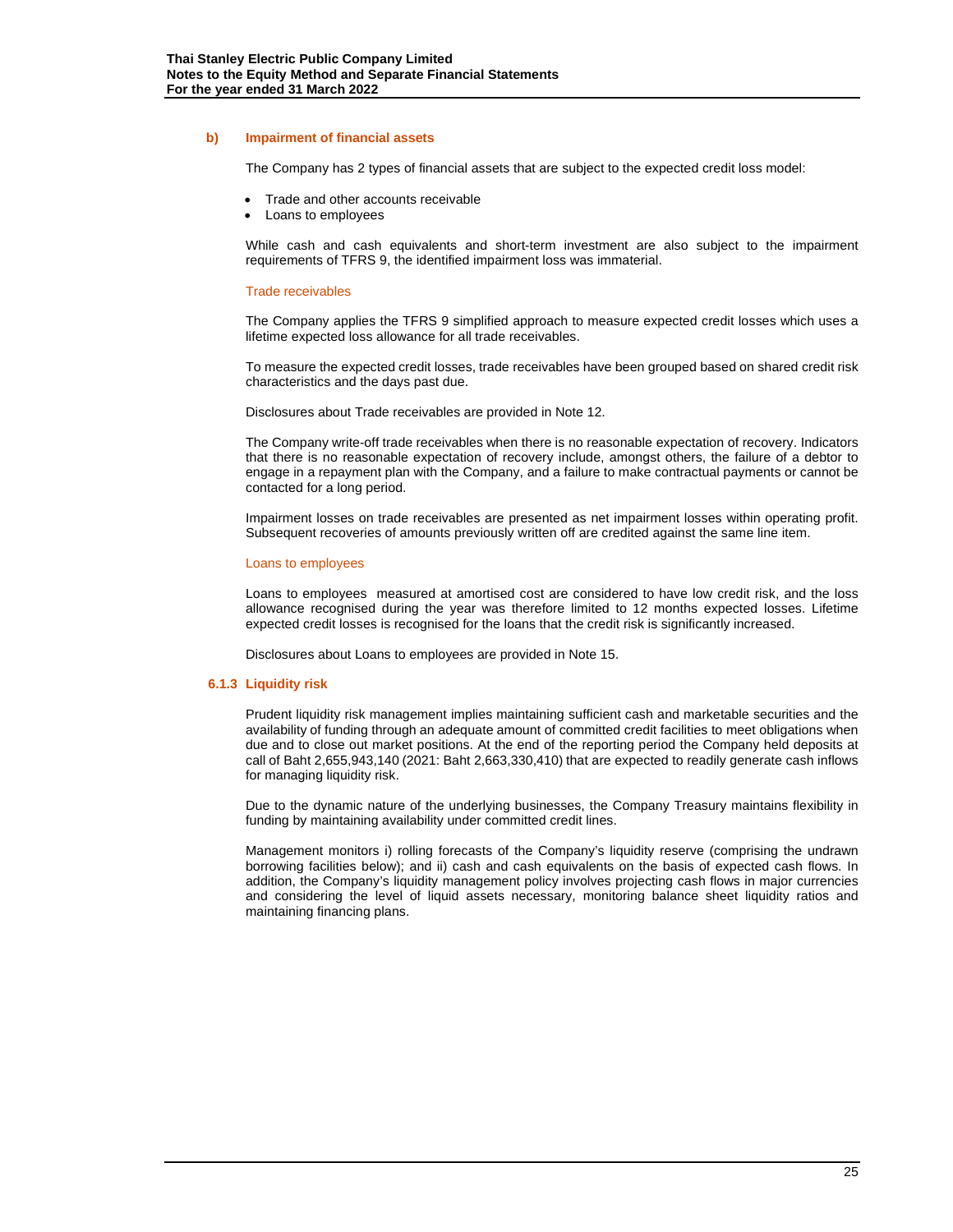#### **Maturity of financial liabilities**

The tables below analyse the maturity of financial liabilities grouping based on their contractual maturities. The amounts disclosed are the contractual undiscounted cash flows. Balances due within 12 months equal their carrying balances as the impact of discounting is not significant.

The Company's portfolio of derivative instruments with a negative fair value has been included at their fair value of Baht 780,983 (2021: Baht 239,190) within the 'On demand' time bucket. This is because the contractual maturities are essential for an understanding the timing of the cash flows. These contracts are managed on a maturity date basis.

|                                   |               | <b>Within</b> | $1 - 5$        | Over        |               |                   |
|-----------------------------------|---------------|---------------|----------------|-------------|---------------|-------------------|
|                                   | On demand     | 1 year        | vears          | 5 years     | Total         | <b>Book value</b> |
| Contractual maturity date         | <b>Baht</b>   | <b>Baht</b>   | <b>Baht</b>    | <b>Baht</b> | <b>Baht</b>   | <b>Baht</b>       |
| As at 31 March 2022               |               |               |                |             |               |                   |
| Non-derivatives                   |               |               |                |             |               |                   |
| Trade and other payables          | 1,476,367,882 |               |                |             | 1,476,367,882 | 1,476,367,882     |
| Accrued expenses                  | 410,699,808   |               |                |             | 410.699.808   | 410,699,808       |
|                                   |               |               |                |             |               |                   |
| Non-derivatives                   | 1,887,067,690 |               |                |             | 1,887,067,690 | 1,887,067,690     |
| <b>Derivatives</b>                |               |               |                |             |               |                   |
| Foreign exchange forward contract | 780.983       |               | $\blacksquare$ |             | 780.983       | 780,983           |
|                                   |               |               |                |             |               |                   |
| <b>Total derivatives</b>          | 780.983       | ۰             | ۰              | ٠           | 780.983       | 780,983           |
|                                   |               |               |                |             |               |                   |
| <b>Total</b>                      | 1,887,848,673 |               |                |             | 1.887.848.673 | 1.887.848.673     |

|                                   |               | Within      | $1 - 5$                  | Over        |                  |                   |
|-----------------------------------|---------------|-------------|--------------------------|-------------|------------------|-------------------|
|                                   | On demand     | 1 year      | years                    | 5 years     | <b>Total</b>     | <b>Book value</b> |
| Contractual maturity date         | <b>Baht</b>   | <b>Baht</b> | <b>Baht</b>              | <b>Baht</b> | <b>Baht</b>      | <b>Baht</b>       |
| As at 31 March 2021               |               |             |                          |             |                  |                   |
| Non-derivatives                   |               |             |                          |             |                  |                   |
| Trade and other payables          | 1.467.093.728 |             |                          |             | 1.467.093.728    | 1.467.093.728     |
| Accrued expenses                  | 346.716.922   |             | ٠                        | ٠           | 346.716.922      | 346,716,922       |
| Non-derivatives                   | 1,813,810,650 |             | ٠                        |             | $-1.813.810.650$ | 1.813.810.650     |
| <b>Derivatives</b>                |               |             |                          |             |                  |                   |
| Foreign exchange forward contract | 239.190       |             | $\overline{\phantom{a}}$ | ۰           | 239.190          | 239,190           |
| <b>Total derivatives</b>          | 239.190       |             |                          |             | 239.190          | 239,190           |
| <b>Total</b>                      | 1.814.049.840 |             |                          |             | $-1.814.049.840$ | 1.814.049.840     |

#### **6.2 Capital management**

#### **Risk management**

The objectives when managing capital are to:

- safeguard their ability to continue as a going concern, to provide returns for shareholders and benefits for other stakeholders, and
- maintain an optimal capital structure to reduce the cost of capital

In order to maintain or adjust the capital structure, the Company may adjust the amount of dividends paid to shareholders, return capital to shareholders, issue new shares or sell assets to reduce debt.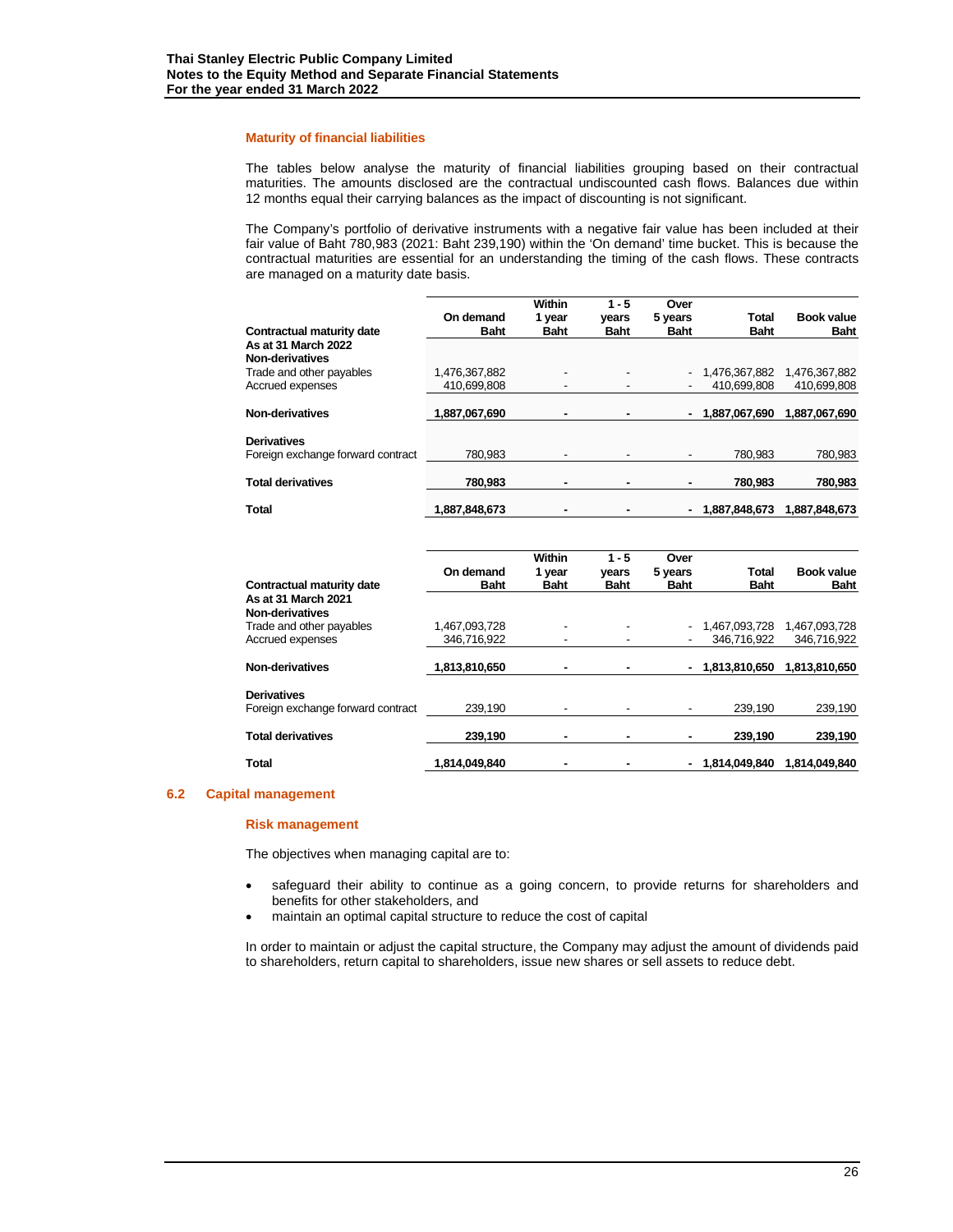The following table shows fair values and carrying amounts of financial assets and liabilities by category, excluding those with the carrying amount approximates fair value.

|                                                                                                                          | <b>Fair value</b><br>through profit<br>or loss (FVPL)<br><b>Baht</b> | <b>Fair value</b><br>through other<br>comprehensiv<br>e income<br>(FVOCI)<br><b>Baht</b> | <b>Amortised</b><br>cost<br><b>Baht</b> | <b>Fair value</b><br><b>Baht</b> |
|--------------------------------------------------------------------------------------------------------------------------|----------------------------------------------------------------------|------------------------------------------------------------------------------------------|-----------------------------------------|----------------------------------|
| As at 31 March 2022<br>Financial assets at fair value through<br>other comprehensive income                              |                                                                      |                                                                                          |                                         |                                  |
| Investments in equity instruments                                                                                        |                                                                      | 1,485,400,982                                                                            |                                         | 1,485,400,982                    |
|                                                                                                                          | $\overline{\phantom{a}}$                                             | 1,485,400,982                                                                            |                                         | 1,485,400,982                    |
| Financial liabilities measured at fair value<br>Derivative financial instruments                                         |                                                                      |                                                                                          |                                         |                                  |
| - Foreign exchange forward contracts                                                                                     | 780,983                                                              |                                                                                          |                                         | 780,983                          |
|                                                                                                                          | 780,983                                                              |                                                                                          |                                         | 780,983                          |
|                                                                                                                          | <b>Fair value</b><br>through profit<br>or loss (FVPL)                | <b>Fair value</b><br>through other<br>comprehensiv<br>e income<br>(FVOCI)                | Amortised<br>cost                       | <b>Fair value</b>                |
|                                                                                                                          | <b>Baht</b>                                                          | <b>Baht</b>                                                                              | <b>Baht</b>                             | <b>Baht</b>                      |
| As at 31 March 2021<br>Financial assets at fair value through<br>other comprehensive income                              |                                                                      |                                                                                          |                                         |                                  |
| Investments in equity instruments                                                                                        |                                                                      | 1,336,747,660                                                                            |                                         | 1,336,747,660                    |
|                                                                                                                          |                                                                      | 1,336,747,660                                                                            |                                         | 1,336,747,660                    |
| Financial liabilities measured at fair value<br>Derivative financial instruments<br>- Foreign exchange forward contracts | 239,190                                                              |                                                                                          |                                         | 239,190                          |
|                                                                                                                          | 239,190                                                              |                                                                                          |                                         | 239,190                          |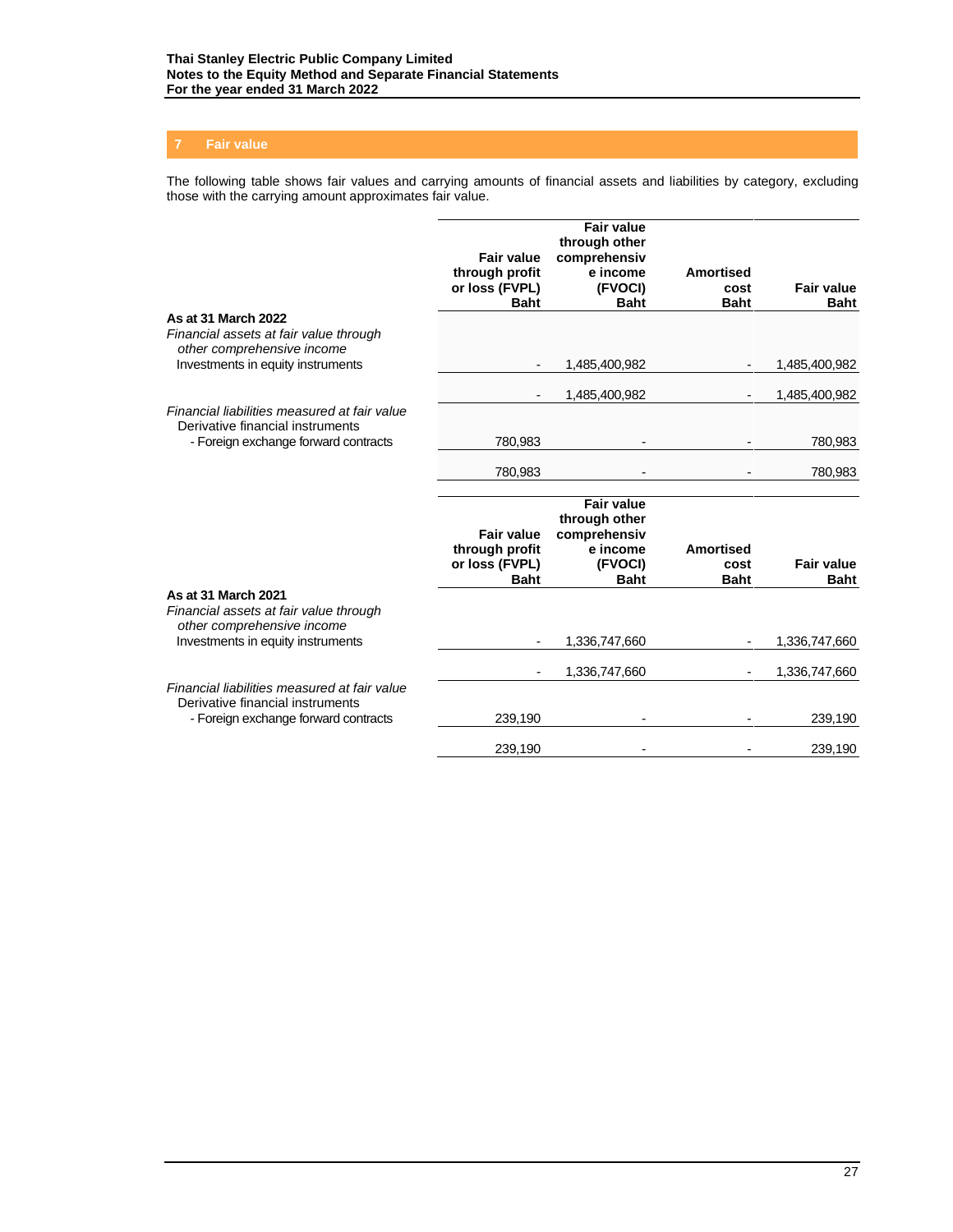The following table presents fair value of financial assets and liabilities recognised and disclosed by their fair value hierarchy.

|                                                                                                                                                                                                     | Level 1          |                  |                  | Level 2          |                  | <b>Total fair value</b><br>Level 3 |                  |                  |
|-----------------------------------------------------------------------------------------------------------------------------------------------------------------------------------------------------|------------------|------------------|------------------|------------------|------------------|------------------------------------|------------------|------------------|
|                                                                                                                                                                                                     | 31 March<br>2022 | 31 March<br>2021 | 31 March<br>2022 | 31 March<br>2021 | 31 March<br>2022 | 31 March<br>2021                   | 31 March<br>2022 | 31 March<br>2021 |
| Assets<br>Financial assets at fair value<br>through profit or loss<br>Trading derivatives -<br>Foreign currency forwards<br>Financial assets at fair value<br>through other comprehensive<br>income |                  |                  |                  |                  |                  |                                    |                  |                  |
| Investments in equity instruments                                                                                                                                                                   | 65,276,231       | 111,530,569      |                  |                  | 1,420,124,751    | 1,225,217,091                      | 1,485,400,982    | 1,336,747,660    |
| <b>Total assets</b>                                                                                                                                                                                 | 65,276,231       | 111,530,569      |                  | $\blacksquare$   | 1,420,124,751    | 1,225,217,091                      | 1,485,400,982    | 1,336,747,660    |
| Liabilities<br>Financial liabilities at fair value<br>through profit or loss<br>Trading derivatives -<br>Foreign currency forwards                                                                  |                  |                  | 780.983          | 239,190          |                  |                                    | 780,983          | 239,190          |
| <b>Total liabilities</b>                                                                                                                                                                            |                  |                  | 780,983          | 239,190          |                  |                                    | 780,983          | 239,190          |

Fair values are categorised into hierarchy based on inputs used as follows:

Level 1: The fair value of financial instruments is based on the closing price by reference to the Stock Exchange of Thailand.

Level 2: The fair value of financial instruments is determined using significant observable inputs and, as little as possible, entity-specific estimates.

Level 3: The fair value of financial instruments is not based on observable market data.

Fair values of financial assets and financial liabilities are recognised according to the accounting policies disclosed in Note 5.6 and Note 5.11.

Non-listed equity investments were appraised for its fair value using valuation techniques of input from unobservable market data (Level 3). The management also made adjustments to reflect the risk and nature of the equity instruments

The following table presents changes in level 3 financial instruments for the year ended 31 March 2022 and 31 March 2021.

|                                                                                          | Non-listed equity investments<br><b>Baht</b> |
|------------------------------------------------------------------------------------------|----------------------------------------------|
| Closing balance as at 1 April 2021<br>Gain/Loss recognised in other comprehensive income | 1,225,217,091<br>194,907,660                 |
| Closing balance as at 31 March 2022                                                      | 1.420.124.751                                |

The following table summarises the quantitative information about the significant unobservable inputs used in level 3 fair value measurements.

|                               | <b>Fair value</b> |                             |                                             | Range of inputs |          |
|-------------------------------|-------------------|-----------------------------|---------------------------------------------|-----------------|----------|
|                               |                   | 31 March 2022 31 March 2021 |                                             | 31 March        | 31 March |
|                               | <b>Baht</b>       | <b>Baht</b>                 | Unobservable inputs                         | 2022            | 2021     |
| Non-listed equity investments | 1.420.124.751     | 1.225.217.091               | Discount for Lack of<br>Marketability: DLOM | 15%             | 15%      |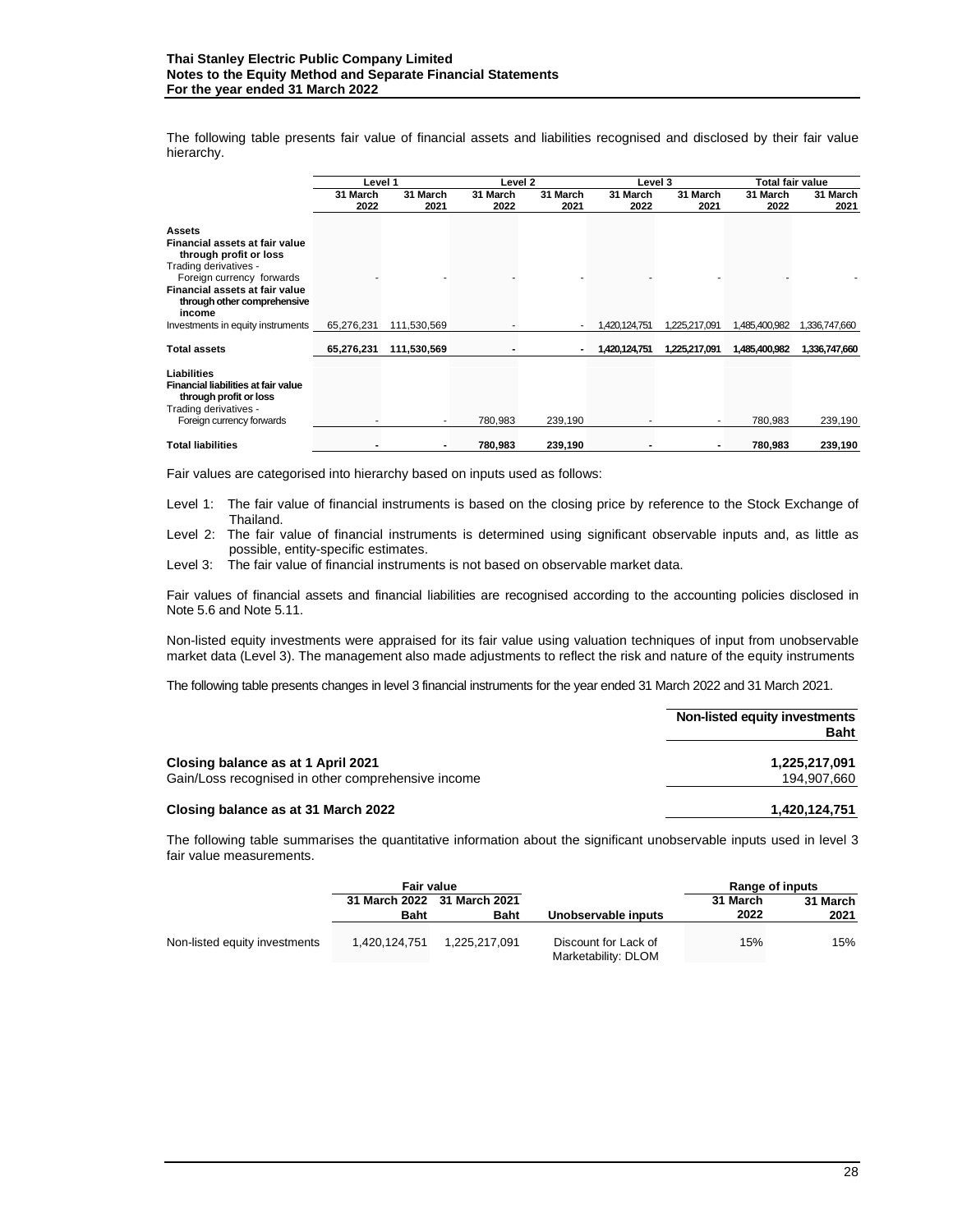Relationship of unobservable inputs to fair value are shown as follows:

|                             |                                                    |          | Change in fair value       |                            |  |
|-----------------------------|----------------------------------------------------|----------|----------------------------|----------------------------|--|
|                             | Unobservable                                       |          | Increase in<br>assumptions | Decrease in<br>assumptions |  |
|                             | inputs                                             | Movement | 2022                       | 2022                       |  |
| Unquoted equity investments | Discount for Lack of Marketability:<br><b>DLOM</b> | 1.00%    | Decrease by 1.18%          | Increase by 1.18%          |  |

#### *The Company's valuation processes*

Chief Financial Officer (CFO), Audit Committee (AC) and a valuation team discuss valuation processes and results at least every quarter.

Significant unobservable input of fair value hierarchy level 3 is Discount for Lack of Marketability. The Company estimates by using the mid-range of information and referred to International Valuation standards.

# **8 Critical accounting estimates, assumptions and judgments**

Estimates and judgements are continually evaluated and are based on historical experience and other factors, including expectations of future events that are believed to be reasonable under the circumstances.

# **a) Fair value of certain financial assets and derivatives**

The fair value of financial instruments that are not traded in an active market is determined using valuation techniques. The Company uses judgement to select a variety of methods and make assumptions that are mainly based on market conditions existing at the end of each reporting period. Details of key assumptions used are included in Note 7.

#### **b) Allowances for obsolete and slow-moving inventories**

The Company has estimated the allowances for obsolete and slow-moving inventories to reflect their impairment. The allowances are taken into account inventory aging, recent sales experience and other factors that affecting obsolete and slow-moving inventories.

#### **c) Useful life of plant, equipment and intangible assets**

The management estimates useful life for plant, equipment and intangible assets of the Company. The management revises depreciation expense whenever the useful life is different from the estimation in the prior period or there is a disposal or retirement.

#### **d) Employee benefit obligation**

The present value of post-employment benefit obligation is determined based on various assumptions. Assumptions used and effects in any changes in these assumptions are disclosed in Note 22.

#### **e) Impairment of financial assets**

The loss allowances for financial assets are based on assumptions about default risk and expected loss rates. The Company uses judgement in making these assumptions and selecting the inputs used in the impairment calculation, based on the Company's past history and existing market conditions, as well as forward-looking estimates at the end of each reporting period.

# **f) Provision for product warranty**

The Company gives product warranties to customers at the time of sale. The Company partially subsidises expenses for manufacturing defects that become apparent within a defined warranty period. The provision for product warranty is provided based on the historical experience.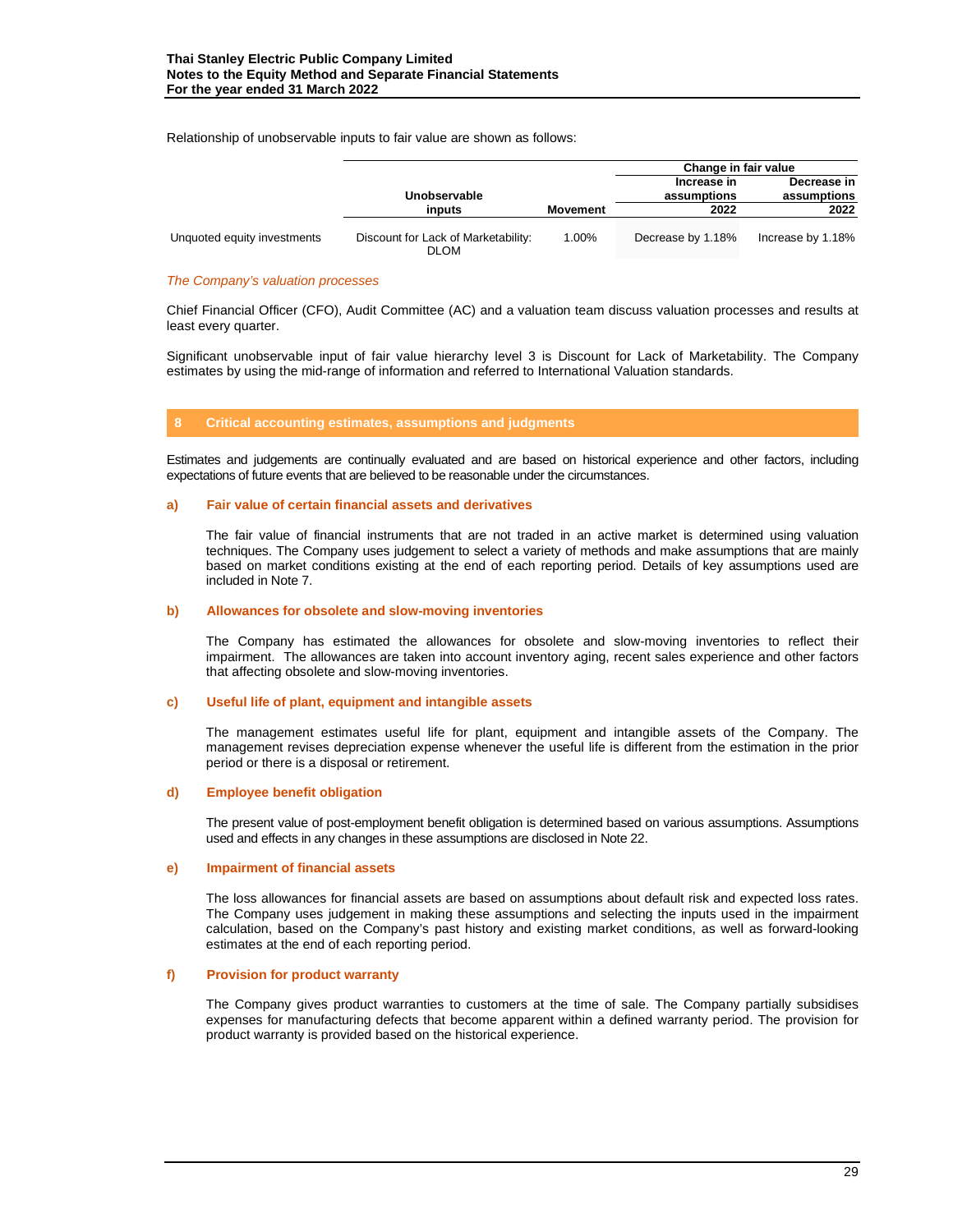# **9 Segment information**

The Company's strategic steering committee, consisting of board of directors who are the chief operating decision-maker, examines the Company's performance from a product group and geographic region perspective in the same dimension as presented in the financial statements.

## **Revenues from sales and services by product group**

The Company manufactures and sells auto bulbs, automotive lighting equipment, molds & dies and product designs. During the year ended 31 March 2022 and 2021, the revenues by product group are as follows:

|                                                                                  | 2022<br><b>Baht</b>          | 2021<br><b>Baht</b>           |
|----------------------------------------------------------------------------------|------------------------------|-------------------------------|
| Auto bulbs and automotive lighting equipment<br>Molds & dies and product designs | 13,490,158,861<br>92.167.797 | 11,124,981,270<br>602,627,636 |
|                                                                                  | 13,582,326,658               | 11,727,608,906                |

#### **Revenues from sales and services by geographic region**

During the year ended 31 March 2022 and 2021, the revenues by geographic region are as follows:

|                    | 2022<br><b>Baht</b>            | 2021<br><b>Baht</b>            |
|--------------------|--------------------------------|--------------------------------|
| Domestic<br>Export | 8,260,626,023<br>5,321,700,635 | 7,698,715,737<br>4,028,893,169 |
|                    | 13,582,326,658                 | 11,727,608,906                 |

During the year ended 31 March 2022 and 2021, the revenues from sales and services are recognised at point in time.

#### **Major customers**

During the year ended 31 March 2022, the Company has revenues from 3 major customer groups which each of them contributed equal or over 10% of the Company's total revenues (2021: 3 major customer groups).

|                     | 2022<br><b>Million Baht</b> | 2021<br><b>Million Baht</b> |
|---------------------|-----------------------------|-----------------------------|
| Customer group no.1 | 4.917                       | 4.421                       |
| Customer group no.2 | 3,962                       | 2.977                       |
| Customer group no.3 | 1,568                       | 1,350                       |

The customers under common control are considered as one customer and referred to as the customer group.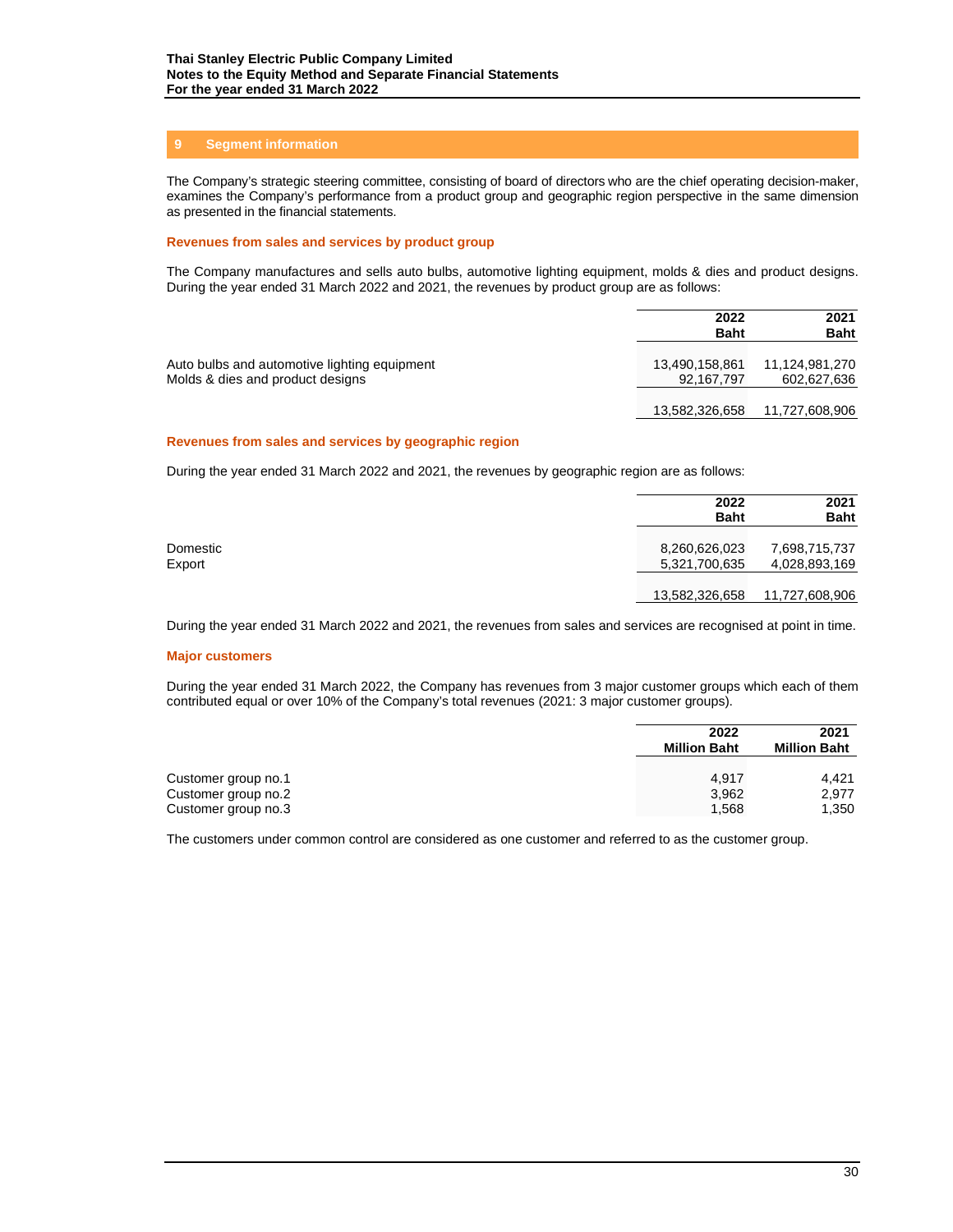# **10 Cash and cash equivalents**

|                                                     | 2022<br><b>Baht</b> | 2021<br><b>Baht</b> |
|-----------------------------------------------------|---------------------|---------------------|
| Cash and cheques on hand                            | 562.431             | 837.937             |
| Current accounts with banks                         | 54.226.689          | 98.561.275          |
| Savings accounts with banks                         | 111.154.020         | 215.931.198         |
| Fixed deposits at banks with less than 3-month term | 2,490,000,000       | 2,348,000,000       |
|                                                     | 2,655,943,140       | 2,663,330,410       |

As at 31 March 2022, savings accounts with banks and fixed deposits at banks with less than 3-month term bear interest at the rates of 0.01% - 0.35% per annum (2021: 0.01% - 0.35% per annum).

# **11 Short-term investments**

As at 31 March 2022, short-term investments held to maturity represent fixed deposits at banks which have original maturities over 3 months but not over 12 months (2021: maturity represent fixed deposits at banks which have original maturities over 3 months but not over 12 months).

Movements in short-term investments held to maturity are as follows:

|                                                                                 | 2022<br><b>Baht</b>                               | 2021<br><b>Baht</b>                               |
|---------------------------------------------------------------------------------|---------------------------------------------------|---------------------------------------------------|
| Opening book amount<br>Additions during the year<br>Redemptions during the year | 2,258,000,000<br>9,073,000,000<br>(7,848,000,000) | 1,166,000,000<br>3,789,000,000<br>(2,697,000,000) |
| Closing book amount                                                             | 3,483,000,000                                     | 2,258,000,000                                     |

As at 31 March 2022, short-term investments held to maturity bear interest at the rates of 0.25% - 0.45% per annum (2021: 0.21% - 0.63% per annum).

#### **12 Trade and other accounts receivable, net**

Trade and other accounts receivable, net as at 31 March 2022 and 2021 are as follows:

|                                                       | 2022<br><b>Baht</b> | 2021<br><b>Baht</b> |
|-------------------------------------------------------|---------------------|---------------------|
| Trade accounts receivable - other companies           | 2,263,419,871       | 2,119,220,891       |
| Less Loss allowance                                   | (20.446.001)        | (20, 446, 001)      |
|                                                       |                     |                     |
| Trade accounts receivable - other companies, net      | 2,242,973,870       | 2,098,774,890       |
| Trade accounts receivable - related parties (Note 31) | 232.530.954         | 296.457.727         |
| Other accounts receivable - related parties (Note 31) | 9.978.976           | 39.163.203          |
| Prepaid expenses                                      | 62,659,796          | 56.389.044          |
| Accrued income, net                                   | 7.833.957           | 7.839.885           |
| Value added tax receivable                            | 43.281.726          | 14.976.949          |
| Other receivables                                     | 18.242.829          | 36.646.413          |
|                                                       |                     |                     |
|                                                       | 2,617,502,108       | 2.550.248.111       |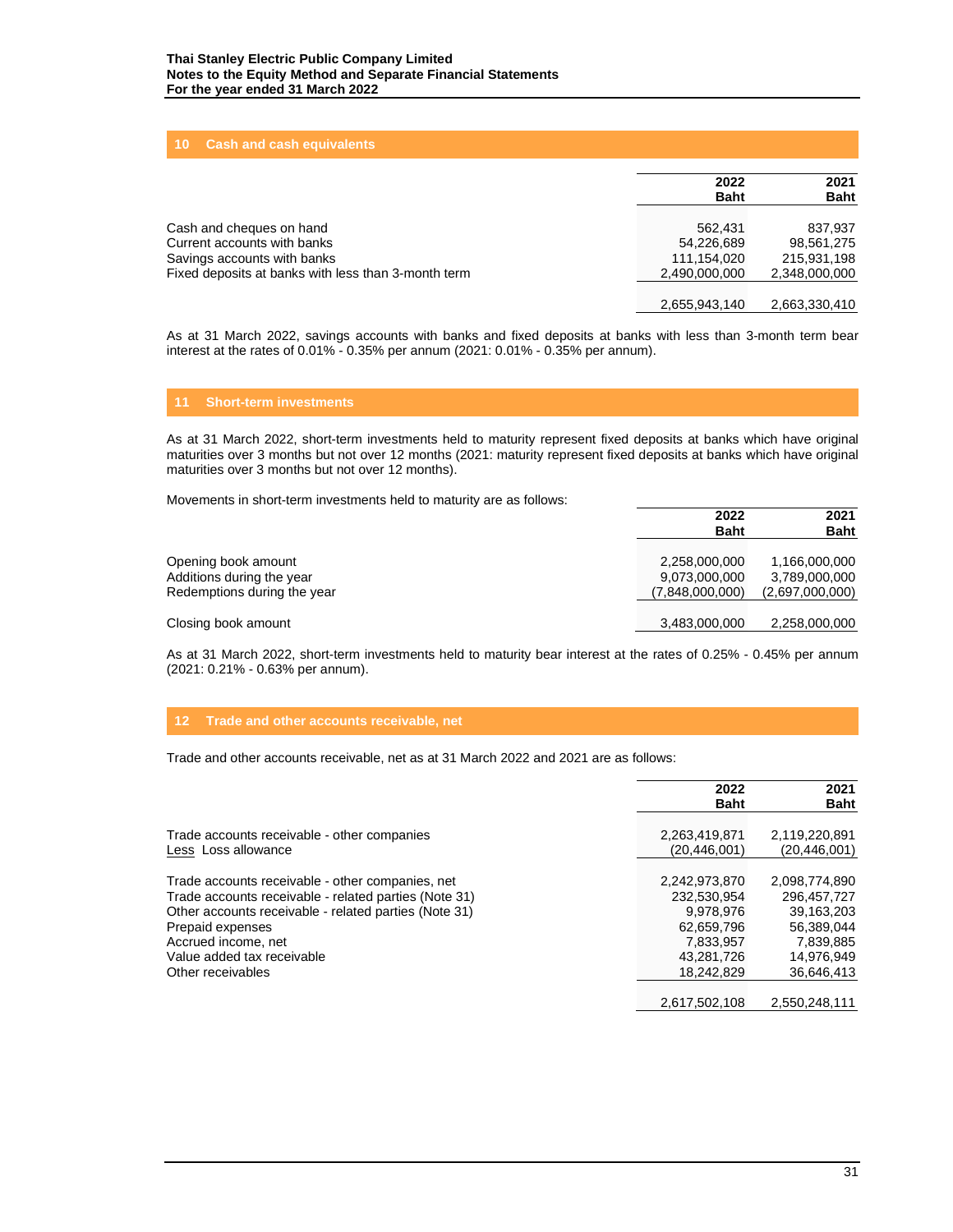# **Impairment**

The loss allowance for trade receivables was determined as follows:

| As 31 March 2022                              | Current<br><b>Baht</b>        | Up to $3$<br>months<br><b>Baht</b> | $3 - 6$<br>months<br><b>Baht</b> | $6 - 12$<br>months<br><b>Baht</b> | Over 12<br>months<br><b>Baht</b> | Total<br>Baht        |
|-----------------------------------------------|-------------------------------|------------------------------------|----------------------------------|-----------------------------------|----------------------------------|----------------------|
| Gross carrying amount                         |                               |                                    |                                  |                                   |                                  |                      |
| - trade account receivables - other companies | 2,227,404,315                 | 15,110,907                         |                                  | 458.648                           | 20,446,001                       | 2,263,419,871        |
| - trade account receivables - related parties | 230,956,211                   | 1,574,743                          |                                  |                                   |                                  | 232,530,954          |
|                                               |                               |                                    |                                  |                                   |                                  |                      |
| Loss allowance                                |                               |                                    |                                  |                                   | (20, 446, 001)                   | (20, 446, 001)       |
|                                               |                               | Up to $3$                          | $3 - 6$                          | $6 - 12$                          | Over 12                          |                      |
| As 31 March 2021                              | <b>Current</b><br><b>Baht</b> | months<br>Baht                     | months<br>Baht                   | months<br>Baht                    | months<br><b>Baht</b>            | Total<br><b>Baht</b> |
| Gross carrying amount                         |                               |                                    |                                  |                                   |                                  |                      |
| - trade account receivables - other companies | 2,095,505,182                 | 3,241,708                          | 28,000                           |                                   | 20,446,001                       | 2,119,220,891        |
| - trade account receivables - related parties | 292,676,858                   | 3,780,869                          |                                  |                                   |                                  | 296,457,727          |
| Loss allowance                                |                               |                                    |                                  |                                   | (20, 446, 001)                   | (20, 446, 001)       |

The expected loss rates are based on the payment profiles of sales over a period of 84 months before 31 March 2022 and the corresponding historical credit losses experienced within this period. The historical loss rates are adjusted to reflect current and forward-looking information on macroeconomic factors affecting the ability of the customers to settle the receivables. The Company has identified GDP to be the most relevant factors, and accordingly adjusted the historical loss rates based on expected changes in these factors. However, the expected loss for trade accounts receivable is not significantly increased by the adjustment.

| 13<br><b>Inventories, net</b>                                                                                                |                                                         |                                                       |
|------------------------------------------------------------------------------------------------------------------------------|---------------------------------------------------------|-------------------------------------------------------|
|                                                                                                                              | 2022<br><b>Baht</b>                                     | 2021<br>Baht                                          |
| Raw materials and packaging<br>Work in process<br>Finished goods<br>Goods in transit                                         | 284,915,647<br>292,594,890<br>100,697,506<br>60,136,007 | 239,155,015<br>84,138,194<br>88,634,062<br>66,911,189 |
| Less Allowance for net realisable value lower than cost<br>- Work in process                                                 | 738,344,050<br>(16,900,000)                             | 478,838,460                                           |
| Allowance for obsolete and slow-moving inventories<br>- Raw materials and packaging<br>- Work in process<br>- Finished goods | (3,022,421)<br>(243, 935)<br>(353,828)                  | (1,865,897)<br>(185, 171)<br>(107,829)                |
| Inventories, net                                                                                                             | 717,823,866                                             | 476,679,563                                           |

During the years ended 31 March 2022 and 2021, amounts recognised as cost of sales in profit or loss are as follows:

|                                                                  | 2022<br><b>Baht</b> | 2021<br><b>Baht</b> |
|------------------------------------------------------------------|---------------------|---------------------|
| Cost of sales and cost of services                               | 11.092.504.997      | 9.951.852.793       |
| (Reversal of) allowance for net realisable value lower than cost | 16.900.000          | (1,559,056)         |
| (Reversal of) allowance for obsolete and slow-moving inventories | 1.461.287           | (222, 704)          |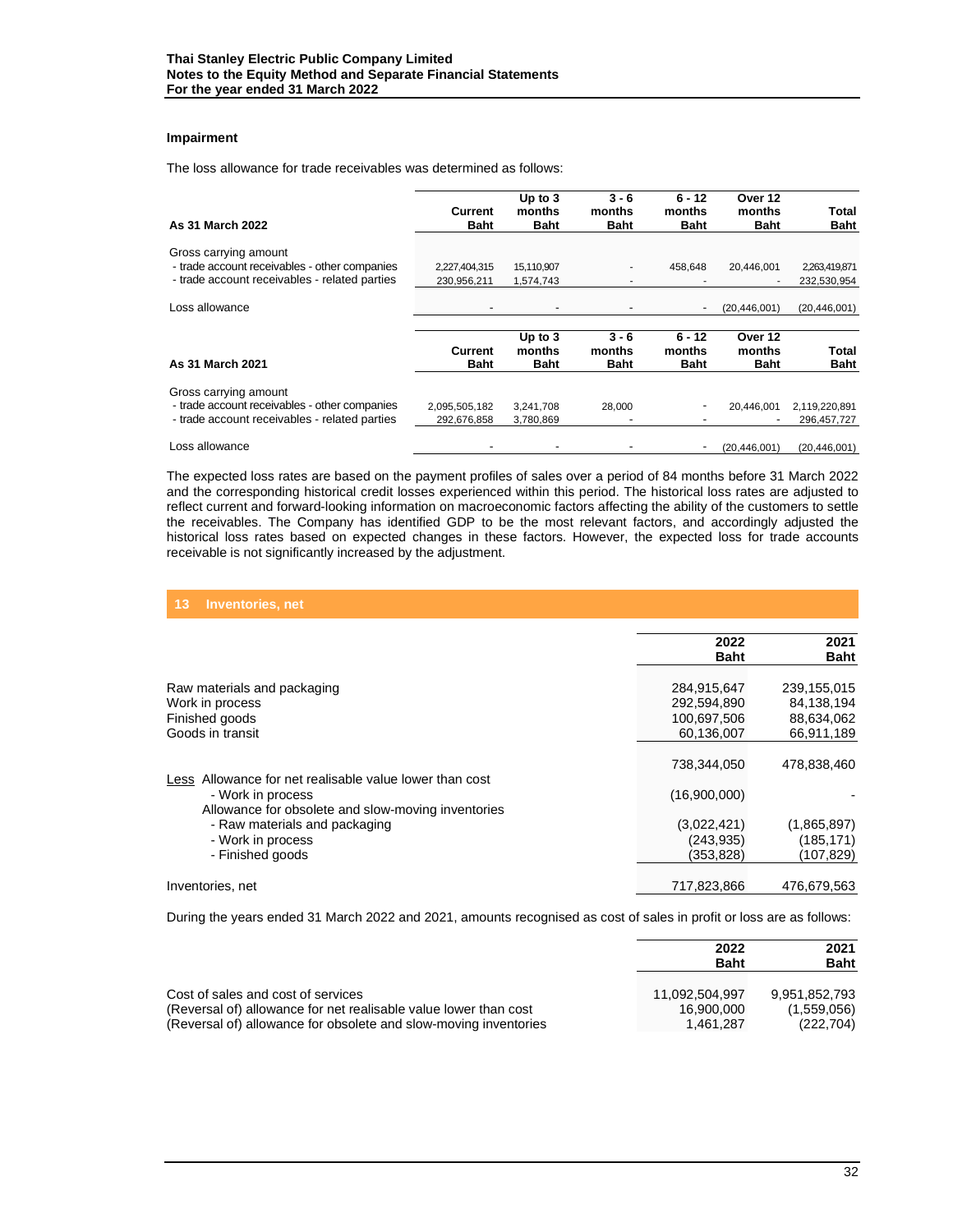# **14 Financial assets and financial liabilities**

As at 31 March 2022, classification of the Company's financial assets and financial liabilities are as follows:

|                                                                           | 2022           | 2021          |
|---------------------------------------------------------------------------|----------------|---------------|
|                                                                           | <b>Baht</b>    | <b>Baht</b>   |
| <b>Financial assets</b>                                                   |                |               |
| Financial assets at amortised cost                                        |                |               |
| - Cash and cash equivalents                                               | 2,655,943,140  | 2,663,330,410 |
| - Short-term investments                                                  | 3,483,000,000  | 2,258,000,000 |
| - Trade and other accounts receivable, net                                | 2,503,726,629  | 2,471,042,233 |
| - Loans to employees                                                      | 96,448,665     | 63,118,708    |
| Financial assets at fair value through other comprehensive income (FVOCI) |                |               |
| - Investments in equity                                                   | 1,485,400,982  | 1,336,747,660 |
|                                                                           |                |               |
|                                                                           | 10,224,519,416 | 8,792,239,011 |
|                                                                           |                |               |
|                                                                           | 2022           | 2021          |
|                                                                           | <b>Baht</b>    | <b>Baht</b>   |
| <b>Financial liabilities</b>                                              |                |               |
| Financial liabilities at amortised cost                                   |                |               |
| - Trade and other payables                                                | 1,476,367,882  | 1,467,093,728 |
| Derivative liabilities                                                    |                |               |
| - FVPL (not apply hedge accounting)                                       | 780.983        | 239,190       |
|                                                                           |                |               |
|                                                                           | 1,477,148,865  | 1,467,332,918 |

# **14.1 Other financial assets at amortised cost**

# **a) Classification of financial assets at amortised cost**

The Company classifies its financial assets as at amortised cost only if both of the following criteria are met:

- the asset is held within a business model whose objective is to collect the contractual cash flows; and
- the contractual terms give rise to cash flows that are solely payments of principal and interest

Financial assets at amortised cost include cash and cash equivalents, short-term investments, trade receivables, other receivables, and Loans to employees:

|                                                |              |               | 31 March 2022            |                |                             | 31 March 2021 |               |
|------------------------------------------------|--------------|---------------|--------------------------|----------------|-----------------------------|---------------|---------------|
|                                                |              | Current       | Non-current              | <b>Total</b>   | Current                     | Non-current   | <b>Total</b>  |
|                                                | <b>Notes</b> | <b>Baht</b>   | <b>Baht</b>              | <b>Baht</b>    | <b>Baht</b>                 | <b>Baht</b>   | Baht          |
| Cash and cash equivalents                      | 10           | 2,655,943,140 | $\overline{\phantom{a}}$ |                | 2,655,943,140 2,663,330,410 |               | 2,663,330,410 |
| Short-term investments<br>Trade accounts       | 11           | 3,483,000,000 | $\overline{\phantom{a}}$ |                | 3.483.000.000 2.258.000.000 |               | 2,258,000,000 |
| receivable - other companies<br>Trade accounts | 12           | 2,263,419,871 | $\overline{\phantom{a}}$ | 2,263,419,871  | 2,119,220,891               |               | 2,119,220,891 |
| receivable - related parties<br>Other accounts | 12           | 232,530,954   | $\overline{\phantom{a}}$ | 232.530.954    | 296.457.727                 |               | 296, 457, 727 |
| receivable - related parties                   | 12           | 9,978,976     |                          | 9,978,976      | 39,163,203                  |               | 39,163,203    |
| Other receivables                              | 12           | 18,242,829    | -                        | 18,242,829     | 36,646,413                  |               | 36,646,413    |
| Loans to employees                             | 15           | 54.958.494    | 41.490.171               | 96.448.665     | 44.380.610                  | 18.738.098    | 63,118,708    |
| Less: Loss allowance                           | 12           | (20.446.001)  | ٠                        | (20, 446, 001) | (20, 446, 001)              |               | (20,446,001)  |
| Total                                          |              | 8,697,628,263 | 41.490.171               | 8.739.118.434  | 7.436.753.253               | 18.738.098    | 7,455,491,351 |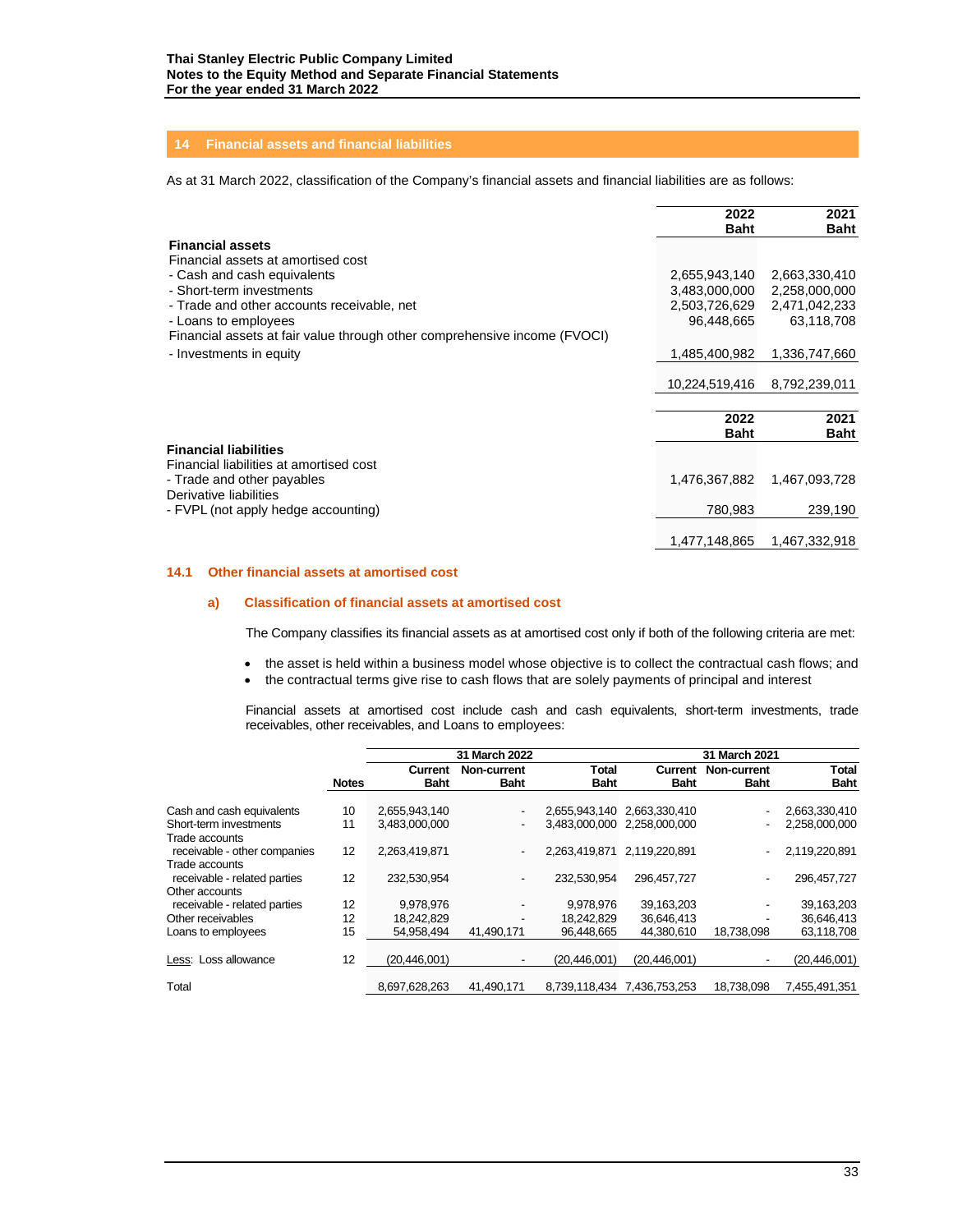#### **b) Fair values of other financial assets at amortised cost**

Due to the short-term nature of Cash and cash equivalents and short-term investments, their carrying amount are considered to be the same as their fair value.

Due to the short-term nature of the trade receivables and other current receivables, their carrying amount are considered to be the same as their fair value.

For the loans to employee, the fair values are also not significantly different to their carrying amounts.

#### **c) Loss allowance**

Information about the impairment of financial assets at amortised cost and the Company's exposure to credit risk is disclosed in Note 6.

#### **14.2 Financial assets at fair value through other comprehensive income**

#### a) Classification of financial assets at fair value through other comprehensive income

Financial assets at fair value through other comprehensive income (FVOCI) comprise:

• equity securities which are not held for trading, and which the Company has irrevocably elected at initial recognition to recognise in this category.

Financial assets at FVOCI comprise the following investments:

|                                   | 31 March<br>2022<br><b>Fair value</b><br><b>Baht</b> | 31 March<br>2021<br><b>Fair value</b><br><b>Baht</b> |
|-----------------------------------|------------------------------------------------------|------------------------------------------------------|
| <b>Non-current assets</b>         |                                                      |                                                      |
| Investments in equity instruments |                                                      |                                                      |
| - Listed equity securities        | 65,276,231                                           | 111,530,569                                          |
| - Non-listed equity investments   | 1,420,124,751                                        | 1.225.217.091                                        |
| <b>Total</b>                      | 1.485.400.982                                        | 1,336,747,660                                        |

#### b) Amounts recognised in profit or loss and other comprehensive income

The following gains were recognised in profit or loss and other comprehensive income during the year as follows:

|                                                | 31 March<br>2022<br><b>Baht</b> | 31 March<br>2021<br><b>Baht</b> |
|------------------------------------------------|---------------------------------|---------------------------------|
| Gains recognised in other comprehensive income | 148,653,322                     | 21,399,981                      |

The Company did not acquire or dispose significant listed securities during the year

#### **14.3) Financial assets at fair value through profit or loss**

#### a) Classification of financial assets at fair value through profit or loss

The Company classifies derivatives asset and derivatives liabilities as financial assets at fair value through profit or loss (FVPL).

Financial assets measured at FVPL include derivatives asset and derivatives liabilities. Disclosures about derivatives assets and derivatives liabilities are provided in Note 6.1.1.

#### b) Amounts recognised in profit or loss

During the year ended 31 March 2022, the fair value gains of Baht 1,806,207 (2021: Baht 1,318,390) were recognised in the Company's other income - gains on exchange rates, net in the equity method and separate financial statements.

The Company did not acquire or dispose significant listed securities during the year.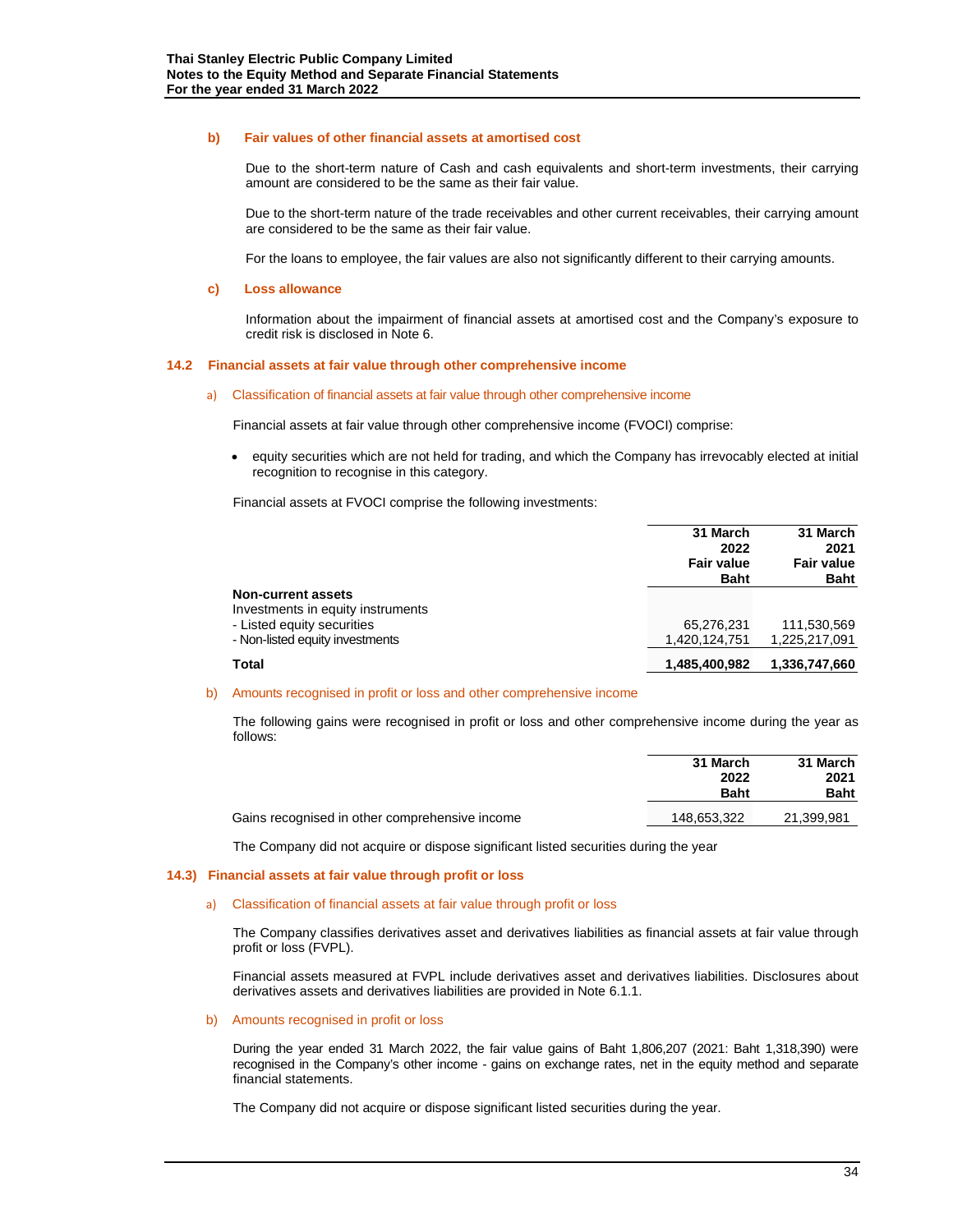# **15 Loans to employees**

Movements in loans to employees during the year are as follows:

|                                                          | 2022<br><b>Baht</b>                        | 2021<br><b>Baht</b>                         |
|----------------------------------------------------------|--------------------------------------------|---------------------------------------------|
| Opening balance<br>Additions<br>Received during the year | 63,118,708<br>94,957,993<br>(61, 628, 036) | 44,570,590<br>101,101,134<br>(82, 553, 016) |
| Closing balance                                          | 96,448,665                                 | 63,118,708                                  |

Loans to employees bear interest rate at 0.99% - 1.00% per annum (2021: 0.99% - 1.70% per annum). The repayment periods are between 1 month - 3 years (2021: 1 month - 2 years).

The analysis of loans to employees is as follows:

|                                                                                    | 2022<br><b>Baht</b>      | 2021<br><b>Baht</b>      |
|------------------------------------------------------------------------------------|--------------------------|--------------------------|
| Current portion of loans to employees<br>Non-current portion of loans to employees | 54,958,494<br>41,490,171 | 44,380,610<br>18,738,098 |
|                                                                                    | 96,448,665               | 63,118,708               |

The Company has no reconciliations of loss allowance for loans to employees for the year ended 31 March 2022 and 2021.

The details of investment in an associate as at 31 March 2022 and 2021 are as follows:

|                                                             |                                     |                                                    |                 |      | Equity method financial information |               |             | Separate financial information |
|-------------------------------------------------------------|-------------------------------------|----------------------------------------------------|-----------------|------|-------------------------------------|---------------|-------------|--------------------------------|
|                                                             |                                     |                                                    | % of<br>holdina |      | <b>Equity method</b>                |               | Cost method |                                |
|                                                             |                                     |                                                    | 2022            | 2021 | 2022                                | 2021          | 2022        | 2021                           |
| Name                                                        | Country                             | <b>Business activity</b>                           | %               | %    | <b>Baht</b>                         | <b>Baht</b>   | <b>Baht</b> | <b>Baht</b>                    |
| An associate<br>Vietnam Stanley Electric<br>Company Limited | Socialist<br>Republic<br>of Vietnam | Manufacture of<br>automotive<br>lighting equipment | 20              | 20   | 1.885.457.013                       | 1.710.120.028 | 54.044.189  | 54.044.189                     |

#### *Summarised financial information for an associate*

The table below is summarised of financial information for associates that are material to the Company. The financial information is included in associates own financial statements which has been adjusted with the adjustments necessary for the equity method including, adjusting fair value and differences in accounting policy.

|                                                               | <b>Vietnam Stanley Electric</b><br><b>Company Limited</b> |                             |
|---------------------------------------------------------------|-----------------------------------------------------------|-----------------------------|
|                                                               |                                                           | For the year ended 31 March |
|                                                               | 2022<br><b>Baht</b>                                       | 2021<br><b>Baht</b>         |
| Summarised of performance<br>Revenues from sales and services | 6,509,705,798                                             | 5,670,519,560               |
| Net profit for the year                                       | 1,349,988,500                                             | 1.164.738.864               |
| Dividend received from associates                             | 205,056,486                                               | 94,579,667                  |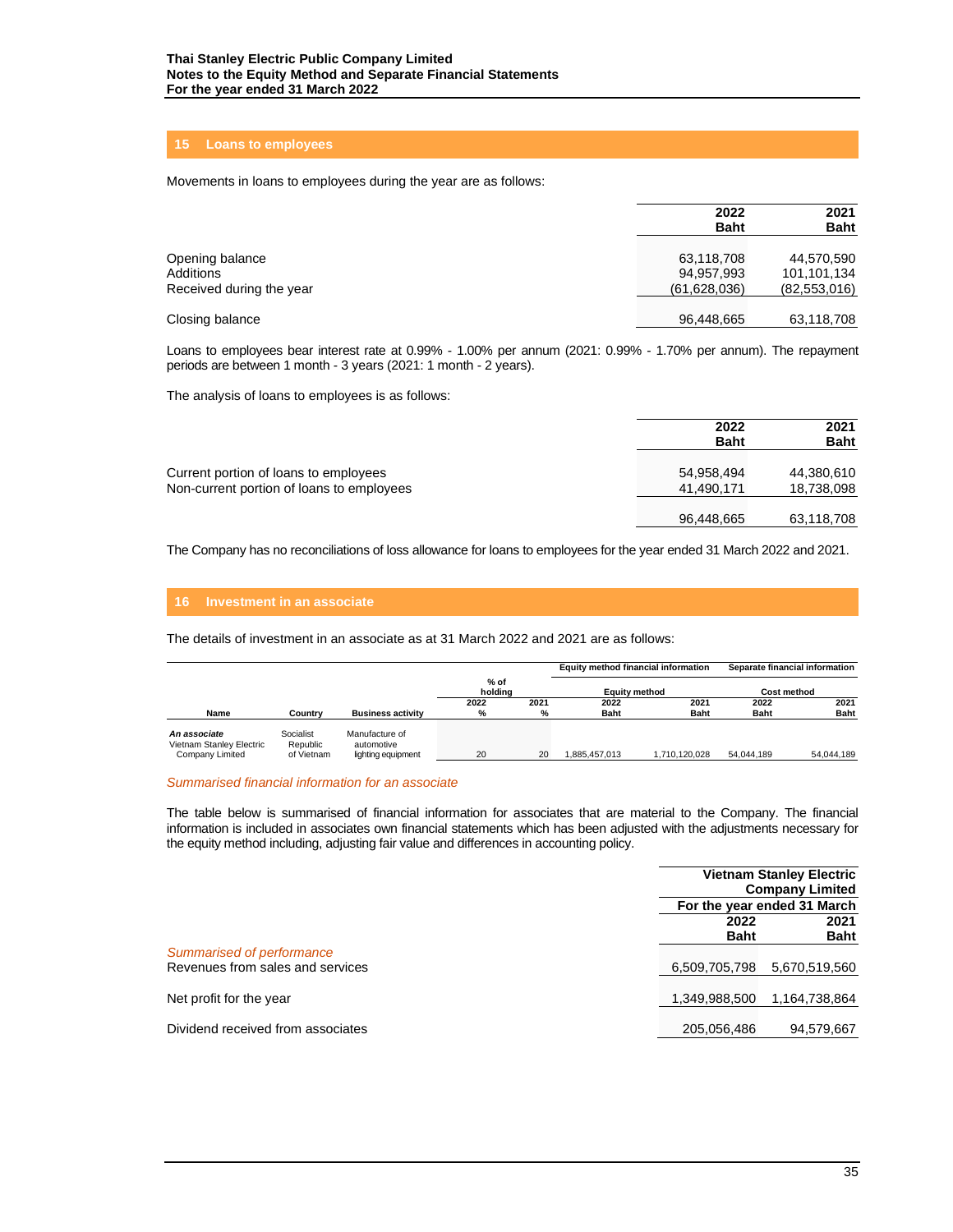|                                                       |                           | <b>Vietnam Stanley Electric</b><br><b>Company Limited</b> |  |  |
|-------------------------------------------------------|---------------------------|-----------------------------------------------------------|--|--|
|                                                       |                           | As at 31 March                                            |  |  |
|                                                       | 2022                      | 2021                                                      |  |  |
| Summarised of statement of financial position         | <b>Baht</b>               | <b>Baht</b>                                               |  |  |
| Current assets                                        | 8.374.101.962             | 7,486,438,903                                             |  |  |
| Non-current assets                                    | 1.826.447.664             | 1.871.756.264                                             |  |  |
| <b>Current liabilities</b><br>Non-current liabilities | 736,438,817<br>36,825,743 | 762,281,057<br>45,313,971                                 |  |  |
| Net assets                                            | 9,427,285,066             | 8,550,600,139                                             |  |  |
| The Company's share in an associate (%)               | 20                        | 20                                                        |  |  |
| The Company's share in an associate (Baht)            | 1.885.457.013             | 1.710.120.028                                             |  |  |

Vietnam Stanley Electric Company Limited is a private company and there is no quoted market price available for it.

# **17 Investment in a joint venture**

The details of investment in a joint venture as at 31 March 2022 and 2021 are as follows:

|                                                   |                                        |                                                    |                   |      | Equity method financial information |               |             | Separate financial<br>information |
|---------------------------------------------------|----------------------------------------|----------------------------------------------------|-------------------|------|-------------------------------------|---------------|-------------|-----------------------------------|
|                                                   |                                        |                                                    | $%$ of<br>holdina |      |                                     | Equity method |             | <b>Cost method</b>                |
|                                                   |                                        |                                                    | 2022              | 2021 | 2022                                | 2021          | 2022        | 2021                              |
| Name                                              | Country                                | <b>Business activity</b>                           | %                 | %    | <b>Baht</b>                         | <b>Baht</b>   | <b>Baht</b> | <b>Baht</b>                       |
| A joint venture<br>Lao Stanley<br>Company Limited | Lao People's<br>Democratic<br>Republic | Manufacture of<br>automotive<br>lighting equipment | 50                | 50   | 23.446.570                          | 23.267.369    | 3.132.500   | 3.132.500                         |

## *Summarised financial information for a joint venture*

The table below is summarised of financial information for joint ventures that are material to the Company. The financial information is included in joint ventures own financial statements which has been amended to reflect adjustments necessary for the equity method, including adjusting fair value and differences in accounting policy.

|                                        | <b>Lao Stanley Company Limited</b> |             |  |
|----------------------------------------|------------------------------------|-------------|--|
|                                        | For the year ended 31 March        |             |  |
|                                        | 2022                               | 2021        |  |
|                                        | <b>Baht</b>                        | <b>Baht</b> |  |
| Summarised of performance              |                                    |             |  |
| Revenues from sales and services       | 463,347,848                        | 365,730,773 |  |
|                                        |                                    |             |  |
| Depreciation and amortisation          | 634.385                            | 1,702,061   |  |
|                                        |                                    |             |  |
| Income tax expense                     | 5,806,570                          | 5,243,469   |  |
|                                        |                                    |             |  |
| Net profit for the year                | 23,226,279                         | 17,891,026  |  |
|                                        |                                    |             |  |
| Dividend received from a joint venture | 5.878.491                          | 6.593.638   |  |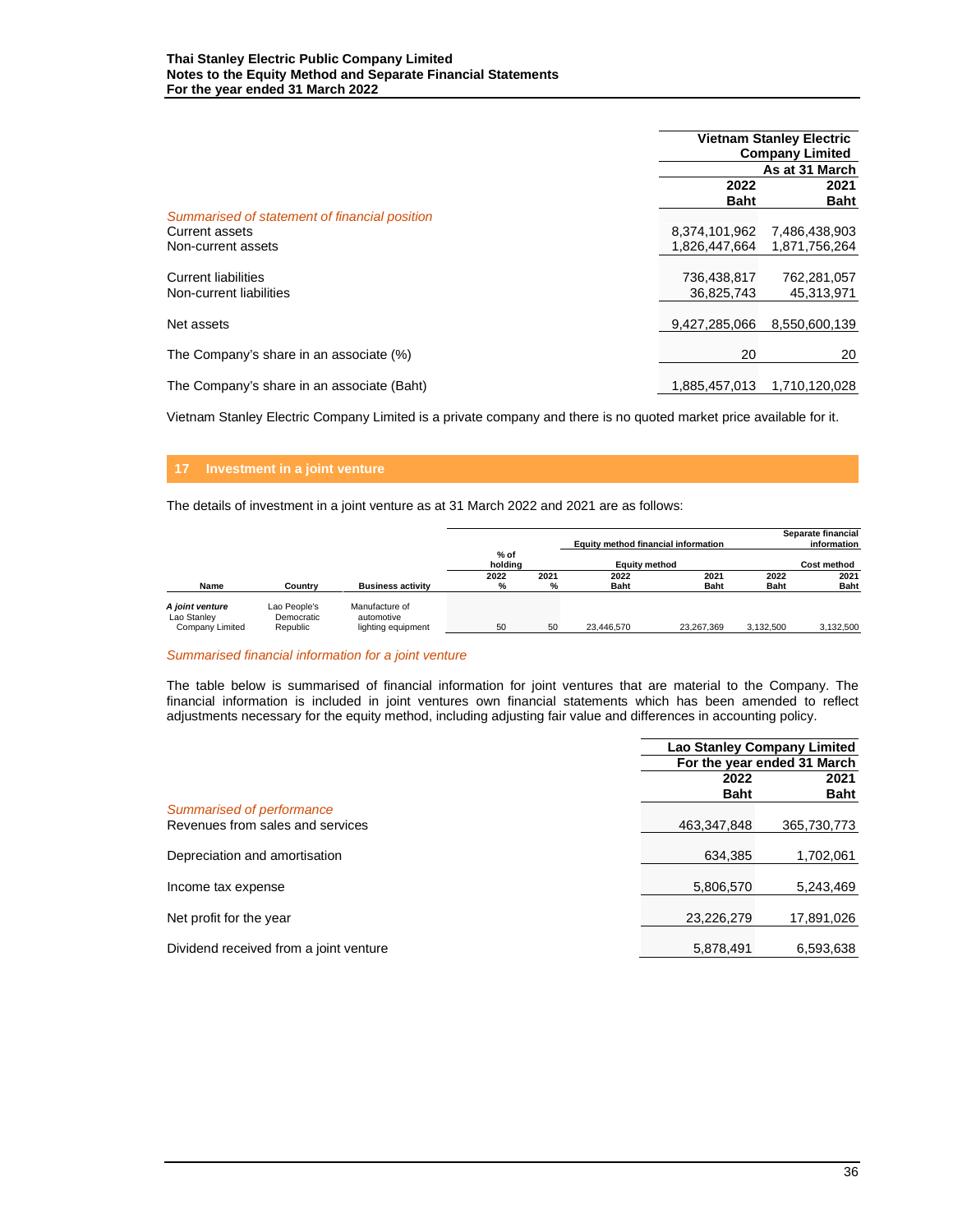#### **Thai Stanley Electric Public Company Limited Notes to the Equity Method and Separate Financial Statements For the year ended 31 March 2022**

|                                               | <b>Lao Stanley Company Limited</b> |                |  |
|-----------------------------------------------|------------------------------------|----------------|--|
|                                               |                                    | As at 31 March |  |
|                                               | 2022                               | 2021           |  |
|                                               | <b>Baht</b>                        | <b>Baht</b>    |  |
| Summarised of statement of financial position |                                    |                |  |
| Cash and cash equivalents                     | 74,731,801                         | 65,785,591     |  |
| Other current assets                          | 32,149,369                         | 33,478,616     |  |
| Total current assets                          | 106,881,170                        | 99,264,207     |  |
| Total non-current assets                      | 7,939,716                          | 12,060,736     |  |
|                                               |                                    |                |  |
| Other current liabilities                     | 64,173,317                         | 62,344,167     |  |
| Total current liabilities                     | 64,173,317                         | 62,344,167     |  |
| Other non-current liabilities                 | 3,754,430                          | 2,446,038      |  |
| Total non-current liabilities                 | 3,754,430                          | 2,446,038      |  |
|                                               |                                    |                |  |
| Net assets                                    | 46,893,139                         | 46,534,738     |  |
| Reconciliation to carrying amounts:           |                                    |                |  |
| Opening book amount                           | 46,534,738                         | 46,794,440     |  |
| Net profit for the year                       | 23,226,279                         | 17,891,026     |  |
| Other comprehensive income                    | (11, 110, 897)                     | (4,963,452)    |  |
| Dividends paid                                | (11, 756, 981)                     | (13,187,276)   |  |
| Closing book amount                           | 46,893,139                         | 46,534,738     |  |
| The Company's share in a joint venture (%)    | 50                                 | 50             |  |
| The Company's share in a joint venture (Baht) | 23,446,570                         | 23,267,369     |  |
|                                               |                                    |                |  |
| A joint ventures' carrying amount             | 23,446,570                         | 23,267,369     |  |

Lao Stanley Company Limited is a private company and there is no quoted market price available for it.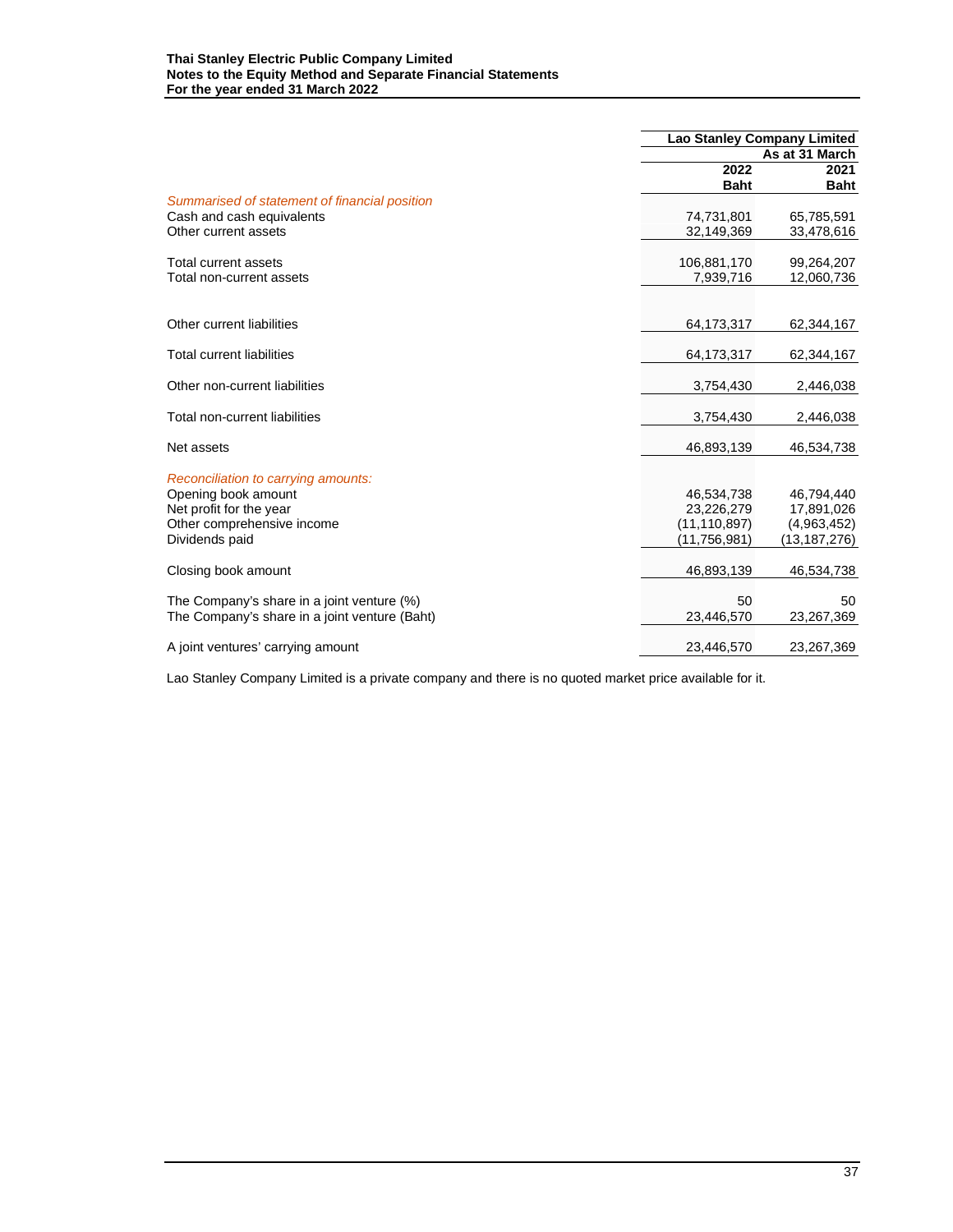# **18 Property, plant and equipment, net**

|                                          | Land<br><b>Baht</b> | Land and<br>building<br>improvements<br><b>Baht</b> | <b>Buildings and</b><br>other<br>constructions<br><b>Baht</b> | Machinery,<br>equipment and<br>factory tools<br><b>Baht</b> | <b>Molds</b><br><b>Baht</b>         | <b>Motor vehicles</b><br><b>Baht</b> | Furniture,<br>fixtures and<br>office<br>equipment<br><b>Baht</b> | <b>Machinery under</b><br>installation and<br>construction in<br>progress<br><b>Baht</b> | <b>Total</b><br><b>Baht</b>        |
|------------------------------------------|---------------------|-----------------------------------------------------|---------------------------------------------------------------|-------------------------------------------------------------|-------------------------------------|--------------------------------------|------------------------------------------------------------------|------------------------------------------------------------------------------------------|------------------------------------|
| As at 1 April 2020                       |                     |                                                     |                                                               |                                                             |                                     |                                      |                                                                  |                                                                                          |                                    |
| Cost<br>Less Accumulated depreciation    | 1,350,023,054       | 2,927,861,721<br>(1,702,980,870)                    | 2,098,556,516<br>(841, 320, 882)                              | 8.580.938.928<br>(5,848,698,979)                            | 5,682,381,957<br>(5, 157, 847, 909) | 65.173.565<br>(40, 934, 519)         | 181,130,856<br>(129, 420, 263)                                   | 2,352,267,418                                                                            | 23,238,334,015<br>(13,721,203,422) |
| Net book amount                          | 1,350,023,054       | 1,224,880,851                                       | 1,257,235,634                                                 | 2,732,239,949                                               | 524,534,048                         | 24,239,046                           | 51,710,593                                                       | 2,352,267,418                                                                            | 9,517,130,593                      |
| For the year ended 31 March 2021         |                     |                                                     |                                                               |                                                             |                                     |                                      |                                                                  |                                                                                          |                                    |
| Opening net book amount                  | 1,350,023,054       | 1,224,880,851                                       | 1,257,235,634                                                 | 2,732,239,949                                               | 524,534,048                         | 24,239,046                           | 51,710,593                                                       | 2,352,267,418                                                                            | 9,517,130,593                      |
| Additions                                |                     | 581,000                                             |                                                               | 36,008,584                                                  | 4,973,874                           | 2,358,000                            | 438,000                                                          | 1,115,727,042                                                                            | 1,160,086,500                      |
| Disposals / write-offs, net              |                     | (18)                                                | (729, 848)                                                    | (131, 380)                                                  | (1, 174)                            | (11)                                 | (15, 971)                                                        |                                                                                          | (878, 402)                         |
| Transfers                                |                     | 946,765,868                                         | 657,078,375                                                   | 582,822,195                                                 | 377,970,123                         |                                      | 7,200,290                                                        | (2,571,836,851)                                                                          |                                    |
| Depreciation charge (Note 27)            |                     | (244, 242, 603)                                     | (86, 645, 651)                                                | (594, 996, 984)                                             | (321, 179, 084)                     | (8,393,027)                          | (18,019,265)                                                     |                                                                                          | (1,273,476,614)                    |
| Closing net book amount                  | 1,350,023,054       | 1,927,985,098                                       | 1,826,938,510                                                 | 2,755,942,364                                               | 586,297,787                         | 18,204,008                           | 41,313,647                                                       | 896,157,609                                                                              | 9,402,862,077                      |
| As at 31 March 2021                      |                     |                                                     |                                                               |                                                             |                                     |                                      |                                                                  |                                                                                          |                                    |
| Cost                                     | 1,350,023,054       | 3,868,460,698                                       | 2,753,284,091                                                 | 8,866,585,115                                               | 5,929,186,907                       | 57,137,452                           | 179,304,734                                                      | 896,157,609                                                                              | 23,900,139,660                     |
| Less Accumulated depreciation            |                     | (1,940,475,600)                                     | (926, 345, 581)                                               | (6, 110, 642, 751)                                          | (5,342,889,120)                     | (38, 933, 444)                       | (137, 991, 087)                                                  |                                                                                          | (14, 497, 277, 583)                |
| Net book amount                          | 1,350,023,054       | 1,927,985,098                                       | 1,826,938,510                                                 | 2,755,942,364                                               | 586,297,787                         | 18,204,008                           | 41,313,647                                                       | 896,157,609                                                                              | 9,402,862,077                      |
|                                          |                     |                                                     |                                                               |                                                             |                                     |                                      |                                                                  |                                                                                          |                                    |
| For the year ended 31 March 2022         |                     |                                                     |                                                               |                                                             |                                     |                                      |                                                                  |                                                                                          |                                    |
| Opening net book amount                  | 1,350,023,054       | 1,927,985,098                                       | 1,826,938,510                                                 | 2,755,942,364                                               | 586,297,787                         | 18.204.008                           | 41,313,647                                                       | 896,157,609                                                                              | 9,402,862,077                      |
| Additions                                |                     |                                                     |                                                               | 37,182,564                                                  | $\overline{\phantom{a}}$            | 5,500,000                            | 1,941,193                                                        | 925,391,709                                                                              | 970,015,466                        |
| Disposals / write-offs, net<br>Transfers |                     | (119,909)<br>214,646,373                            | 37,361,637                                                    | (199, 011)<br>521,762,768                                   | 368,847,184                         | (9)                                  | (49)<br>2,509,603                                                | (1, 145, 127, 565)                                                                       | (318, 978)                         |
| Depreciation charge (Note 27)            |                     | (269, 834, 895)                                     | (85, 220, 032)                                                | (631, 756, 546)                                             | (285, 423, 443)                     | (7,797,292)                          | (15,706,726)                                                     |                                                                                          | (1, 295, 738, 934)                 |
|                                          |                     |                                                     |                                                               |                                                             |                                     |                                      |                                                                  |                                                                                          |                                    |
| Closing net book amount                  | 1,350,023,054       | 1,872,676,667                                       | 1,779,080,115                                                 | 2,682,932,139                                               | 669,721,528                         | 15,906,707                           | 30,057,668                                                       | 676,421,753                                                                              | 9,076,819,631                      |
| As at 31 March 2022                      |                     |                                                     |                                                               |                                                             |                                     |                                      |                                                                  |                                                                                          |                                    |
| Cost                                     | 1,350,023,054       | 4,004,408,431                                       | 2,790,645,728                                                 | 9,232,303,739                                               | 6,298,034,091                       | 55,730,499                           | 181,550,527                                                      | 676,421,753                                                                              | 24,589,117,822                     |
| Less Accumulated depreciation            |                     | (2, 131, 731, 764)                                  | (1,011,565,613)                                               | (6,549,371,600)                                             | (5,628,312,563)                     | (39, 823, 792)                       | (151, 492, 859)                                                  |                                                                                          | (15,512,298,191)                   |
| Net book amount                          | 1,350,023,054       | 1,872,676,667                                       | 1,779,080,115                                                 | 2,682,932,139                                               | 669,721,528                         | 15,906,707                           | 30,057,668                                                       | 676,421,753                                                                              | 9,076,819,631                      |
|                                          |                     |                                                     |                                                               |                                                             |                                     |                                      |                                                                  |                                                                                          |                                    |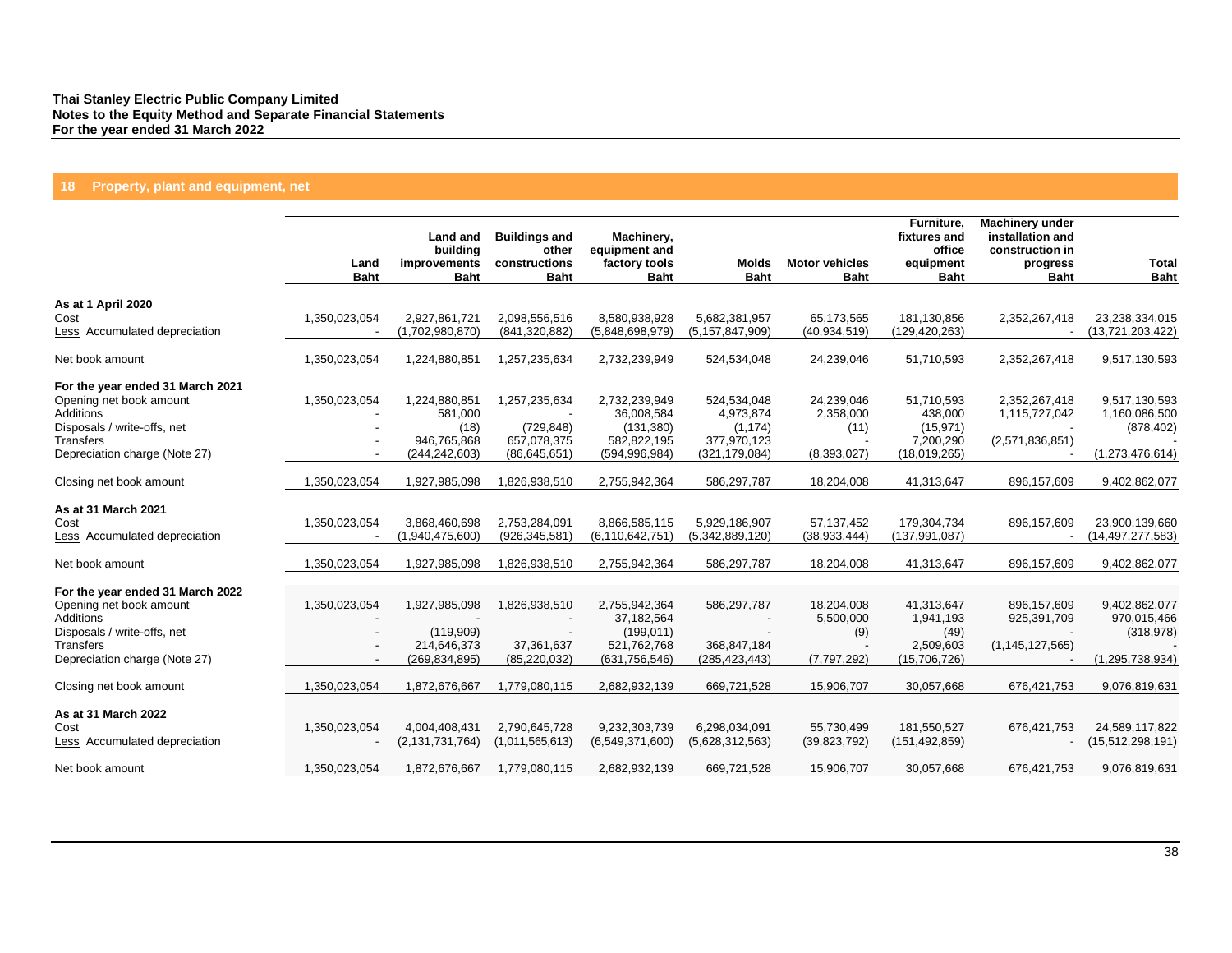The Company is a lessor of Molds to third parties under operating leases. The carrying amount of the leased assets are as follows:

|                                       | 2022<br><b>Baht</b>            | 2021<br><b>Baht</b>            |
|---------------------------------------|--------------------------------|--------------------------------|
| Cost<br>Less Accumulated depreciation | 290,246,836<br>(219, 437, 043) | 289,494,123<br>(187, 079, 244) |
| Net book amount                       | 70,809,793                     | 102,414,879                    |

Rental income amounting to Baht 57,106,125 (2021: Baht 29,115,464) are included in profit or loss in revenues from sales and services.

# **19 Intangible assets, net**

|                 | <b>Product</b>                                                           | cost under                                                                  |                                                                                                                     |
|-----------------|--------------------------------------------------------------------------|-----------------------------------------------------------------------------|---------------------------------------------------------------------------------------------------------------------|
| software        |                                                                          |                                                                             | <b>Total</b>                                                                                                        |
| <b>Baht</b>     | <b>Baht</b>                                                              | <b>Baht</b>                                                                 | <b>Baht</b>                                                                                                         |
|                 |                                                                          |                                                                             |                                                                                                                     |
|                 |                                                                          |                                                                             | 2,056,690,545                                                                                                       |
| (250,849,506)   | (718,040,572)                                                            |                                                                             | (968, 890, 078)                                                                                                     |
| 76,664,463      | 452,038,793                                                              | 559,097,211                                                                 | 1,087,800,467                                                                                                       |
|                 |                                                                          |                                                                             |                                                                                                                     |
|                 |                                                                          |                                                                             | 1,087,800,467                                                                                                       |
|                 |                                                                          |                                                                             | 222,324,870                                                                                                         |
|                 |                                                                          |                                                                             |                                                                                                                     |
| (21,666,609)    | (260,836,258)                                                            |                                                                             | (282, 502, 867)                                                                                                     |
| 56,956,294      | 550,539,109                                                              | 420, 127, 067                                                               | 1,027,622,470                                                                                                       |
|                 |                                                                          |                                                                             |                                                                                                                     |
|                 |                                                                          |                                                                             | 2,016,733,377                                                                                                       |
| (272, 516, 115) | (716, 594, 792)                                                          |                                                                             | (989, 110, 907)                                                                                                     |
| 56,956,294      | 550,539,109                                                              | 420, 127, 067                                                               | 1,027,622,470                                                                                                       |
|                 |                                                                          |                                                                             |                                                                                                                     |
| 56,956,294      | 550,539,109                                                              | 420,127,067                                                                 | 1,027,622,470                                                                                                       |
| 31,606,432      |                                                                          | 207,596,576                                                                 | 239,203,008                                                                                                         |
|                 | 176,244,691                                                              | (176, 244, 691)                                                             |                                                                                                                     |
| (22,971,529)    | (255, 152, 221)                                                          |                                                                             | (278, 123, 750)                                                                                                     |
| 65,591,197      | 471,631,579                                                              | 451,478,952                                                                 | 988,701,728                                                                                                         |
|                 |                                                                          |                                                                             |                                                                                                                     |
| 359,972,823     | 1,176,219,791                                                            | 451,478,952                                                                 | 1,987,671,566                                                                                                       |
| (294,381,626)   | (704, 588, 212)                                                          |                                                                             | (998, 969, 838)                                                                                                     |
| 65,591,197      | 471,631,579                                                              | 451,478,952                                                                 | 988,701,728                                                                                                         |
|                 | <b>Computer</b><br>327,513,969<br>76,664,463<br>1,958,440<br>329,472,409 | design cost<br>1,170,079,365<br>452,038,793<br>359,336,574<br>1,267,133,901 | <b>Product design</b><br>development<br>559,097,211<br>559,097,211<br>220,366,430<br>(359, 336, 574)<br>420,127,067 |

Amortisation recognised in profit and loss that are related to intangible assets are as follows:

|                            | 2022<br><b>Baht</b> | 2021<br><b>Baht</b> |
|----------------------------|---------------------|---------------------|
| Cost of sales and services | 278,059,645         | 282.464.017         |
| Administrative expense     | 64.105              | 38,850              |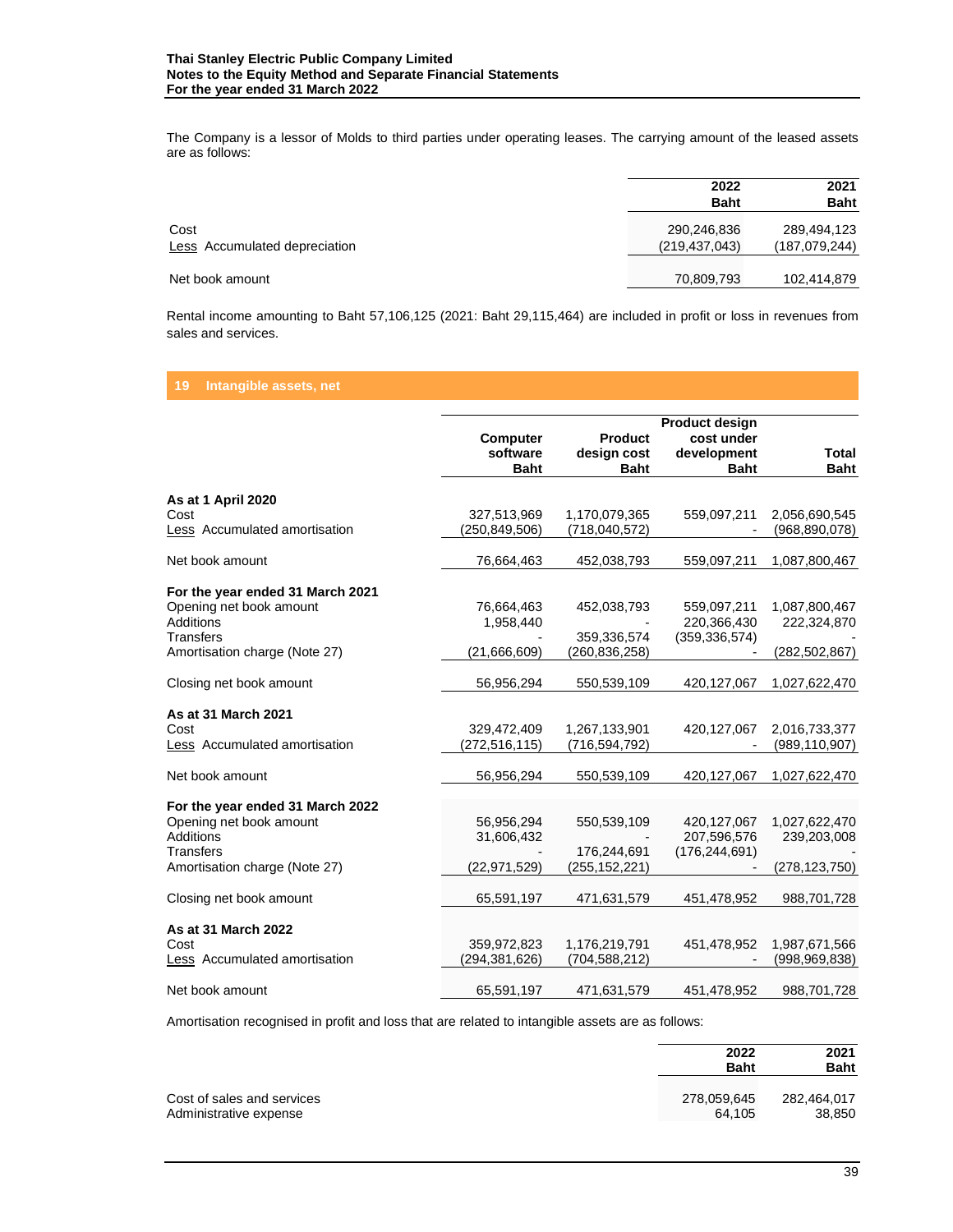# **20 Deferred income taxes**

The analysis of deferred tax assets and deferred tax liabilities is as follows:

|                           | <b>Equity method financial</b><br>statements |                 | <b>Separate</b><br>financial statements |                 |  |
|---------------------------|----------------------------------------------|-----------------|-----------------------------------------|-----------------|--|
|                           | 2021<br>2022                                 |                 | 2022                                    | 2021            |  |
|                           | <b>Baht</b>                                  | <b>Baht</b>     | <b>Baht</b>                             | <b>Baht</b>     |  |
| Deferred tax assets:      | 150,348,227                                  | 144,967,389     | 150,348,227                             | 144,967,389     |  |
| Deferred tax liabilities: | (705,387,094)                                | (617, 211, 893) | (335,041,715)                           | (281, 969, 751) |  |
| Deferred tax asset (net)  | (555.038.867)                                | (472, 244, 504) | (184, 693, 488)                         | (137,002,362)   |  |

The movements in deferred tax assets and liabilities during the year is as follows:

|                                                                     | Equity method financial statements |                          |                                     |                                                          |                              |                      |
|---------------------------------------------------------------------|------------------------------------|--------------------------|-------------------------------------|----------------------------------------------------------|------------------------------|----------------------|
|                                                                     | <b>Inventories</b><br><b>Baht</b>  | Equipment<br><b>Baht</b> | Intangible<br>assets<br><b>Baht</b> | <b>Employee</b><br>benefit<br>liabilities<br><b>Baht</b> | <b>Others</b><br><b>Baht</b> | Total<br><b>Baht</b> |
| Deferred tax assets                                                 |                                    |                          |                                     |                                                          |                              |                      |
| At 1 April 2020                                                     | 788.131                            | 37,982,873               | 22,266,837                          | 76.673,671                                               | 3,162,408                    | 140,873,920          |
| Charged/(credited) to profit or loss<br>Charged/(credited) to other | (356, 351)                         | 229.423                  | 3,859,331                           | 5,428,224                                                | 5,238                        | 9,165,865            |
| comprehensive income                                                |                                    |                          |                                     | (5.072, 396)                                             |                              | (5,072,396)          |
| At 31 March 2021                                                    | 431.780                            | 38,212,296               | 26,126,168                          | 77.029.499                                               | 3,167,646                    | 144,967,389          |
| At 1 April 2021                                                     | 431.780                            | 38,212,296               | 26,126,168                          | 77,029,499                                               | 3,167,646                    | 144,967,389          |
| Charged/(credited) to profit or loss                                | 3,672,257                          | (10,735,889)             | (1, 156, 403)                       | 6,600,078                                                | 8,709,574                    | 7,089,617            |
| Charged/(credited) to other<br>comprehensive income                 |                                    |                          |                                     | (1,708,779)                                              |                              | (1,708,779)          |
| At 31 March 2022                                                    | 4.104.037                          | 27.476.407               |                                     | 24,969,765 81,920,798                                    | 11,877,220                   | 150.348.227          |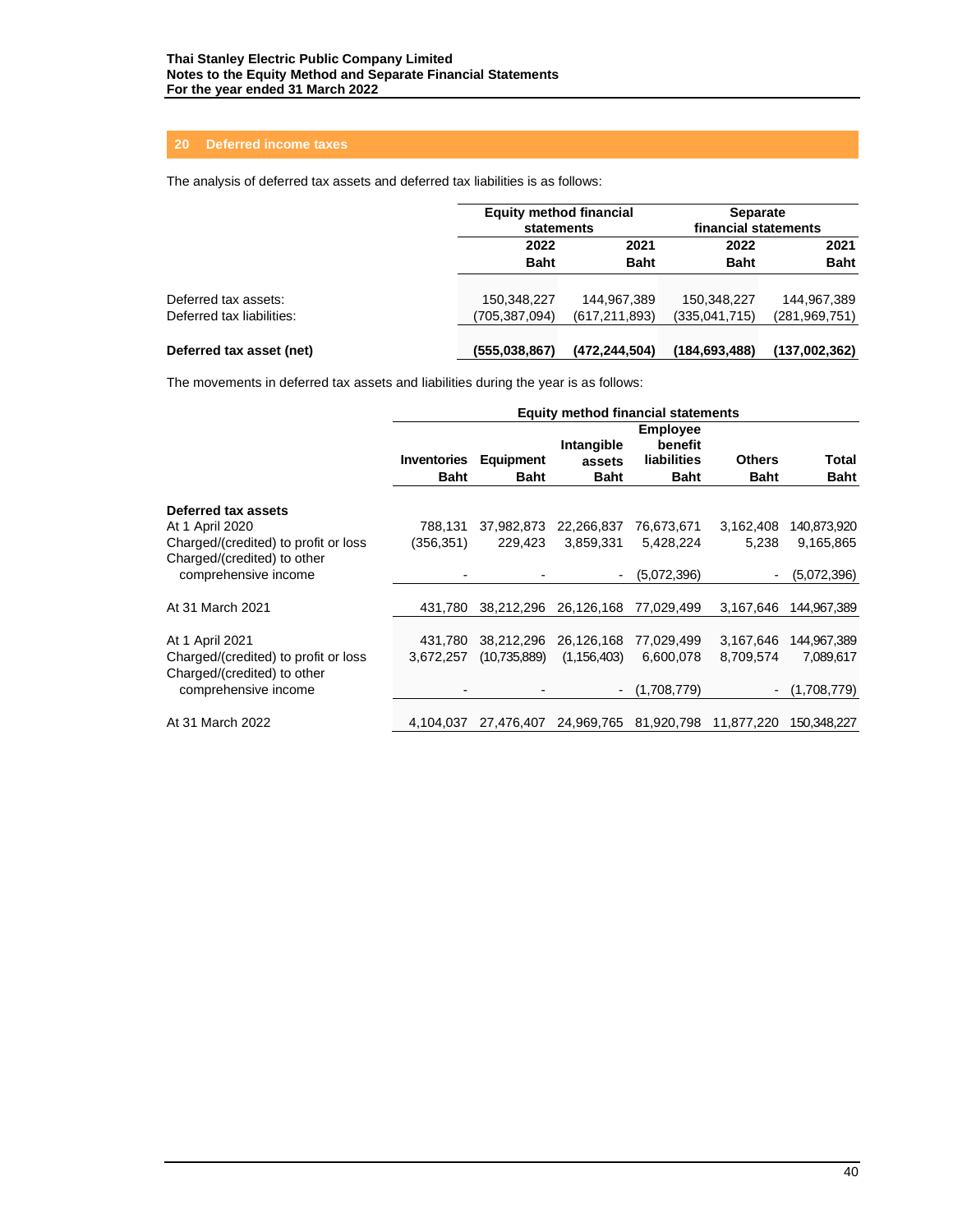|                                               | <b>Equity method financial statements</b>                            |                                                                                                                 |                                                     |                      |  |
|-----------------------------------------------|----------------------------------------------------------------------|-----------------------------------------------------------------------------------------------------------------|-----------------------------------------------------|----------------------|--|
|                                               | Investments in an<br>associate and<br>a joint venture<br><b>Baht</b> | <b>Financial assets</b><br>measured at fair<br>value through<br>other<br>comprehensive<br>income<br><b>Baht</b> | <b>Buildings</b><br>and<br>machinery<br><b>Baht</b> | Total<br><b>Baht</b> |  |
|                                               |                                                                      |                                                                                                                 |                                                     |                      |  |
| Deferred tax liabilities                      | (312, 656, 667)                                                      | (237, 013, 305)                                                                                                 | (23.953.500)                                        | (573, 623, 472)      |  |
| At 1 April 2020<br>Credited to profit or loss | (28, 143, 996)                                                       |                                                                                                                 | (16, 722, 950)                                      | (44,866,946)         |  |
| Credited to other comprehensive income        | 5,558,521                                                            | (4,279,996)                                                                                                     |                                                     | 1,278,525            |  |
|                                               |                                                                      |                                                                                                                 |                                                     |                      |  |
| At 31 March 2021                              | (335,242,142)                                                        | (241,293,301)                                                                                                   | (40,676,450)                                        | (617, 211, 893)      |  |
|                                               |                                                                      |                                                                                                                 |                                                     |                      |  |
| At 1 April 2021                               | (335,242,142)                                                        | (241, 293, 301)                                                                                                 | (40, 676, 450)                                      | (617, 211, 893)      |  |
| Credited to profit or loss                    | (14, 135, 172)                                                       |                                                                                                                 | (23, 341, 300)                                      | (37, 476, 472)       |  |
| Credited to other comprehensive income        | (20,968,065)                                                         | (29, 730, 664)                                                                                                  |                                                     | (50,698,729)         |  |
|                                               |                                                                      |                                                                                                                 |                                                     |                      |  |
| At 31 March 2022                              | (370,345,379)                                                        | (271, 023, 965)                                                                                                 | (64, 017, 750)                                      | (705, 387, 094)      |  |

|                                             |                                                                                                                 | Separate financial statements                       |                             |  |  |
|---------------------------------------------|-----------------------------------------------------------------------------------------------------------------|-----------------------------------------------------|-----------------------------|--|--|
|                                             | <b>Financial assets</b><br>measured at fair<br>value through<br>other<br>comprehensive<br>income<br><b>Baht</b> | <b>Buildings</b><br>and<br>machinery<br><b>Baht</b> | <b>Total</b><br><b>Baht</b> |  |  |
|                                             |                                                                                                                 |                                                     |                             |  |  |
| Deferred tax liabilities<br>At 1 April 2020 | (237, 013, 305)                                                                                                 | (23,953,500)                                        | (260,966,805)               |  |  |
| Credited to profit or loss                  |                                                                                                                 | (16, 722, 950)                                      | (16, 722, 950)              |  |  |
| Credited to other comprehensive income      | (4,279,996)                                                                                                     |                                                     | (4,279,996)                 |  |  |
|                                             |                                                                                                                 |                                                     |                             |  |  |
| At 31 March 2021                            | (241,293,301)                                                                                                   | (40, 676, 450)                                      | (281,969,751)               |  |  |
|                                             |                                                                                                                 |                                                     |                             |  |  |
| At 1 April 2021                             | (241, 293, 301)                                                                                                 | (40, 676, 450)                                      | (281, 969, 751)             |  |  |
| Credited to profit or loss                  |                                                                                                                 | (23, 341, 300)                                      | (23, 341, 300)              |  |  |
| Credited to other comprehensive income      | (29,730,664)                                                                                                    |                                                     | (29,730,664)                |  |  |
|                                             |                                                                                                                 |                                                     |                             |  |  |
| At 31 March 2022                            | (271,023,965)                                                                                                   | (64,017,750)                                        | (335,041,715)               |  |  |

# **21 Accrued expenses**

|                                | 2022<br><b>Baht</b> | 2021<br><b>Baht</b> |
|--------------------------------|---------------------|---------------------|
|                                |                     |                     |
| Accrued staff costs            | 232,636,026         | 221,403,575         |
| Accrued electricity expense    | 36,997,532          | 34,096,640          |
| Accrued rebate                 | 64,298,000          | 57,280,000          |
| Provision for product warranty | 43,390,718          | 4.179.104           |
| Others                         | 33,377,532          | 29,757,603          |
|                                |                     |                     |
|                                | 410,699,808         | 346.716.922         |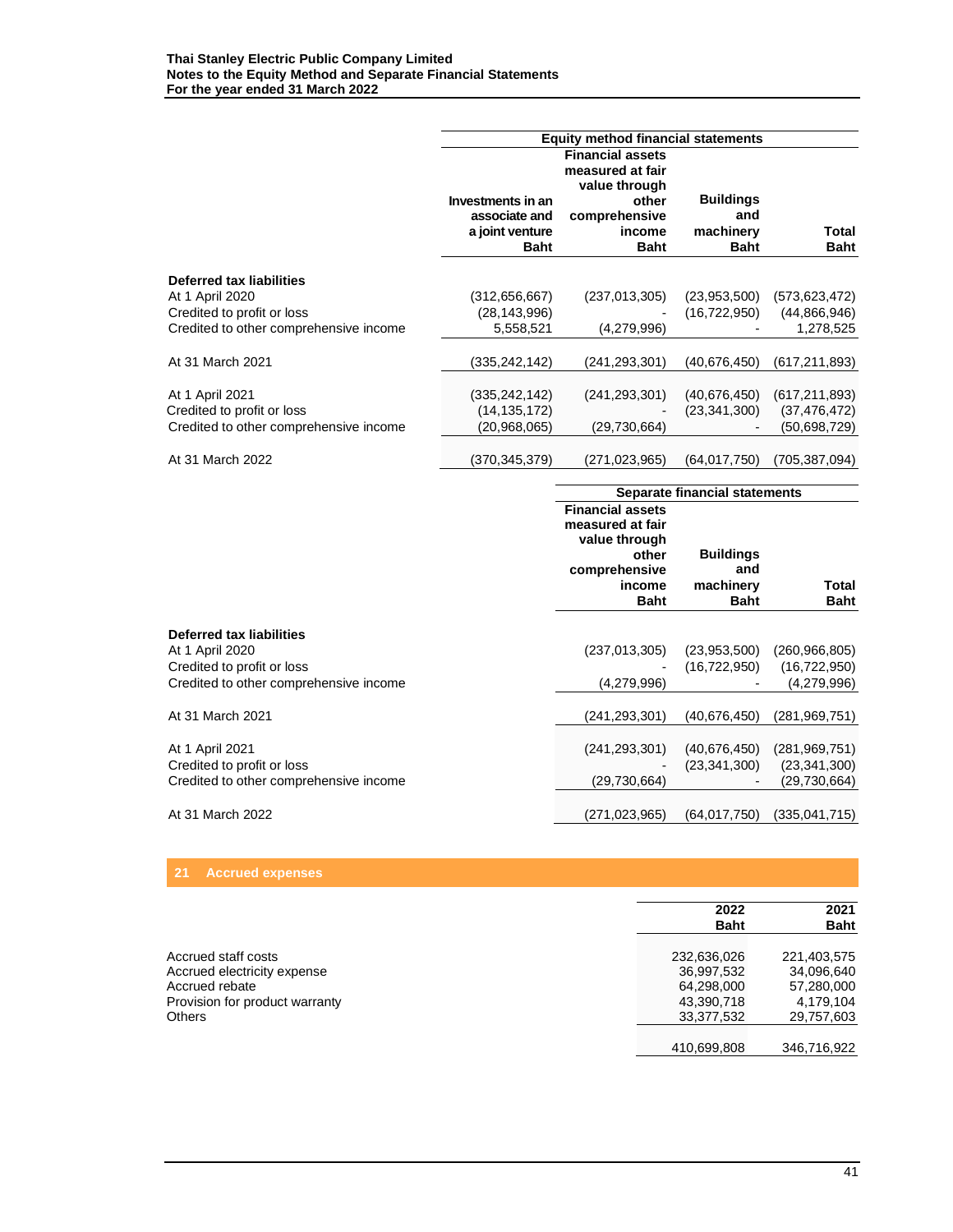# **22 Employee benefit obligations**

The plans are final salary retirement plans. The level of benefits provided depends on employees' length of service and their salary in the final years leading up to retirement.

|                                                                                        | 2022<br><b>Baht</b> | 2021<br><b>Baht</b> |
|----------------------------------------------------------------------------------------|---------------------|---------------------|
| The statement of financial position :                                                  |                     |                     |
| Present value of defined benefit obligations                                           | 409,603,994         | 385,147,496         |
| Liability in the statement of financial position                                       | 409,603,994         | 385,147,496         |
| Profit or loss charge included in operating profit for<br>employee benefit obligations | 42,707,733          | 54,350,572          |
| Remeasurement in other comprehensive (income) expense                                  | (8,543,894)         | (25,361,981)        |

Movements in employee benefit obligations are as follows:

|                                                                                                                                      | 2022<br><b>Baht</b>                     | 2021<br><b>Baht</b>                         |
|--------------------------------------------------------------------------------------------------------------------------------------|-----------------------------------------|---------------------------------------------|
| At 1 April                                                                                                                           | 385,147,496                             | 383,368,355                                 |
| Current service cost<br>Interest cost<br>Past service cost                                                                           | 36,295,591<br>6,577,032<br>(164,890)    | 41,023,831<br>5,604,704<br>7,722,037        |
|                                                                                                                                      | 42,707,733                              | 54,350,572                                  |
| Remeasurement:<br>Loss from change in demographic assumptions<br>(Gain)/Loss from change in financial assumptions<br>Experience gain | 5,936,774<br>(5,929,261)<br>(8,551,407) | 16,561,942<br>(37, 199, 778)<br>(4,724,145) |
|                                                                                                                                      | (8,543,894)                             | (25,361,981)                                |
| Benefits paid                                                                                                                        | (9,707,341)                             | (27,209,450)                                |
| At 31 March                                                                                                                          | 409,603,994                             | 385,147,496                                 |

The significant actuarial assumptions used were as follows:

|                                     | 2022             | 2021               |
|-------------------------------------|------------------|--------------------|
|                                     |                  |                    |
| Discount rate<br>Salary growth rate | 1.80%<br>4.00%   | 1.65%<br>4.00%     |
| Staff turnover rate                 | $0.00\%$ -10.00% | $0.00\% - 11.00\%$ |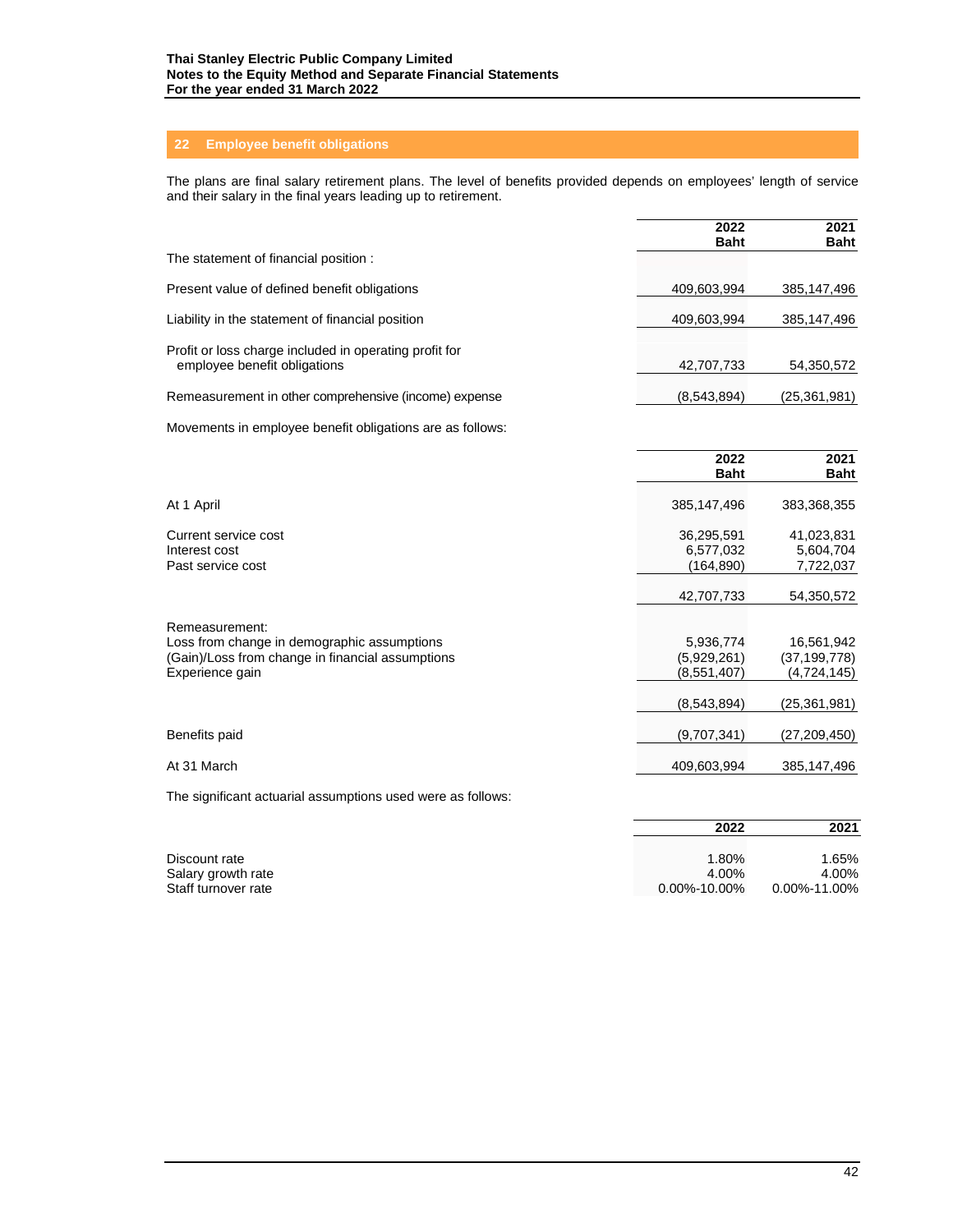|                     |                      | Impact on defined benefit obligation |                        |              |                        |                |  |  |  |  |
|---------------------|----------------------|--------------------------------------|------------------------|--------------|------------------------|----------------|--|--|--|--|
|                     | Change in assumption |                                      | Increase in assumption |              | Decrease in assumption |                |  |  |  |  |
|                     | 2022                 | 2021                                 | 2022                   | 2021         | 2022                   | 2021           |  |  |  |  |
|                     | %                    | %                                    | <b>Baht</b>            | <b>Baht</b>  | <b>Baht</b>            | <b>Baht</b>    |  |  |  |  |
|                     |                      |                                      |                        |              |                        |                |  |  |  |  |
| Discount rate       | 1.00                 | 1.00                                 | (36, 820, 204)         | (35,568,390) | 42.997.890             | 41.525.130     |  |  |  |  |
| Salary growth rate  | 1.00                 | 1.00                                 | 43,245,364             | 41.622.010   | (37,772,633)           | (36, 365, 293) |  |  |  |  |
| Staff turnover rate | 1.00                 | 1.00                                 | (38, 389, 114)         | (37,081,795) | 28,532,441             | 27,686,309     |  |  |  |  |

Sensitivity analysis for each significant assumption used is as follows:

The above sensitivity analyses are based on a change in an assumption while holding all other assumptions constant. In practice, this is unlikely to occur, and changes in some of the assumptions may be correlated. When calculating the sensitivity of the defined benefit obligation to significant actuarial assumptions, the same method has been applied as when calculating the retirement benefits recognised within the statement of financial position.

The methods and types of assumptions used in preparing the sensitivity analysis did not change compared to the previous year.

The weighted average duration of the defined benefit obligation is 9.99 years (2021: 10.30 years).

Expected maturity analysis of undiscounted employee benefit obligations are as follows:

|                                                | Less than<br>1 vear<br><b>Baht</b> | <b>Between</b><br>1-2 years<br><b>Baht</b> | <b>Between</b><br>2-5 years<br><b>Baht</b> | Over<br>5 years<br><b>Baht</b> | Total<br><b>Baht</b> |
|------------------------------------------------|------------------------------------|--------------------------------------------|--------------------------------------------|--------------------------------|----------------------|
| At 31 March 2022<br>Retirement benefits        | 32.145.584                         | 21.431.318                                 | 72.377.598                                 | 1,482,886,861                  | 1,608,841,361        |
| <b>At 31 March 2021</b><br>Retirement benefits | 6.934.714                          | 34.515.875                                 | 68,665,488                                 | 1,506,930,784                  | 1,617,046,861        |

#### **23 Share capital and premium on share capital**

|                              | Number of<br>shares | Ordinary<br>shares<br><b>Baht</b> | Premium on<br>share capital<br><b>Baht</b> | Total<br><b>Baht</b> |
|------------------------------|---------------------|-----------------------------------|--------------------------------------------|----------------------|
| As at 31 March 2022 and 2021 | 76.625.000          | 383.125.000                       | 504,250,000                                | 887,375,000          |

The total authorised number of ordinary shares is 76,625,000 shares with a par value of Baht 5 per share (2021: 76,625,000 shares with a par value of Baht 5 per share). All shares are issued and fully paid.

#### **24 Dividends**

At the Annual General Shareholders' meeting of Thai Stanley Electric Public Company Limited held on 2 July 2021, the shareholders unanimously resolved to pay dividends in respect of the operating results for the year ended 31 March 2021 for 76,625,000 shares of Baht 5.50 per share, totalling Baht 421,437,500. There were 100 shares that were not entitled to receive the dividends, totalling Baht 550 as the depository terms were not in compliance with practices of the Thailand Security Depository Co., Ltd. The Company recorded actual dividends paid amounting to Baht 421,436,950 in the financial statements. The Company paid the dividends to the shareholders on 29 July 2021.

At the Annual General Shareholders' meeting of Thai Stanley Electric Public Company Limited held on 3 July 2020, the shareholders unanimously resolved to pay dividends in respect of the operating results for the year ended 31 March 2020 for 76,625,000 shares of Baht 8.25 per share, totalling Baht 632,156,250. There were 100 shares that were not entitled to receive the dividends, totalling Baht 825 as the depository terms were not in compliance with practices of the Thailand Security Depository Co., Ltd. The Company recorded actual dividends paid amounting to Baht 632,155,425 in the financial statements. The Company paid the dividends to the shareholders on 29 July 2020.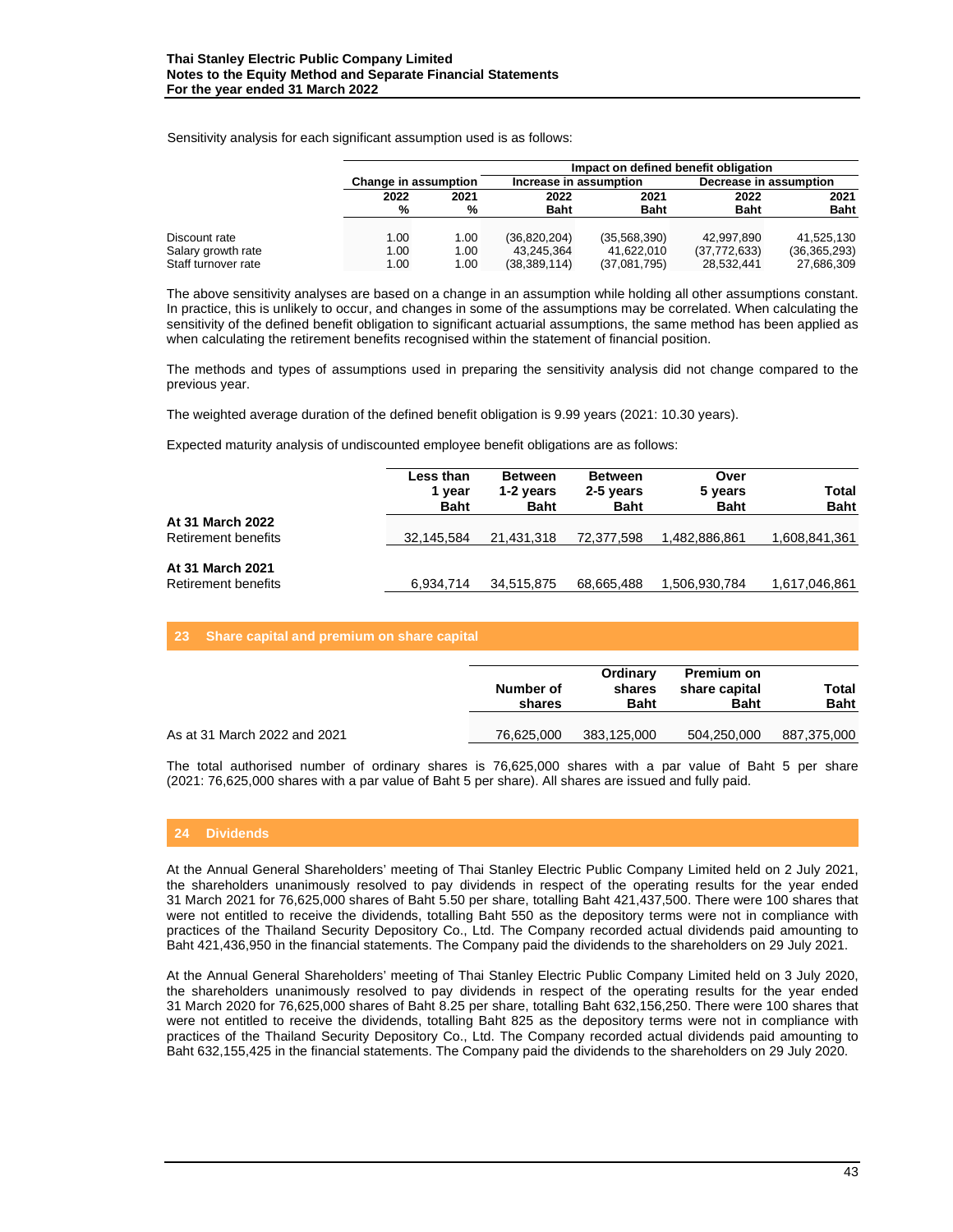# **25 Legal reserve**

Under the Public Company Limited Act B.E. 2535, the Company is required to set aside a legal reserve at least 5% of its net profit after the accumulated deficit brought forward (if any) until the reserve is not less than 10% of the registered capital. The reserve is non-distributable.

# **26 Other income - others**

|                                                         | 2022<br><b>Baht</b> | 2021<br><b>Baht</b> |
|---------------------------------------------------------|---------------------|---------------------|
|                                                         |                     |                     |
| Scrap sales                                             | 50,368,855          | 25,296,165          |
| Tax rebate income                                       | 10,114,349          | 11,768,166          |
| Royalty income                                          | 2,405,538           | 815.311             |
| Gain on disposals of property, plant and equipment, net | 4,089,665           | 3,337,941           |
| <b>Others</b>                                           | 11,996,568          | 15,849,190          |
|                                                         |                     |                     |
|                                                         | 78,974,975          | 57,066,773          |

# **27 Expenses by nature**

The following expenditure items have been charged in arriving at operating profit:

|                                               | 2022<br><b>Baht</b> | 2021<br><b>Baht</b> |
|-----------------------------------------------|---------------------|---------------------|
| Changes in finished goods and work in process | (220, 520, 140)     | 422.461.099         |
| Raw materials and consumables used            | 6,771,258,502       | 5,561,888,792       |
| Staff costs                                   | 1,452,664,215       | 1,367,462,710       |
| Depreciation of plant and equipment (Note 18) | 1,295,738,934       | 1,273,476,614       |
| Amortisation of intangible assets (Note 19)   | 278.123.750         | 282.502.867         |
| Utility expenses                              | 360,038,709         | 293,901,337         |
| Subcontract service costs                     | 64,270,684          | 62.622.108          |
| Repairs and maintenance expenses              | 311,835,254         | 307,090,108         |

# **28 Income tax expense**

Income tax expense for the year comprises the following:

|                                                  | <b>Equity method</b><br>financial statements |               | <b>Separate</b><br>financial statements |                     |  |
|--------------------------------------------------|----------------------------------------------|---------------|-----------------------------------------|---------------------|--|
|                                                  | 2022<br><b>Baht</b>                          |               | 2022<br><b>Baht</b>                     | 2021<br><b>Baht</b> |  |
| Current tax:                                     |                                              |               |                                         |                     |  |
| Current tax on profit for the year               | 339,011,730                                  | 199.316.321   | 339.011.730                             | 199.316.321         |  |
| Deferred income tax:<br>Increase in deferred tax |                                              |               |                                         |                     |  |
| assets (Note 20)<br>Increase in deferred tax     | (7,089,617)                                  | (9, 165, 865) | (7,089,617)                             | (9, 165, 865)       |  |
| liabilities (Note 20)                            | 37,476,472                                   | 44.866.946    | 23.341.300                              | 16,722,950          |  |
| Total income tax expense                         | 369,398,585                                  | 235.017.402   | 355,263,413                             | 206,873,406         |  |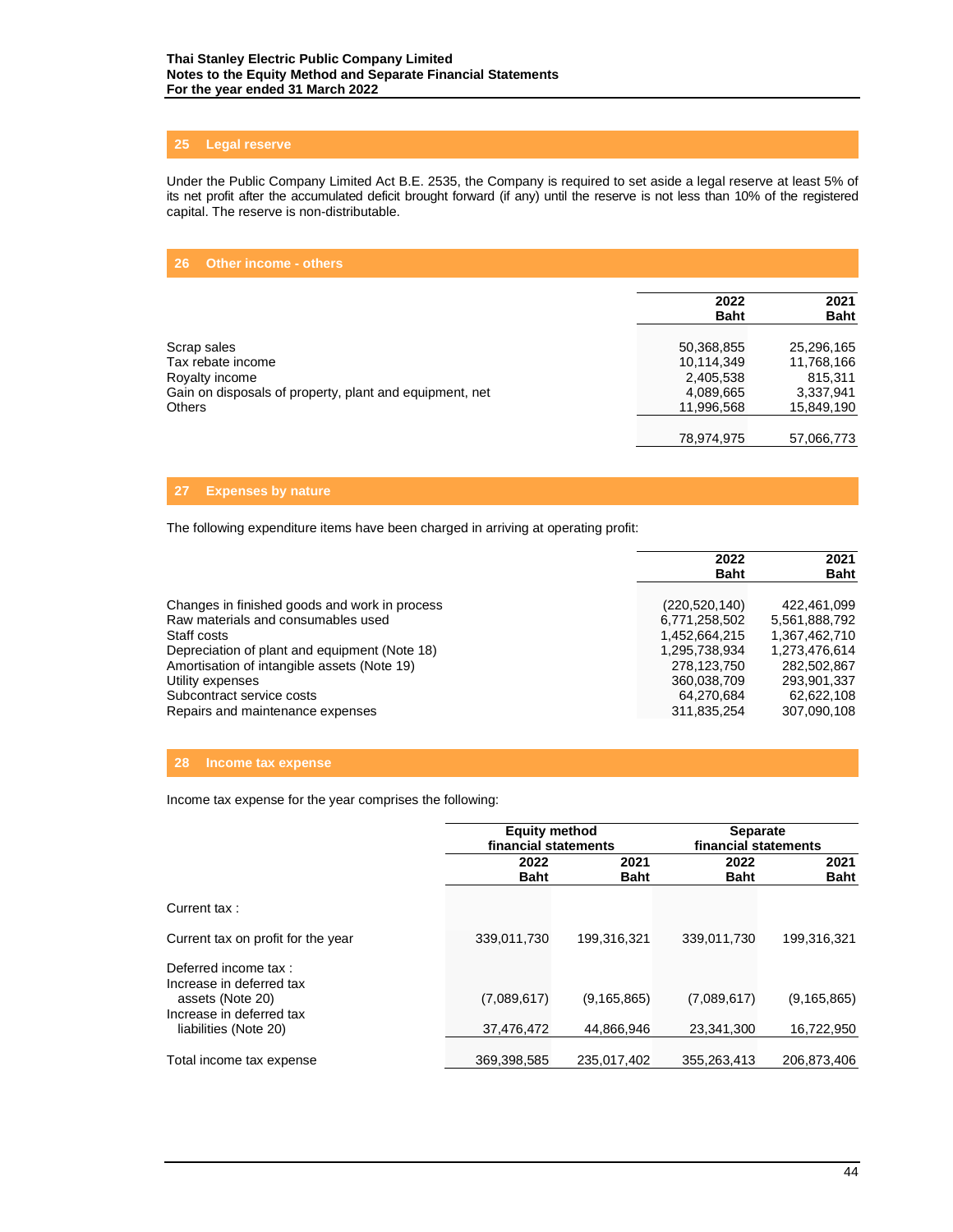The tax on the Company's profit before tax differs from the theoretical amount that would arise using the basic tax rate as follows:

|                                                                                                                                                                          | <b>Equity method</b><br>financial statements |                                                           | <b>Separate</b><br>financial statements   |                                                             |  |
|--------------------------------------------------------------------------------------------------------------------------------------------------------------------------|----------------------------------------------|-----------------------------------------------------------|-------------------------------------------|-------------------------------------------------------------|--|
|                                                                                                                                                                          | 2022<br><b>Baht</b>                          | 2021<br><b>Baht</b>                                       | 2022<br><b>Baht</b>                       | 2021<br><b>Baht</b>                                         |  |
| Profit before tax                                                                                                                                                        | 1,890,202,414                                | 1,296,357,431                                             | 1,819,526,551                             | 1,155,637,450                                               |  |
| Tax calculated at a tax rate of 20%<br>(2021: 20%)                                                                                                                       | 378,040,482                                  | 259.271.486                                               | 363,905,310                               | 231,127,490                                                 |  |
| Tax effect of :<br>Income not subject to tax<br>Expenses not deductible for tax purpose<br>Additional expenses deductible for<br>tax purpose<br>Profit from BOI business | (4,759,874)<br>31,045,672<br>(34,927,695)    | (10.811.076)<br>18.274.793<br>(22,953,327)<br>(8,764,474) | (4,759,874)<br>31.045.672<br>(34.927.695) | (10.811.076)<br>18.274.793<br>(22, 953, 327)<br>(8,764,474) |  |
| Tax charge                                                                                                                                                               | 369,398,585                                  | 235,017,402                                               | 355,263,413                               | 206.873.406                                                 |  |

The average income tax rates were 19.54% and 19.53 for the equity method financial statements and the separate financial statements, respectively (2021: 18.13% and 17.90%, respectively). The 2022 tax rates are higher than last year because the Company had loss on a promotion certificate which has the tax privilege in the current year and lower dividend income from related parties than last year.

The tax relating to components of other comprehensive income is as follows:

|                                                                                                         | <b>Equity method financial statements</b> |                           |                          |                           |                         |                          |  |
|---------------------------------------------------------------------------------------------------------|-------------------------------------------|---------------------------|--------------------------|---------------------------|-------------------------|--------------------------|--|
|                                                                                                         | 2022                                      |                           |                          |                           |                         | 2021                     |  |
|                                                                                                         |                                           |                           |                          |                           | Tax credit              |                          |  |
|                                                                                                         | <b>Before tax</b><br>Baht                 | Tax credit<br><b>Baht</b> | After tax<br><b>Baht</b> | <b>Before tax</b><br>Baht | (charge)<br><b>Baht</b> | After tax<br><b>Baht</b> |  |
| Remeasurements of employee benefit<br>obligations                                                       | 8,543,894                                 | (1,708,779)               | 6,835,115                | 25,361,981                | (5,072,396)             | 20,289,585               |  |
| Remeasurement of:<br>- Financial assets measured at fair<br>value through other comprehensive<br>income | 148,653,322                               | (29,730,664)              | 118,922,658              | 21,399,981                | (4,279,996)             | 17,119,985               |  |
| Exchange differences relating<br>to investments in an associate                                         |                                           |                           |                          |                           |                         |                          |  |
| and a joint venture                                                                                     | 104,840,323                               | (20,968,065)              | 83,872,258               | (27,792,610)              | 5,558,521               | (22, 234, 089)           |  |
| Other comprehensive expenses<br>for the year                                                            | 262,037,539                               | (52, 407, 508)            | 209,630,031              | 18,969,352                | (3,793,871)             | 15,175,481               |  |
|                                                                                                         |                                           |                           |                          |                           |                         |                          |  |
| Deferred income tax                                                                                     |                                           | (52,407,508)              |                          |                           | (3,793,871)             |                          |  |

|                                     | Separate financial statements |                   |             |             |             |             |
|-------------------------------------|-------------------------------|-------------------|-------------|-------------|-------------|-------------|
|                                     | 2022                          |                   |             |             |             | 2021        |
|                                     | <b>Before tax</b>             | <b>Tax credit</b> | After tax   | Before tax  | Tax credit  | After tax   |
|                                     | <b>Baht</b>                   | <b>Baht</b>       | <b>Baht</b> | <b>Baht</b> | <b>Baht</b> | <b>Baht</b> |
| Remeasurements of employee benefit  |                               |                   |             |             |             |             |
| obligations                         | 8.543.894                     | (1,708,779)       | 6.835.115   | 25,361,981  | (5,072,396) | 20,289,585  |
| Remeasurement of:                   |                               |                   |             |             |             |             |
| - Financial assets measured at fair |                               |                   |             |             |             |             |
| value through other comprehensive   |                               |                   |             |             |             |             |
| income                              | 148.653.322                   | (29.730.664)      | 118.922.658 | 21.399.981  | (4.279.996) | 17,119,985  |
|                                     |                               |                   |             |             |             |             |
| Other comprehensive expenses        |                               |                   |             |             |             |             |
| for the year                        | 157, 197, 216                 | (31, 439, 443)    | 125.757.773 | 46.761.962  | (9,352,392) | 37,409,570  |
|                                     |                               |                   |             |             |             |             |
| Deferred income tax                 |                               | (31,439,443)      |             |             | (9,352,392) |             |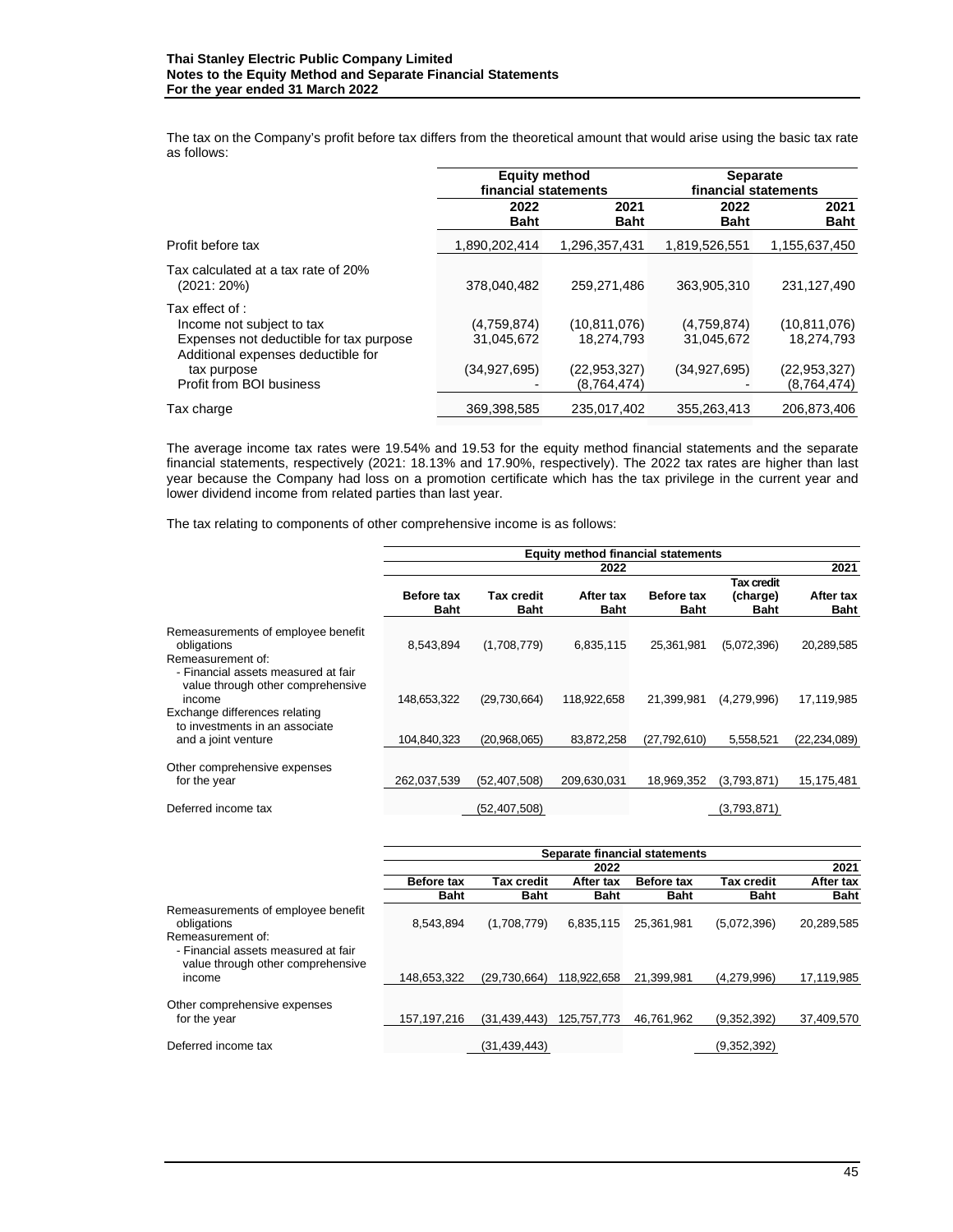# **29 Basic earnings per share**

Basic earnings per share is calculated by dividing the net profit for the year attributable to shareholders by the weighted average number of ordinary shares issued and paid up during the year.

|                                                                                 | <b>Equity method</b><br>financial statements |               | <b>Separate</b><br>financial statements |             |
|---------------------------------------------------------------------------------|----------------------------------------------|---------------|-----------------------------------------|-------------|
|                                                                                 | 2022                                         | 2021          | 2022                                    | 2021        |
| Net profit attributable to<br>shareholders (Baht)<br>Weighted average number of | 1,520,803,829                                | 1,061,340,029 | 1,464,263,138                           | 948.764.044 |
| ordinary share in issue (Shares)                                                | 76,625,000                                   | 76,625,000    | 76.625.000                              | 76,625,000  |
| Basic earnings per share (Baht)                                                 | 19.85                                        | 13.85         | 19.11                                   | 12.38       |

There are no dilutive potential ordinary shares in issue during the year presented, so no diluted earnings per share is presented.

# **30 Promotional privileges**

The Company has received promotional privileges from the Office of the Board of Investment for the production of molds, mold repairs and production of Eco-car lamps. Under these privileges, the Company will be exempted from corporate income tax for a period of 8 years from the date of commencement of earning revenue. As a promoted entity, the Company is required to comply with the terms and conditions as specified in the promotion certificates.

|                                       |                                                  | 2022                                                 |                                |
|---------------------------------------|--------------------------------------------------|------------------------------------------------------|--------------------------------|
|                                       | <b>BOI</b> promoted<br>activities<br><b>Baht</b> | <b>Non-BOI</b> promoted<br>activities<br><b>Baht</b> | Total<br><b>Baht</b>           |
| <b>Export sales</b><br>Domestic sales |                                                  | 5,321,700,634<br>8,260,626,024                       | 5,321,700,634<br>8,260,626,024 |
|                                       |                                                  | 13,582,326,658                                       | 13,582,326,658                 |
|                                       |                                                  | 2021                                                 |                                |
|                                       | <b>BOI</b> promoted<br>activities<br><b>Baht</b> | Non-BOI promoted<br>activities<br><b>Baht</b>        | <b>Total</b><br><b>Baht</b>    |
| <b>Export sales</b><br>Domestic sales | 45,355,901<br>536,513,364                        | 3,983,537,268<br>7,162,202,373                       | 4,028,893,169<br>7,698,715,737 |
|                                       | 581,869,265                                      | 11,145,739,641                                       | 11,727,608,906                 |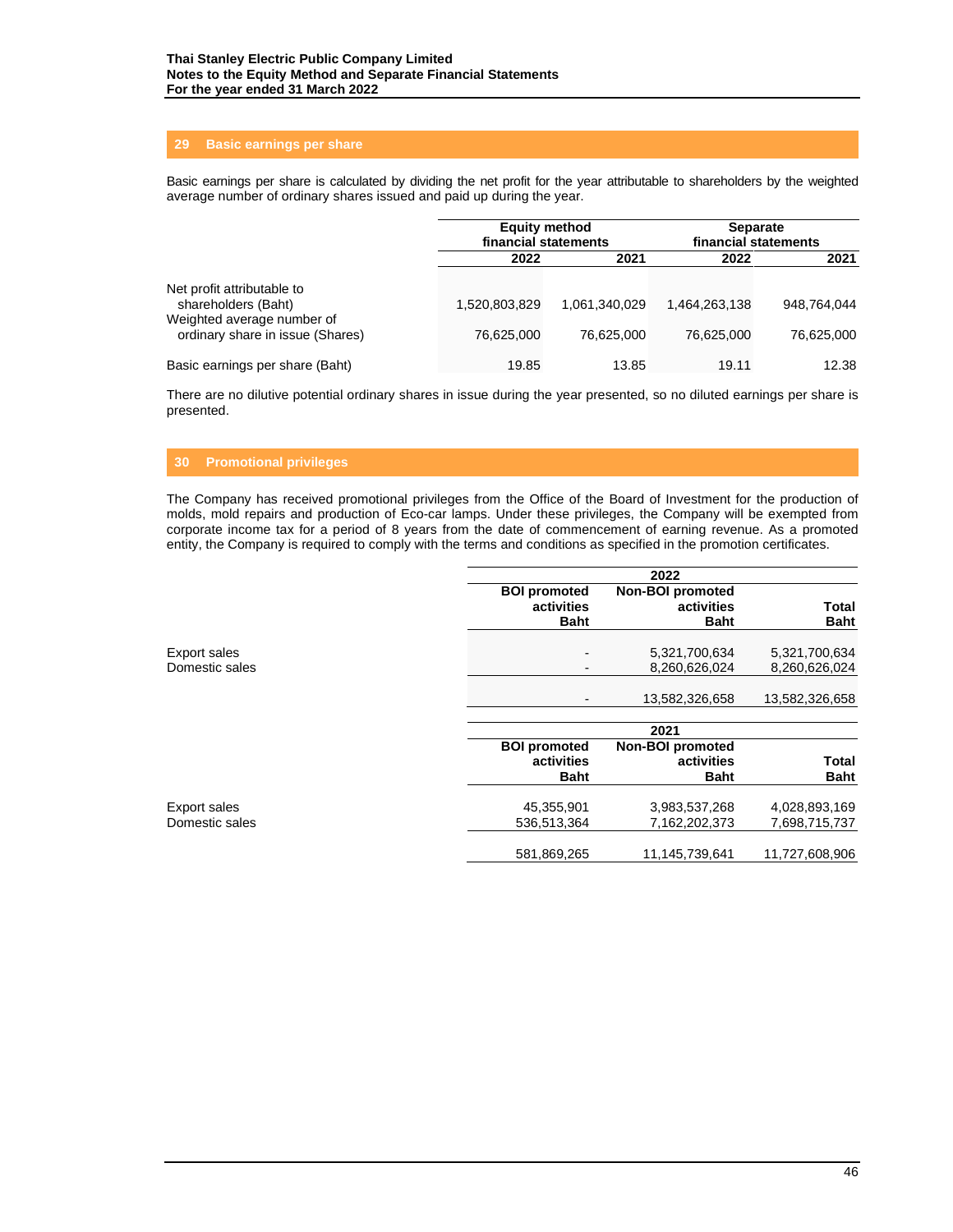# **31 Related party transactions**

Individuals or enterprises that directly, or indirectly through one or more intermediaries, control, or are controlled by, or are under common control with, the Company, including holding companies, subsidiaries and fellow subsidiaries are related parties of the Company. Associates and individuals owning, directly or indirectly, an interest in the voting power of the Company that gives them significant influence over the Company, key management personnel, including directors and officers of the Company and close members of the family of these individuals and companies associated with these individuals also constitute related parties.

In considering each possible related party relationship, attention is directed to the substance of the relationship, and not merely the legal form.

The Company had the significant transactions with its major shareholder, Stanley Electric Group, incorporated in Japan which holds 35.66% interest in the Company's share capital. The Company also had significant transactions with a group of individual shareholders who are members of the Company's management who hold 29.57% interest in the Company's share capital. Stanley Electric Group comprises Stanley Electric Company Limited and related companies.

Purchases from related parties are specific materials or materials which are manufactured on a large scale at one source for cost saving benefits. Sales to related parties mainly represent export sales, and selling price is determined based on manufacturing cost plus a certain margin. A royalty fee is charged at 3% of sales less materials cost imported from a related party in accordance with the agreement. A design and development fee and other fees are charged in normal course of a business and are presented as other accounts payable - related parties.

#### **a) Transactions with related parties**

The following significant transactions were carried out with related parties:

| For the years ended 31 March                                                                    | 2022<br><b>Baht</b>        | 2021<br><b>Baht</b>        |
|-------------------------------------------------------------------------------------------------|----------------------------|----------------------------|
| <b>Sales</b><br><b>Stanley Electric Group companies</b>                                         | 555,456,061                | 710,438,823                |
| Companies related by way of the Company's management                                            |                            |                            |
| and directors as shareholders, or by way of common directors<br>Associate                       | 117,053,428<br>201,918,945 | 125,458,992<br>292,589,856 |
| Joint venture                                                                                   | 386,316,976                | 292,494,828                |
|                                                                                                 | 1,260,745,410              | 1,420,982,499              |
| Other income                                                                                    |                            |                            |
| <b>Stanley Electric Group companies</b>                                                         | 2,155,760                  | 1,837,285                  |
| Associate<br>Joint venture                                                                      | 7,842<br>24,600            | 66,170<br>106,440          |
|                                                                                                 |                            |                            |
|                                                                                                 | 2,188,202                  | 2,009,895                  |
| <b>Dividend income</b>                                                                          |                            |                            |
| <b>Stanley Electric Group companies</b><br>Companies related by way of the Company's management | 23,946,190                 | 60,170,029                 |
| and directors as shareholders, or by way of common directors                                    | 353,800                    | 227,960                    |
| Associate<br>Joint venture                                                                      | 205,056,486                | 94,579,667                 |
|                                                                                                 | 5,878,491                  | 6,593,638                  |
|                                                                                                 | 235,234,967                | 161,571,294                |
| <b>Royalty income</b>                                                                           |                            |                            |
| Companies related by way of the Company's management and directors                              |                            |                            |
| as shareholders, or by way of common directors                                                  | 1,874,780                  | 381,603                    |
| Joint venture                                                                                   | 530,758                    | 433,708                    |
|                                                                                                 | 2,405,538                  | 815,311                    |
| Purchases of goods and services                                                                 |                            |                            |
| <b>Stanley Electric Group companies</b>                                                         | 3,335,935,799              | 2,627,537,886              |
| Companies related by way of the Company's management                                            |                            |                            |
| and directors as shareholders, or by way of common directors<br>Associate                       | 475,923,747<br>38,650,888  | 374,586,075<br>310,682,571 |
|                                                                                                 |                            |                            |
|                                                                                                 | 3,850,510,434              | 3,312,806,532              |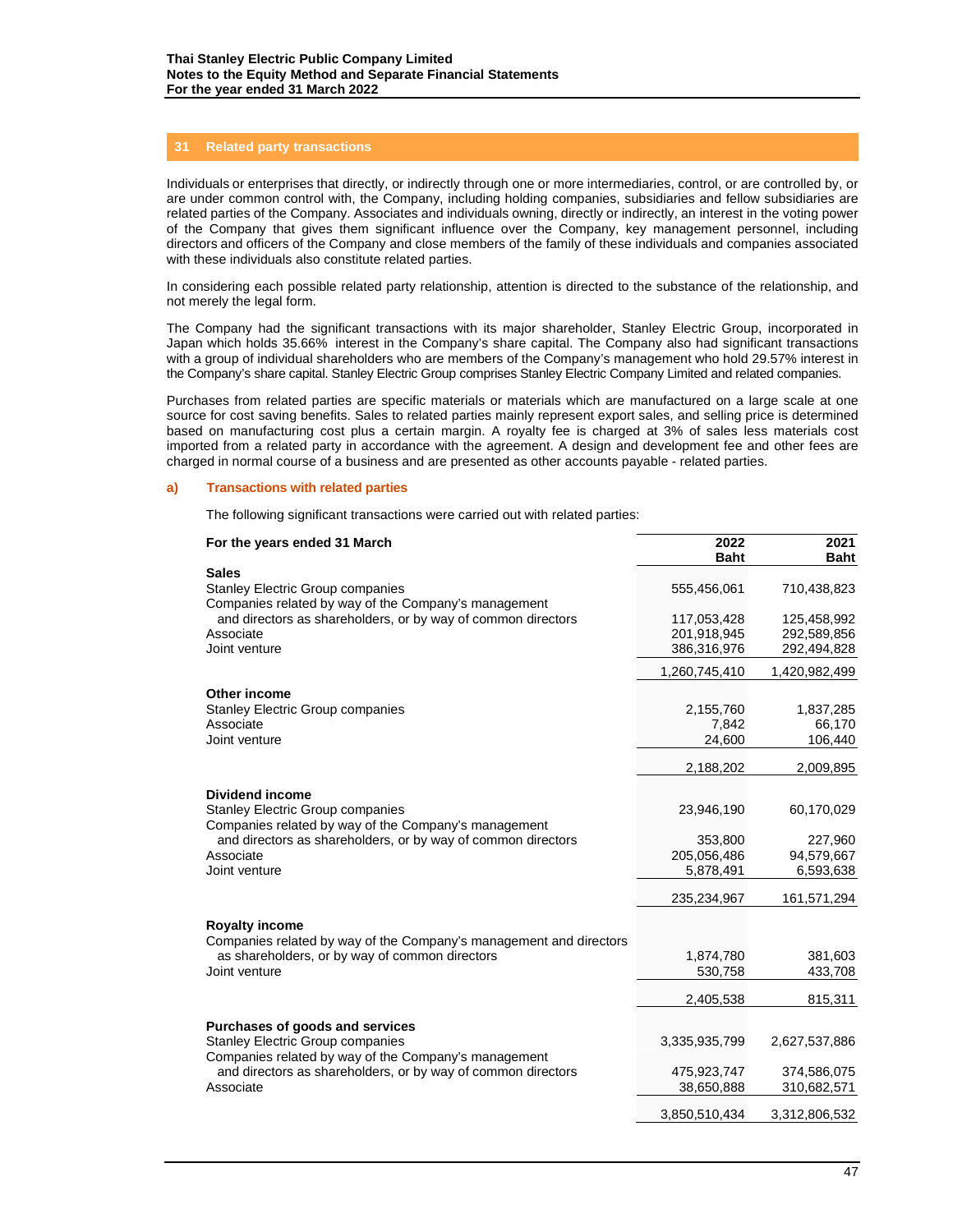| For the years ended 31 March                                                                                         | 2022<br><b>Baht</b> | 2021<br><b>Baht</b> |
|----------------------------------------------------------------------------------------------------------------------|---------------------|---------------------|
| <b>Royalty fees</b>                                                                                                  |                     |                     |
| <b>Stanley Electric Group companies</b>                                                                              | 304,350,053         | 264,036,175         |
| Design and development fee                                                                                           |                     |                     |
| <b>Stanley Electric Group companies</b>                                                                              | 49,719,070          | 84,033,288          |
| Companies related by way of the Company's management<br>and directors as shareholders, or by way of common directors | 138,365             | 8,896               |
| Associate                                                                                                            | 6,745               | 934,296             |
|                                                                                                                      | 49.864.180          | 84,976,480          |
|                                                                                                                      |                     |                     |
| <b>Training fee</b>                                                                                                  |                     |                     |
| <b>Stanley Electric Group companies</b>                                                                              |                     | 11,405              |
| Commission                                                                                                           |                     |                     |
| <b>Stanley Electric Group companies</b>                                                                              | 136.960.433         | 103.647.332         |

# **b) Outstanding balance arising from sale and purchases of goods and services**

The amounts due to and from related parties are mainly denominated in foreign currencies and relate to purchases and sales transactions. The outstanding balances as at 31 March 2022 and 2021 are as follows:

|                                                                                                 | 2022<br><b>Baht</b> | 2021<br><b>Baht</b> |
|-------------------------------------------------------------------------------------------------|---------------------|---------------------|
| Trade accounts receivable - related parties (Note 12)                                           |                     |                     |
| <b>Stanley Electric Group companies</b><br>Companies related by way of the Company's management | 101.213.025         | 159,786,768         |
| and directors as shareholders, or by way of common directors                                    | 32,017,423          | 35,187,083          |
| Associate                                                                                       | 38,247,953          | 51,677,957          |
| Joint venture                                                                                   | 61,052,553          | 49,805,919          |
|                                                                                                 | 232,530,954         | 296,457,727         |
| Other accounts receivable - related parties (Note 12)                                           |                     |                     |
| <b>Stanley Electric Group companies</b>                                                         | 9,978,976           | 39,163,203          |
| Trade accounts payable - related parties                                                        |                     |                     |
| <b>Stanley Electric Group companies</b><br>Companies related by way of the Company's management | 433,498,541         | 479,505,986         |
| and directors as shareholders, or by way of common directors                                    | 54,252,284          | 43,576,418          |
| Associate                                                                                       | 8,201,157           | 15,257,632          |
|                                                                                                 | 495,951,982         | 538,340,036         |
| Other accounts payable - related parties                                                        |                     |                     |
| <b>Stanley Electric Group companies</b>                                                         | 173,557,965         | 253,230,209         |
| Key management compensation                                                                     |                     |                     |
| For the years ended 31 March                                                                    | 2022                | 2021                |
|                                                                                                 | <b>Baht</b>         | <b>Baht</b>         |
| Directors' and managements' remuneration                                                        |                     |                     |
| Short-term benefits                                                                             | 46,230,643          | 44,510,294          |

Short-term benefits comprise salary, bonus and other welfares